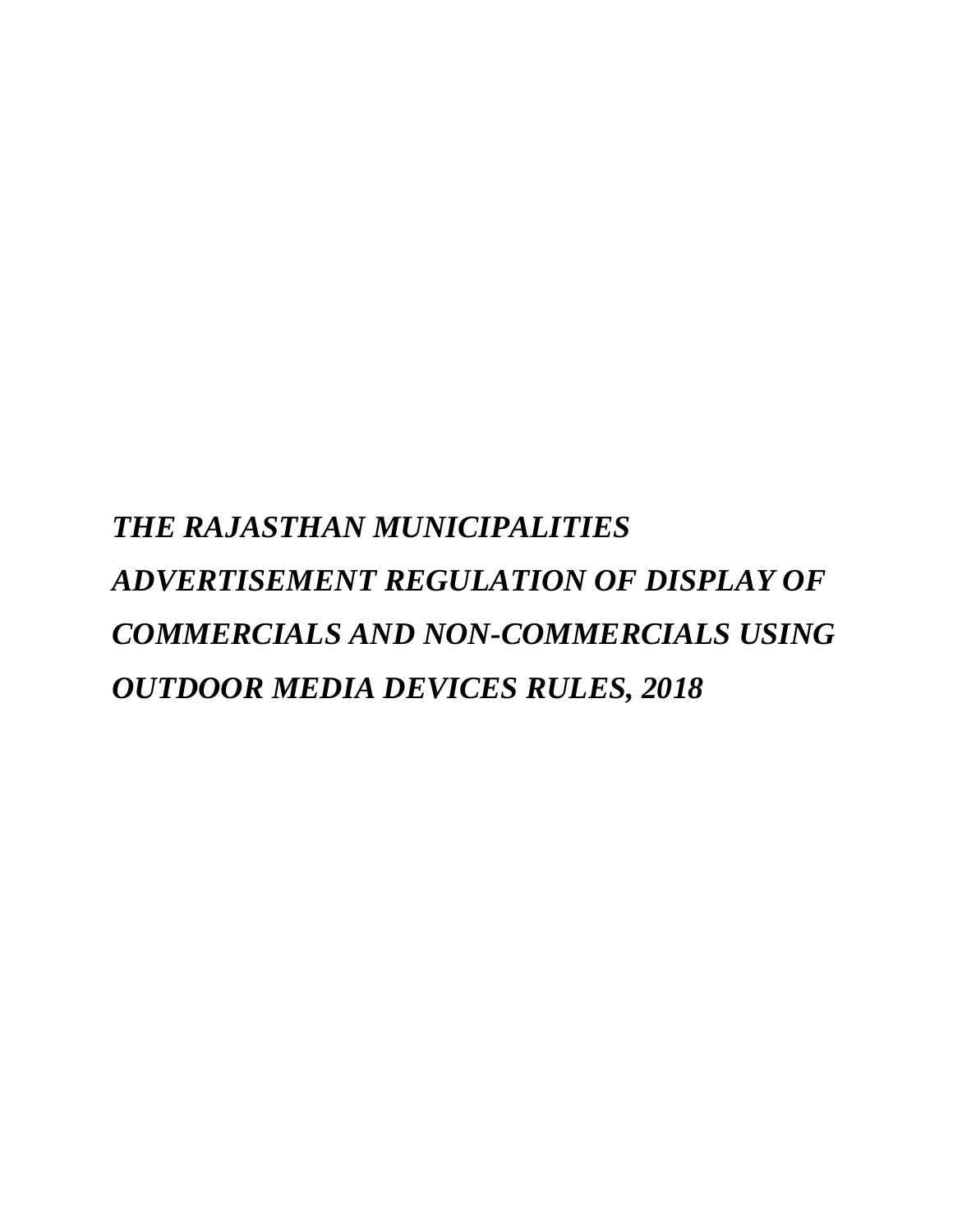# **Table of Contents**

| Chapter 3: General Requirements, Exemptions, and Prohibitions 15                           |           |
|--------------------------------------------------------------------------------------------|-----------|
|                                                                                            |           |
|                                                                                            |           |
| 9. General Requirement for the Display using Outdoor Media Device  15                      |           |
|                                                                                            |           |
| Chapter 4: Procedure for Registration, Permission, Allotment and                           |           |
|                                                                                            |           |
|                                                                                            |           |
|                                                                                            |           |
| 13. Procedure for Permission to Erect, Construct, or Place an Outdoor Media Device  19     |           |
|                                                                                            |           |
| 15. Procedure for Allotment of Land/Space/Site for an Outdoor Media Device 22              |           |
|                                                                                            |           |
| 17. Reasons for Withdrawal or Rejection of Permission or Allotment and Removal thereof  26 |           |
|                                                                                            |           |
|                                                                                            |           |
|                                                                                            |           |
|                                                                                            |           |
|                                                                                            | Page $ 1$ |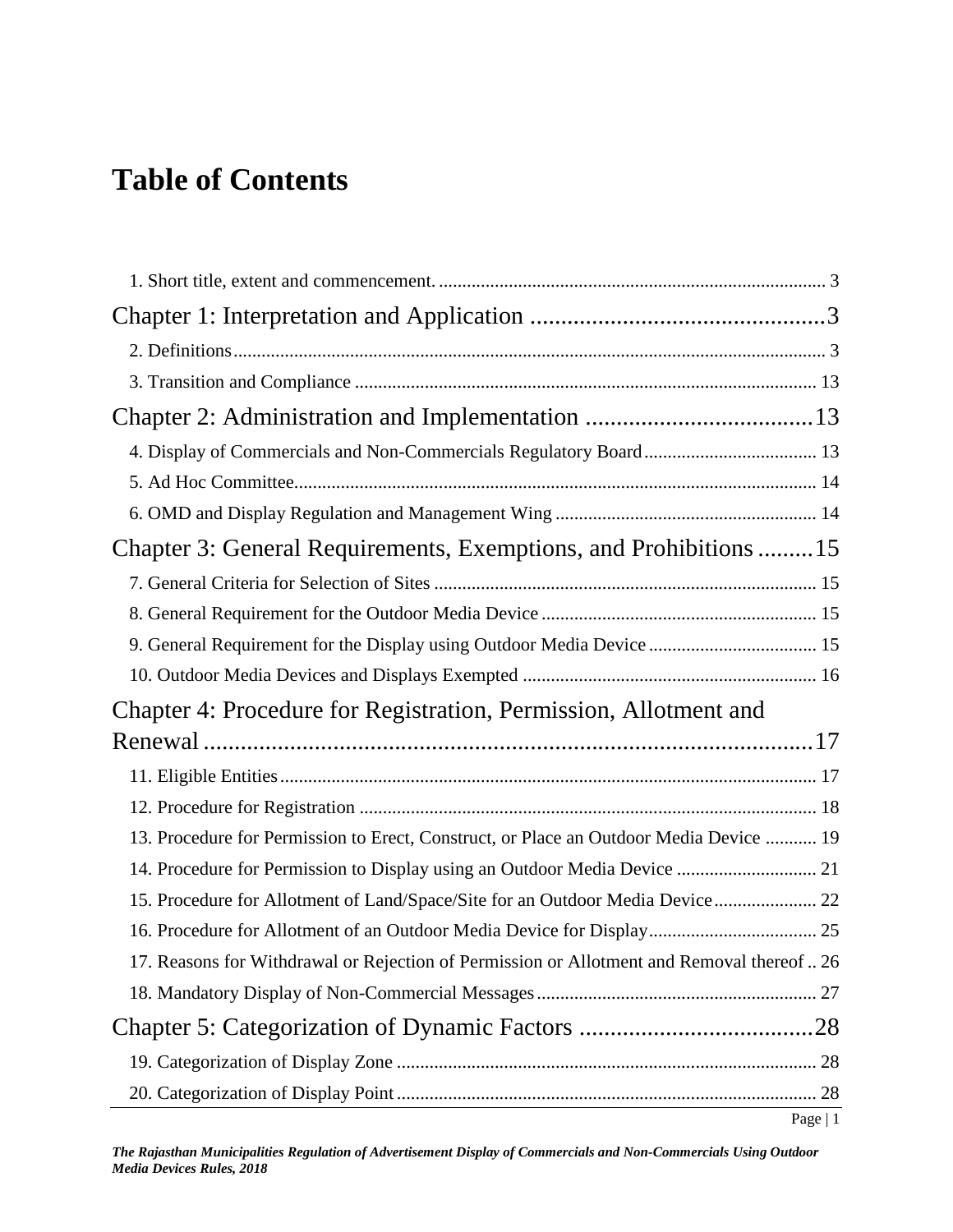| 26. Technology based Solution for Registration, Permission, Allotment, Renewal, Monitoring |  |
|--------------------------------------------------------------------------------------------|--|
|                                                                                            |  |
|                                                                                            |  |
|                                                                                            |  |
|                                                                                            |  |
|                                                                                            |  |
|                                                                                            |  |
|                                                                                            |  |
|                                                                                            |  |
|                                                                                            |  |
|                                                                                            |  |
|                                                                                            |  |
|                                                                                            |  |
|                                                                                            |  |
|                                                                                            |  |
|                                                                                            |  |
|                                                                                            |  |
|                                                                                            |  |
|                                                                                            |  |
|                                                                                            |  |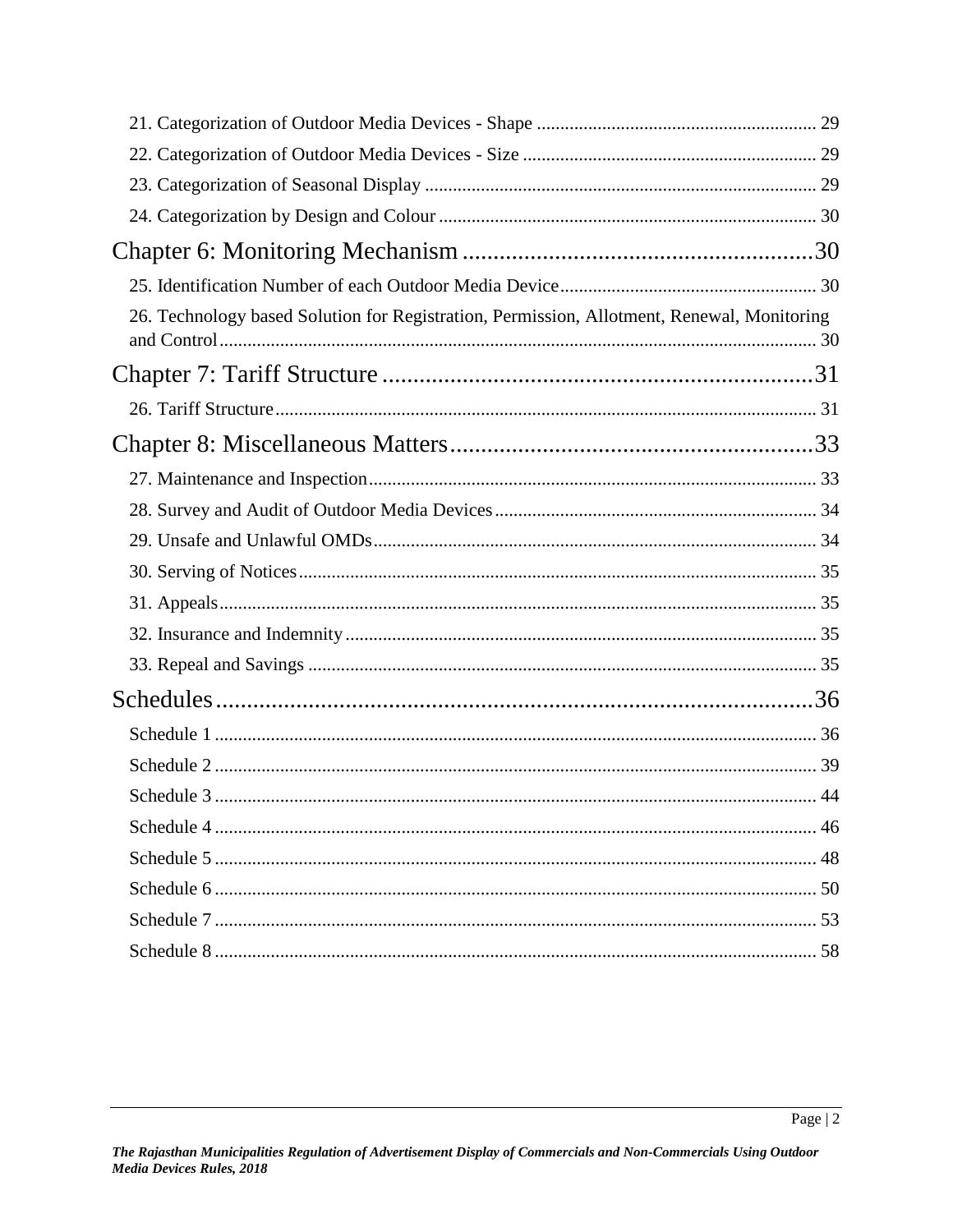# **THE RAJASTHAN MUNICIPALITIES ADVERTISEMENT REGULATION OF DISPLAY OF COMMERCIALS AND NON- COMMERCIALS USING OUTDOOR MEDIA DEVICES RULES, 2018**

In exercise of powers conferred by Section 105 read with Section 337 of the Rajasthan Municipalities Act, 2009 (Act No. 18 of 2009), the State Government hereby makes the following rules, namely,

#### **1. Short title, extent and commencement.**

(1) These rules may be called The Rajasthan Municipalities Advertisement Regulation of Display of Commercials and Non-Commercials Using Outdoor Media Devices Rules, 2018.

(2) They shall come into force with immediate effect.

## **Chapter 1: Interpretation and Application**

#### **2. Definitions**

In these rules, unless the context otherwise requires

(1). "Act" means The Rajasthan Municipalities Act, 2009 (Act No. 18 of 2009);

(2). "Advertising" means the act or process of displaying commercials using outdoor media devices;

(3). "Agency for outdoor media device" or "Agency for OMD" means any applicant who may be an individual, registered charitable organization, firm, partnership, or a company incorporated under the Companies Act 1956/2013, political party, department/section/wing of the government (Union, State, and Local) and others who is registered to apply for permission to erect, construct, or place, or use outdoor media devices, which they use or allow any other "Agency for Display" of display commercials or non commercial matters for public view;

(4). "Agency for Display" means any applicant who may be an individual, registered charitable organization, firm, partnership, or a company incorporated under the Companies Act 1956/2013, political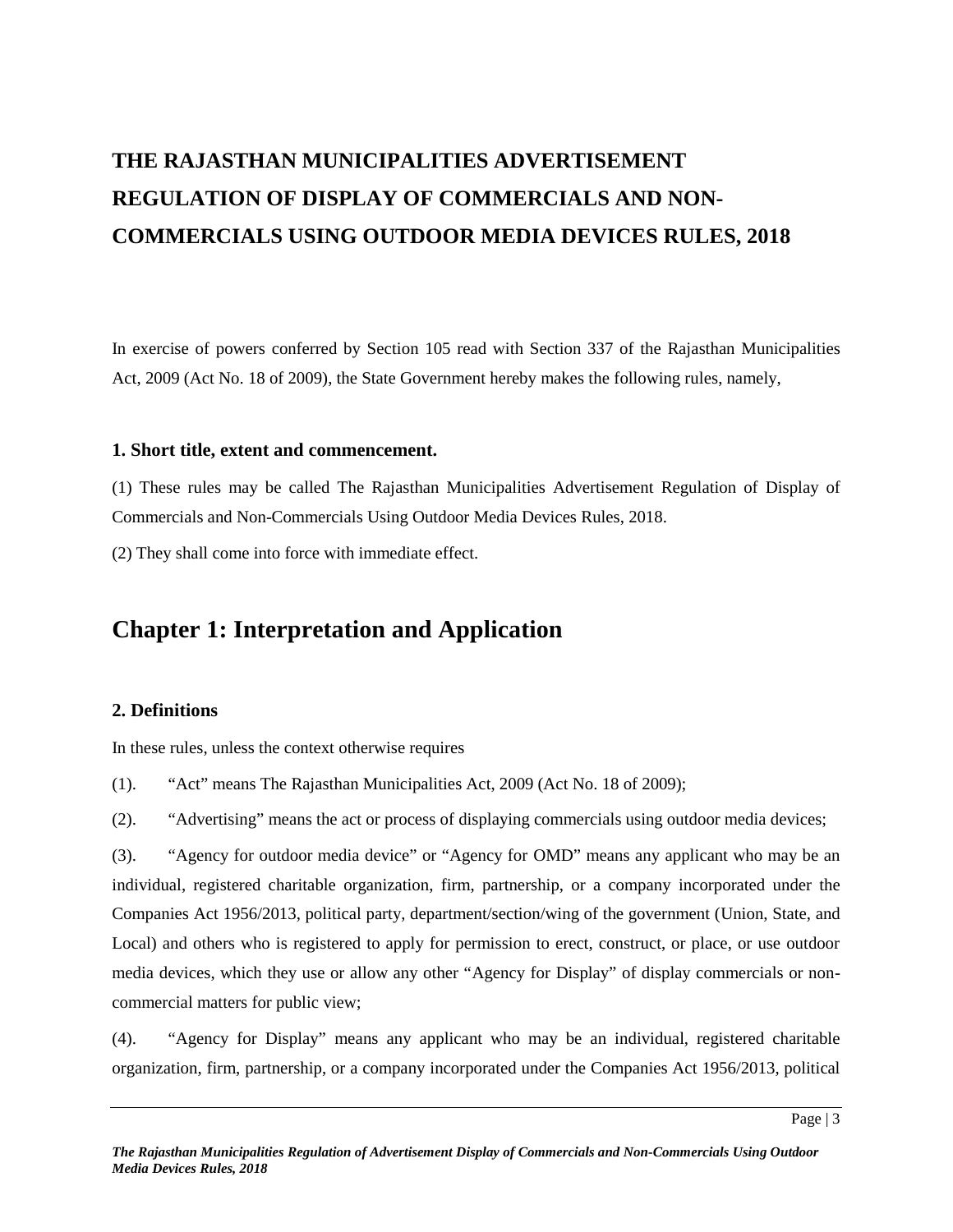party, department/section/wing of the government (Union, State, and Local) and others who applies to display commercials or non-commercial matters for public view using a registered OMD;

(5). "Air Balloons for Aerial Displays" means such outdoor media devices that are balloons which are filled with gases and restrained by one or more tethers attached to the ground and which display Commercials and Non-Commercials in the sky;

(6). "Appeal Committee" means a Committee formed by a resolution of the municipality in consistent with the Act and Rules made thereunder;

(7). "Approved" means approval in writing by the Competent Authority having jurisdiction under these Rules;

(8). "Audio Announcements" means such outdoor media devices at any point which are used for display or announcement of any product or service by a public-address system but will not include through radio or telecommunication;

(9). "Authorized outdoor media devices" means such outdoor media devices which were granted permission for display of Commercials and Non-Commercials with approval of the competent authority;

(10). "Back-lit illumination displays" means those outdoor media device where electronic bulbs are placed in a manner for illumination from inside the structure;

(11). "Building Line" means the line up to which the plinth of a building may lawfully extend on the side, which abuts the street or an extension of a street or a strip of land ear-marked or reserved for future construction of street and such line has been so prescribed in the approved plan or coordination plan or the scheme by the Government Authority having jurisdiction;

(12). "Bus Shelters" or "Transit Shelters" or "Waiting Shelters" means such waiting places where passengers gather to wait for any purpose including travelling in buses or any other mode of transport – outdoor media device and displays can be on awning, side panels, back panels, or on any part of the shelter according to the size and design prescribed by the respective municipality;

(13). "Carriageway" means the width of the road where vehicles are free to move without any obstruction. Carriageway can be further classified as single (one-side) or dual (two-sides) carriageway;

(14). "Commissioner" or "Chief Municipal Officer" means the commissioner or the chief municipal officer of the municipality;

(15). "Competent Authority" means any officer authorized by the Municipal Authority to implement and enforce the provisions set out in these Rules;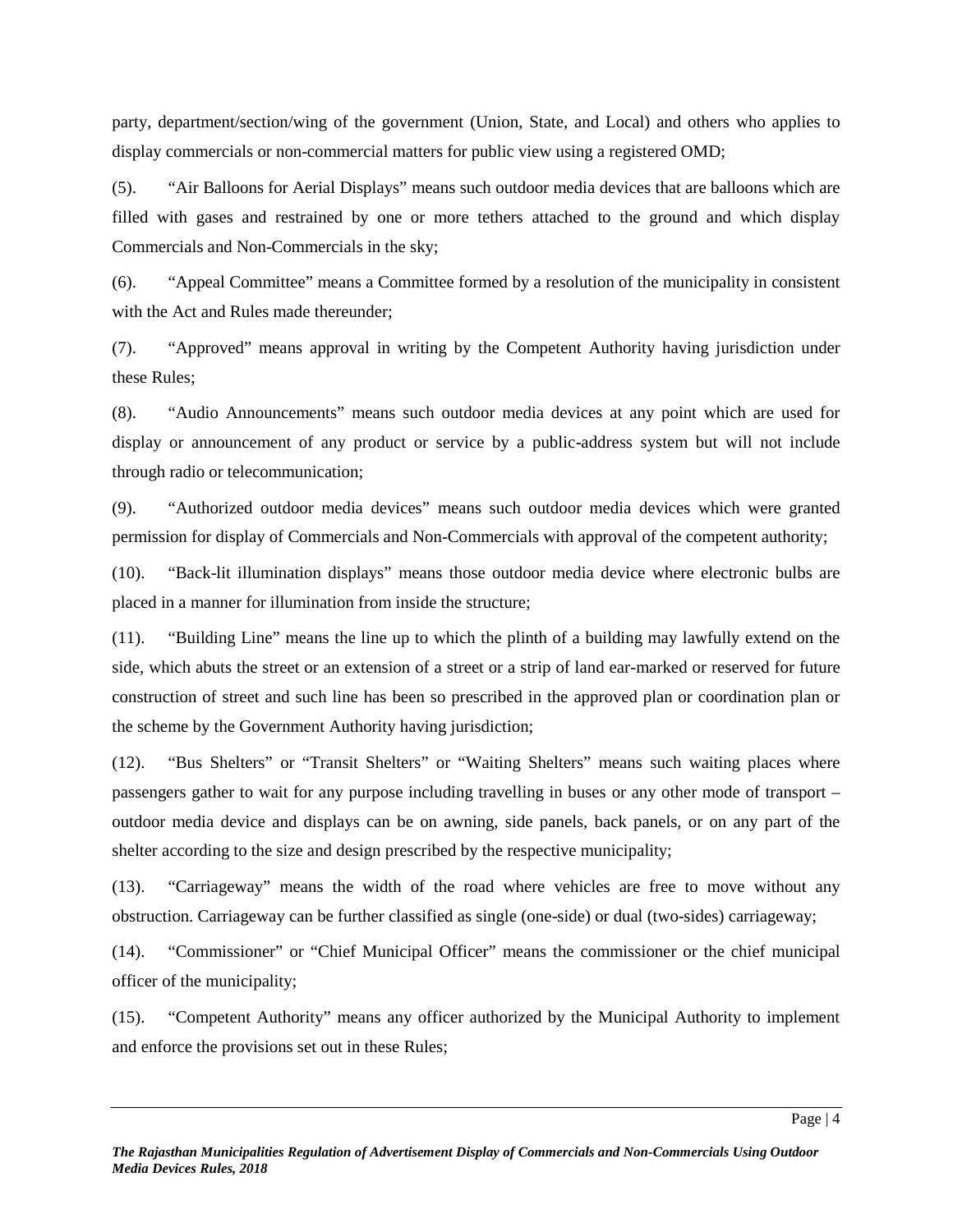(16). "Control Area" means the geographic area including airspace under the jurisdiction of the Municipal Authority;

(17). "Dealer Boards" means any sign, logo, painting or display that declares the name, type, and variety of commercial product or service along with the name of the shop or trade or the trader or service provider irrespective of the space allowed for commercial display and for display of traders' name and address;

(18). "Direction or Way Boards with Commercials" means any surface of structure erected on ground or any portion of a roof of a building or on or above the parapet, which indicates a direction to a road, building, park or any site, and does contain matter for commercial display also;

(19). "Direction or Way Boards without Commercials" means any surface of structure erected on ground or any portion of a roof of a building or on or above the parapet, which indicates a direction to a road, building, park or any site, and does not contain any matter for commercial display;

(20). "Display" means the display of any matter – commercial or non-commercial either by visual, audio, print or electronic mode, which targets public view at any given point of time; it includes any display of word, model, sign, sky-sign, placard, notice, device or representation, whether illuminated or not in the nature of and deployed wholly or in part for the purposes of advertising, announcement or publicity;

(21). "Display of Commercials" means any representation by a word or abbreviation thereof, letter, logo, symbol, sign, figure, painting, drawing or other pictorial representation, light, sound, visible, audible to public including display on outdoor media devices (OMD) from any place on land, building, airspace, and water, in the control area and/or visible from public place or public street and where such displays relates to any commercial activity or activity that leads to earning of revenue by the person or entity who engaged the "agency for OMD" and/or "agency for display" to display such commercials;

(22). "Display of Non-Commercials" means any display which is not covered by "Display of Commercials";

(23). "Display of Commercials and Non-Commercials Regulatory Board" means a Board by whatever name called created by the State Government to oversee and regulate these Rules with specific rights and duties as detailed in these Rules or other Rules framed under the Act for this purpose;

(24). "Display board or Billboard or Hoarding" means an Outdoor Media Device with space for advertising in the form of a display panel and where such panel is mounted with its foundation on any structure either on ground or building; it includes structure erected on ground or any portion of a roof of a building or on or above the parapet, with character, letters or illustrations applied thereto and displayed in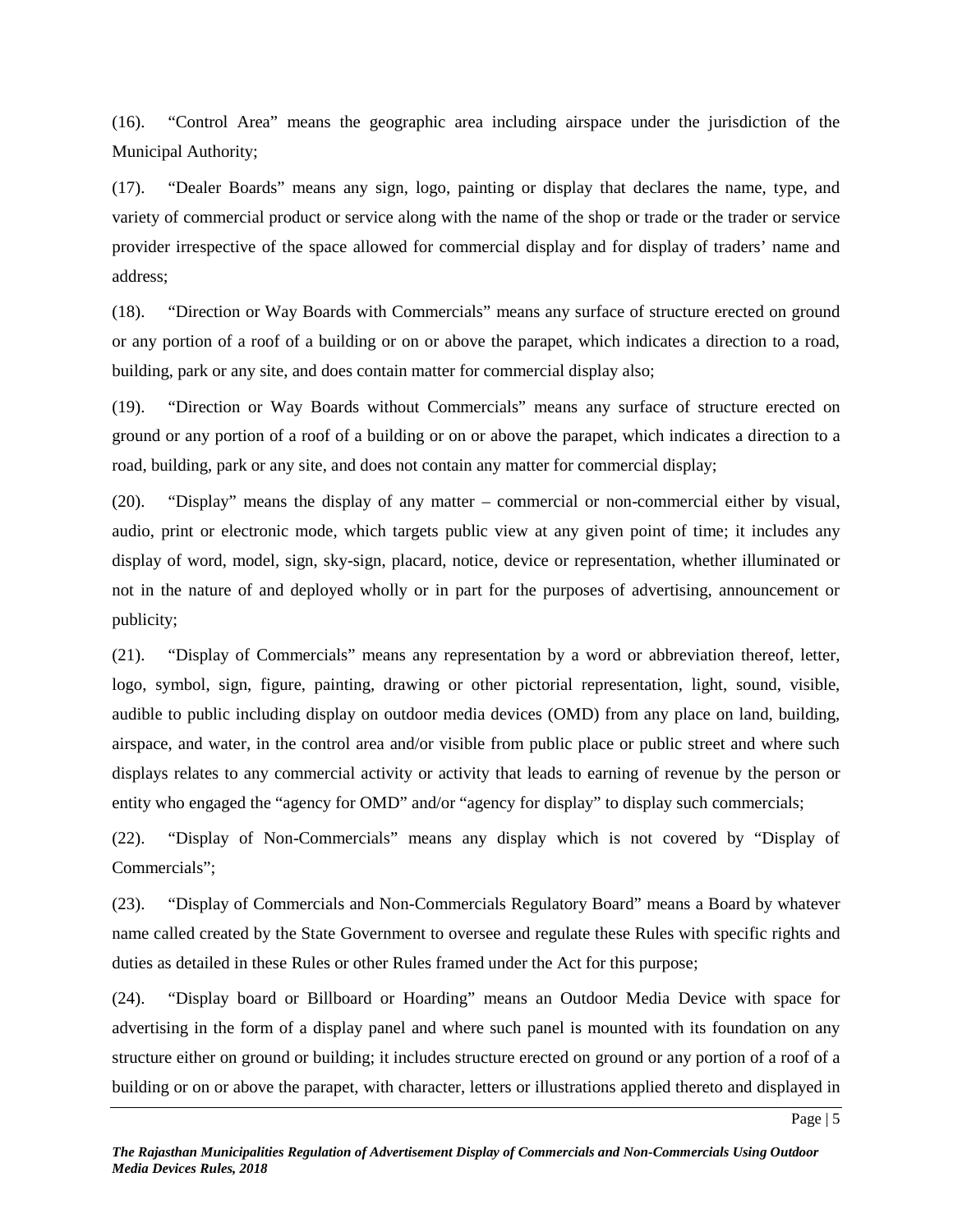any manner whatsoever, out of doors, for purpose of advertising or display so to give information with a view to attract the public to any place, persons, public performance articles of merchandise whatsoever;

(25). "Display of Commercials and Non-Commercials by Film Slides" means the display of Commercials and Non-Commercials using film slides, movies, or documentary shows within a cinema house, theatre, multiplexes before, after, or during the show;

(26). "Display on Booths" means such outdoor media devices that are placed and displayed on traffic control booths, telephone booths, milk booths, temporary vending stalls, computer/ internet booth, for display of Commercials and Non-Commercials;

(27). "Display on Dualpole – Single Face" means an outdoor media device whose structure is based on a dual pole and which has been prepared by two steel angles for displaying Commercials and Non- Commercials and visible from any one side;

(28). "Display on Dualpole – Double Face" means an outdoor media device whose structure is based on a dual pole and which has been prepared by two steel angles for displaying Commercials and Non- Commercials and visible from both or either side;

(29). "Display on Tri-vison" means an outdoor media device whose structure is based on a single or multiple pole/shaft of steel or fibre and which has been prepared by single or multiple poles steel angles for displaying Commercials and Non-Commercials and visible from three sides;

(30). "Display on Multi-vison" means an outdoor media device whose structure is based on a single or multiple pole and which has been prepared by single or multiple poles steel angles for displaying Commercials and Non-Commercials and visible from more than three sides;

(31). "Display on Public Amenities or Places" mean such outdoor media devices that are placed and displayed on public amenities or places like public toilets, street benches, tree guard, dustbins, parking/ traffic barricades etc.;

(32). "Display on Unipole – Single Face" means an outdoor media device whose structure is based on a single pole/shaft of steel or fibre and which has been prepared by a single steel angle for displaying Commercials and Non-Commercials and visible from any one side;

(33). "Display on Unipole – Double Face" means an outdoor media device whose structure is based on a single pole/shaft of steel or fibre and which has been prepared by a single steel angle for displaying Commercials and Non-Commercials and visible from both or either side;

(34). "Display on Roads and Pedestrian Pathways" means an outdoor media device where the surface of the roads, streets, and pedestrian pathways used for display of any commercial and non-commercials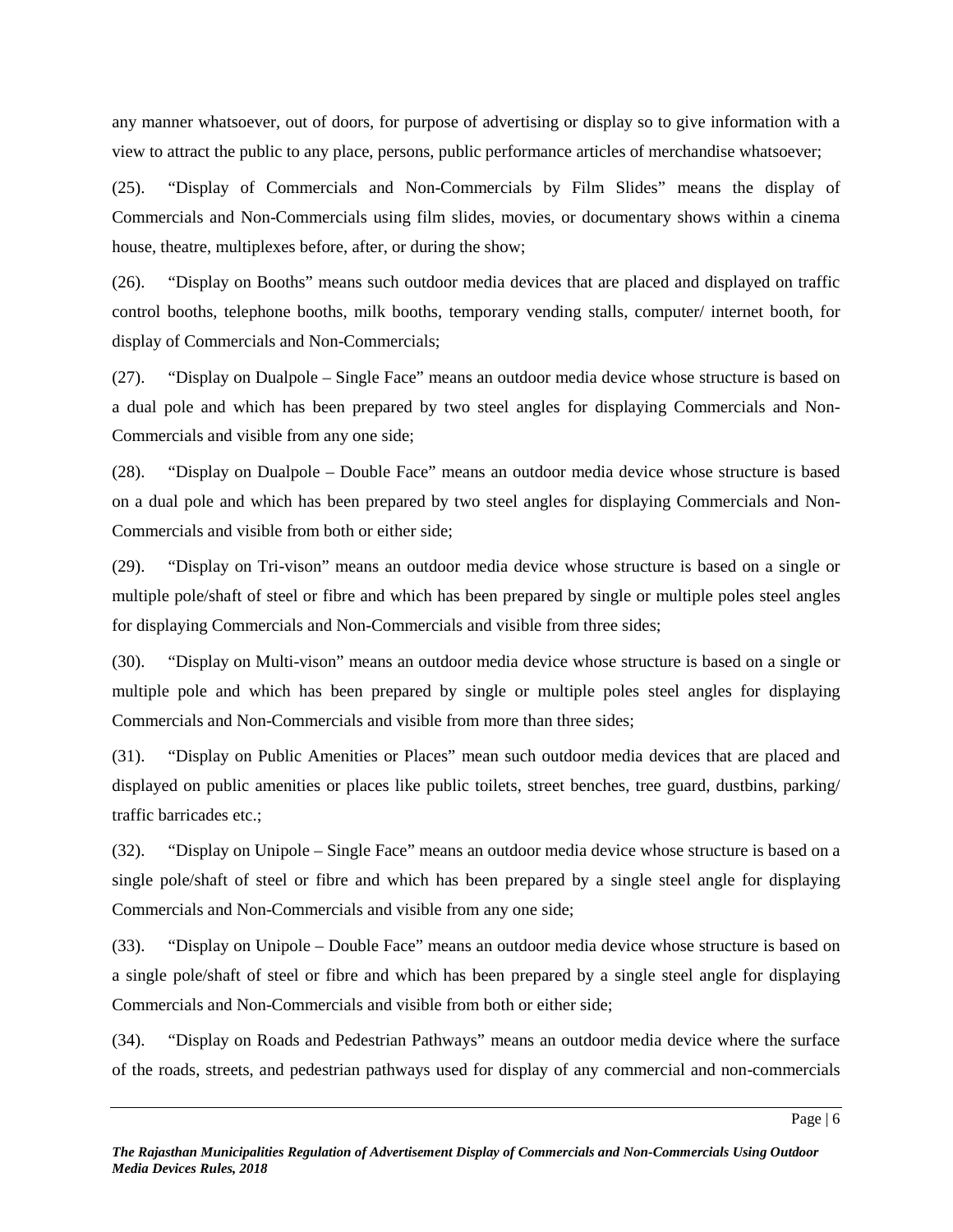by way of paint or pasted material on the surface of the roads, streets, and pedestrian pathways and visible to the person or vehicle on the move

(35). "Display Zones" means the area or zone within the municipal jurisdiction that has been declared and categorized by the municipality for erection, construction, or placement of outdoor media devices or for display of commercials and non-commercials and further classified as,

- (i). *Public* land, space horizontal and vertical, site, buildings, assets, utilities, or surface that belongs to the Union and State Government;
- (ii). *Municipal* land, space horizontal and vertical, site, buildings, assets, utilities, or surface – that is under the control of the municipality or under the control of any entity in which the substantial ownership (more than fifty-one percent) lies with the municipality;
- (iii). *Private* land, space horizontal and vertical, site, buildings, assets, utilities, or surface that belongs to the any person or entity which is not under the control of any government and not covered by above two;

(36). "Election" means a union, state, local government election held under the superintendence and control of Election Commission of India/State Election Commission;

(37). "Election Campaign Posters and Materials" means a non-commercial temporary display using temporary or permanent outdoor media device for display by an election candidate or a political party indicating candidature or any campaign contents for a maximum period of 45 days prior to and 15 days after any forthcoming election to national, state, local government held under the superintendence and control of Election Commission of India/State Election Commission;

(38). "Exhibition" means such places where different types of articles or goods are displayed on a fixed place and the tenure of such display in the exhibition is temporary;

(39). "Fees for Agency Registration" means the fee that the municipality shall charge for regulating outdoor media devices (OMD) and display using such OMD and any applicant shall pay for being an "Agency for OMD" or "Agency for Display" – such agencies are registered agencies;

(40). "Fees for OMD Permission" means the contractual (contract terms as decided by the municipality) fee that the municipality shall charge for regulating OMD and any applicant shall pay for erection, construction, installation, placement, or use of OMD – this ensures registration of the OMD with the municipality;

(41). "Fees for Display Permission" means the contractual (contract terms as decided by the municipality) fee that the municipality shall charge for regulating display and any applicant shall pay for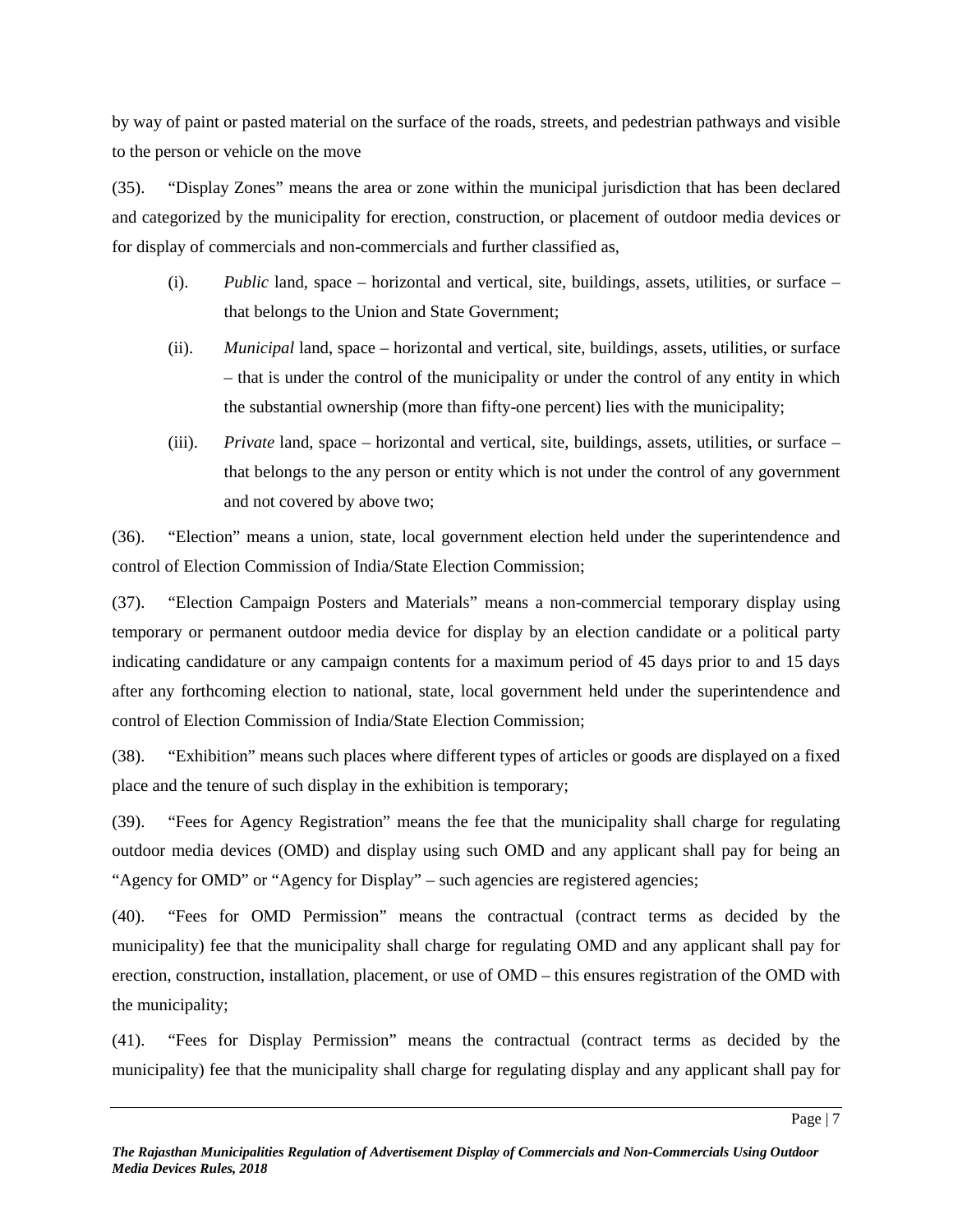displaying any commercial or non-commercial matters using any OMD or otherwise -this ensures registration of the display with the municipality

(42). "Film or Events Announcement Points" means such outdoor media devices at fixed points within the city which are used for display about a movie or any commercial event by putting different banners, flexes, posters, or any other means;

(43). "Foot Over bridge hoardings" means an outdoor media device where hoardings are placed on pedestrian foot over bridges for displaying Commercials and Non-Commercials and visible from more than one or more sides;

(44). "Front-lit illumination displays" means those outdoor media device where electronic bulbs are placed in a manner for illumination from outside the structure;

(45). "Gantry" means an outdoor media device and a structure erected across a road and usually fabricated by metal section pillars fixed on either side of a road with a beam shaped section connecting the top of the pillars across the road with the display on the face opposite to the direction of traffic;

(46). "Government or State Government" means Government of Rajasthan;

(47). "Indian Road Congress or IRC" means the applicable Indian Road Congress codes and any regulations made there under;

(48). "Interested Party" means any person who has in terms of these Rules submitted an application or submitted comments or an objection or made representations in respect of any such application;

(49). "Intersection" means an area embraced within the prolongation of the lateral boundary lines of two or more public streets, open to vehicular traffic, that join one another at any angle, whether or not one such public road crosses the other;

(50). "Kiosk" means such outdoor media devices or display boards (backlit, front-lit, or non-lit) which are installed on electric poles, communication or transmission towers and the municipality shall decide size of such display boards;

(51). "Land/Space/Site Utilization Charges" means the one-time fee that the municipality shall charge and any applicant shall pay for erecting or using OMD on land, building, horizontal and vertical space, assets, utilities, and surface under the control and ownership of the municipality, or any public entity where the maximum ownership lies with the municipality;

(52). "LED/ Electronic Hoarding" means an outdoor media device, with electronic display made from Light Emitting Diodes (LED) or Liquid Crystal Display (LCD) or any other source, to display running text, displays and informational messages from computer programs and software or any other means;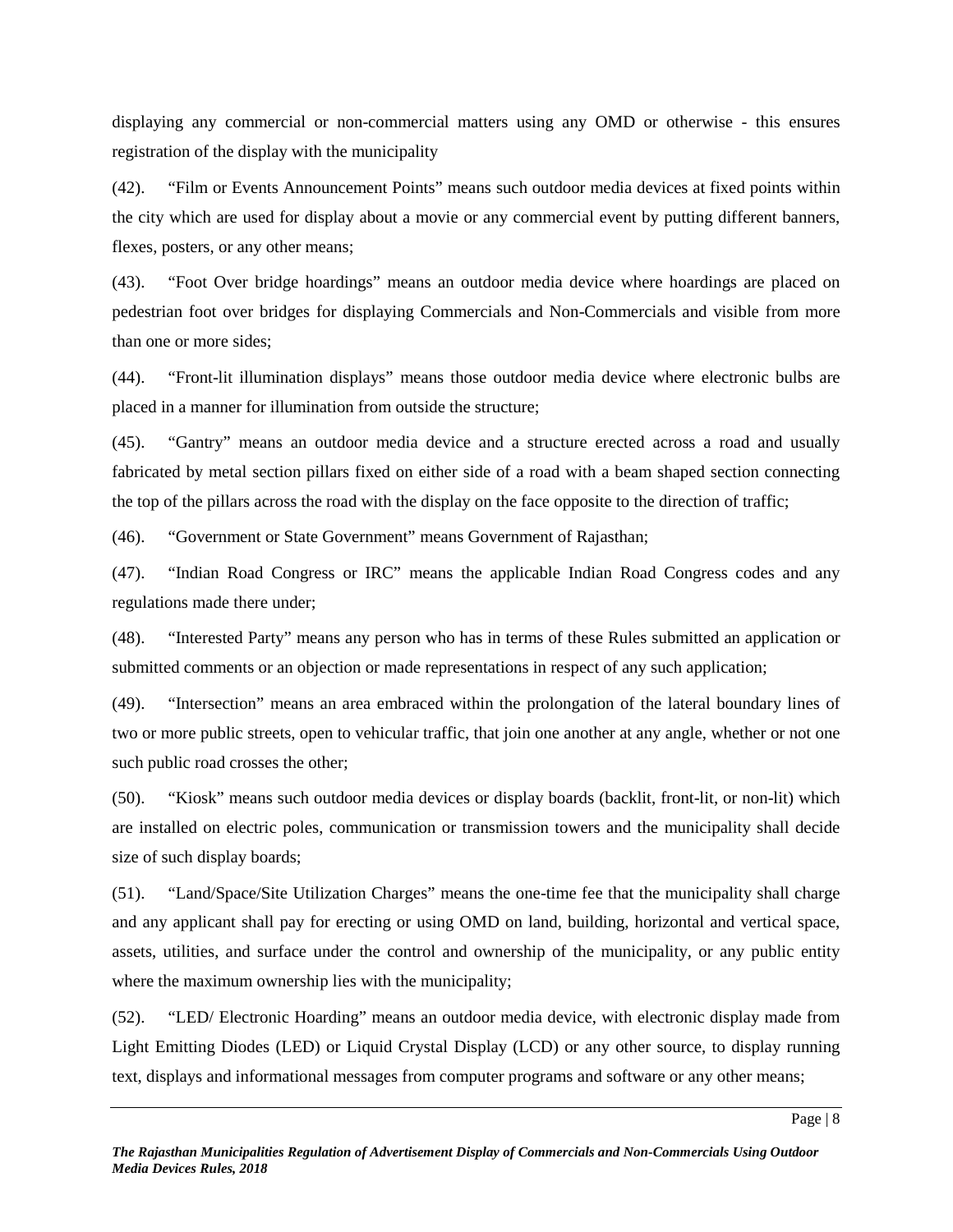(53). "Lollipops" means such outdoor media devices that are small structures in the shape of lollipops or ice-creams or otherwise which are displayed on dividers, road medians, footpaths or pedestrian walkways, jogger's paths, parks, etc., and fixed on ground that have a height restriction;

(54). "Mayor" or "Chairman" means the mayor or chairman of the municipality;

(55). "Mobile Displays of Commercials and Non-Commercials" means such vehicles (motorized or non-motorized) in motion carrying or mounted with any outdoor media devices and are used for display of any product or service and shall include announcements, road show concerts, theme shows for display of a commercial product or service, includes push carts selling branded commercial products like ice creams, beverages, and items of a particular brand but would not include theme shows highlighting social and religious messages;

(56). "Multiple Angle Structure – Single Side" means an outdoor media device whose structure is based on a multiple steel angles for displaying Commercials and Non-Commercials and visible from any one side/face;

(57). "Multiple Angle Structure – Double Side" means an outdoor media device whose structure is based on a multiple steel angles for displaying Commercials and Non-Commercials and visible from both or either side/face;

(58). "Multiple Angle Structure – Multiple Sides" means an outdoor media device whose structure is based on a multiple steel angles for displaying Commercials and Non-Commercials and visible from more than one side/face;

(59). "Municipal Authority" means the concerned Municipal Corporation, Municipality, Municipal Council, or any other entity notified by the State Government for implementation of these Rules;

(60). "Municipality" means the concerned municipal corporation, municipality, municipal council as explained in Article 243P and Article 243Q of the Constitution of India;

(61). "National Building Code of India or NBC" means the latest National Building Code of India, and any regulations made there under;

(62). "Non-lit displays" means those outdoor media devices where there are no electronic bulbs placed in a manner for any illumination from outside or inside the structure;

(63). "Notice board of the Municipality" means the notice board that has been specified by the municipality for pasting any types of notices, handbills, etc.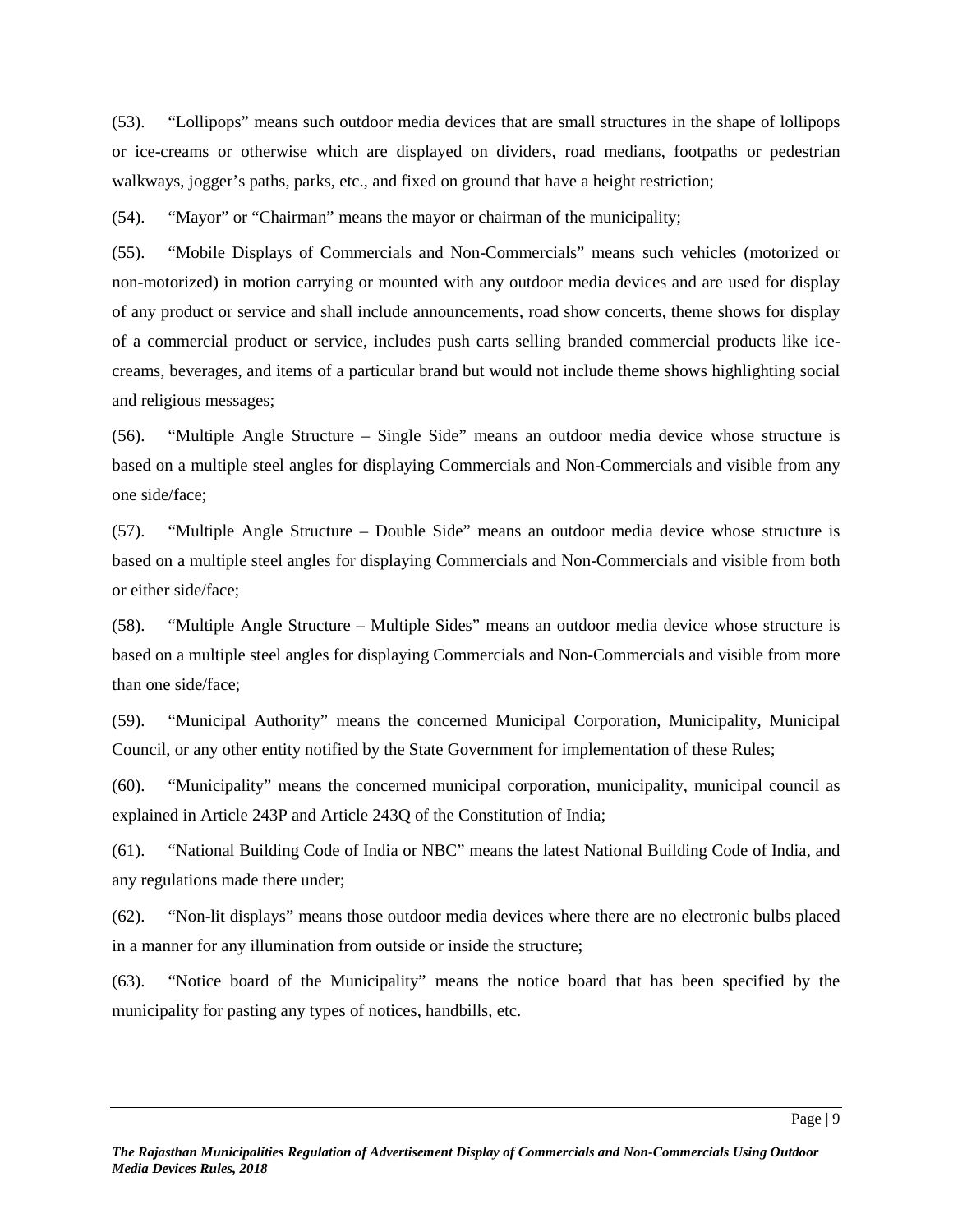(64). "Outdoor Display" is display of Commercials that reaches the consumers or prospective consumers while they are outside their homes and display of Non-Commercials that reaches general public while they are outside their homes;

(65). "Outdoor Media Device" or "OMD" means a device used for any "display" as provided in these Rules;

(66). "Owner" means legal owner of the land, building, property, or the OMD, as the case may be;

(67). "Permanent Structures - OMD" means such outdoor media devices that are permanent structures in any shape and fixed and attached to the ground, and which cannot be removed easily;

(68). "Prescribed Application format" means such formats which is submitted by the applicants to the municipality for application/ renewal either by electronic means or by printed paper means;

(69). "Property" means any unit of private or public or municipal water, land, space – horizontal and vertical, site, buildings, assets, utilities, or surface or any place depicted on the general plan of a city;

(70). "Public Street" means a road, street or thorough fare or other Right of Way to which the public has a right of access or which is commonly used by the public and includes any portion of a Right of Way of public street including a footpath or pedestrian way;

(71). "Restricted Area for Displays" means the area or zone within the municipality that has been declared by the municipality for restricted or no erection of outdoor media devices or for no display of Commercials and Non-Commercials;

(72). "Right of Way or RoW" means the full width of a public street between building lines across such Public Street including the median, carriageway, service road, shoulder and footpath/ sidewalk and the air space above it;

(73). "Road Traffic Sign" means any road traffic sign and traffic signal as contemplated in the IRC or any applicable Act/Rules;

(74). "Schedule" means Schedule appended to these Rules, if any;

(75). "Scroller Displays" means an outdoor media device which are electronically operated devices and display multiple Commercials and Non-Commercials at a time interval;

(76). "Self-Display or Personal Boards or Name Plates" means a name board whether illuminated or non- illuminated displaying only the name, address, contact details of any commercial business, social, institutional, or economic activity, showing essential contact details of the entity or person using the premises for sale of goods or provision of services, but not mentioning about any product or service that is being or sold or served from that premises or by the entity;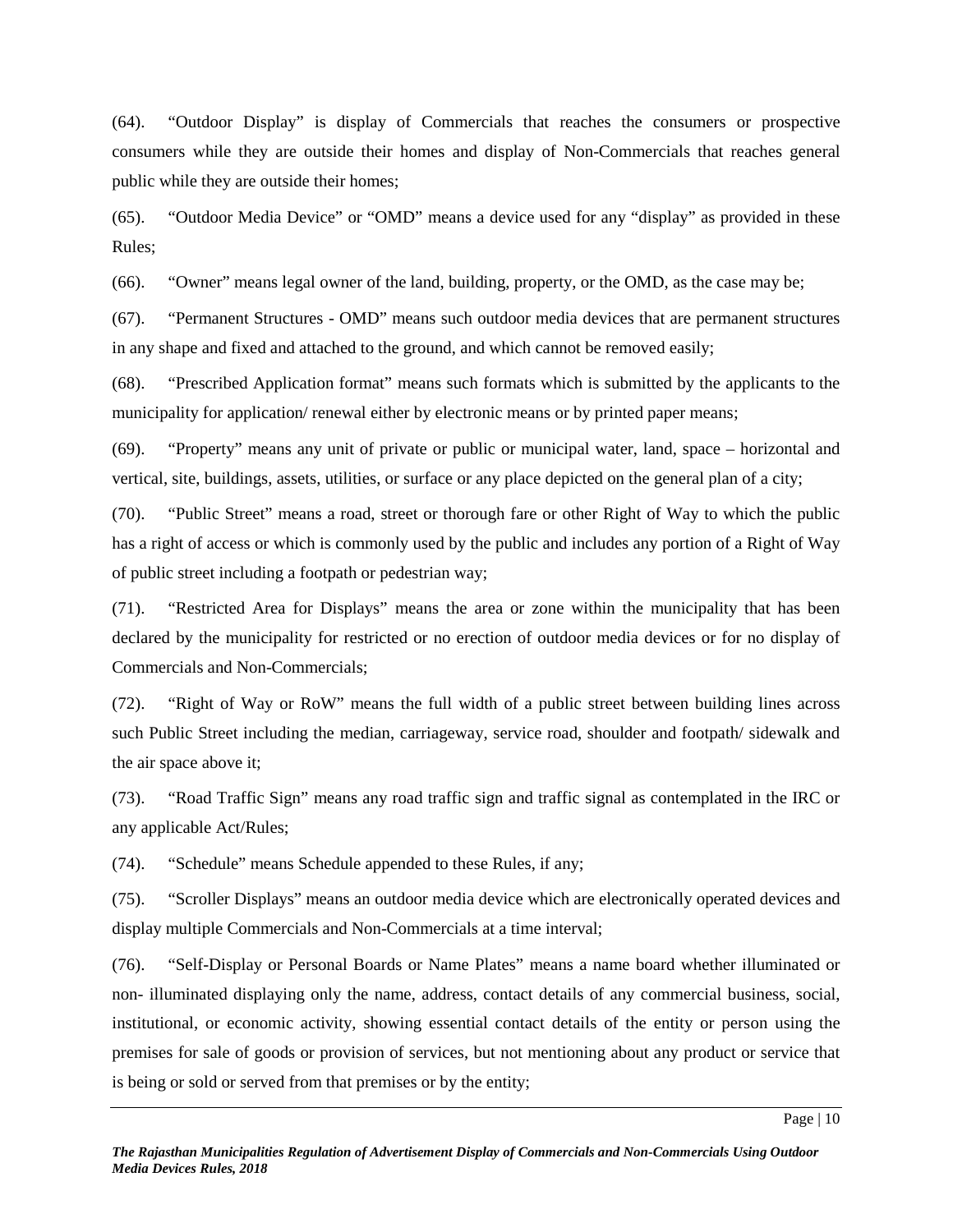(77). "Showcase or Shop Window Displays" means such outdoor media devices which are displayed by putting different articles, products in showcases of commercial enterprises, traders, shop-keeper clearly showing the name of the manufacturer or marketer or trader; this includes display of garments, toys, greeting cards, gift items, sports goods, food items, furniture, machineries, any offering for providing for services, etc., which have been kept in showcases or windows for display and visible from any unrestricted places by any person;

(78). "Sign" or "Sky-sign" means any writing (including letter, word, or numeral); pictorial representation (including illustration or decoration); emblem (including device, symbol, or trademark); flag (including banner or pennant); or any other figure of similar character; which:

a. is a structure or any part thereof, or is attached to, painted on, or in any other manner represented on a building or other structure; and

b. is used to announce, direct attention to, or advertise; and

c. is on, over or in view of a public place.

But for the purposes of these conditions does not include:

a. traffic or regulatory devices, legal notices, or warnings at public places including railway crossings;

b. signs required to be maintained by law or government order or regulation;

c. memorial signs or tablets;

d. Any other signs as excluded by the Competent Authority;

(79). "Street Furniture Display" means display of any Commercials and Non-Commercials on any public facility or structure which is not primarily intended for display and includes a seating bench, plant box, footpath litter bin, pole-mounted litter bin, public transport shelter, sidewalk clock, suburban name device and a street name, drinking fountain etc. of appropriate size and shape serving the functional requirement of such street furniture with display of Commercials and Non-Commercials either directly pasted/ affixed or in the form of a panel;

(80). "Structural Engineer" means a qualified person registered / empaneled with Municipal Authority or a professional certified engineer by a duly recognized body / institution;

(81). "Structural Stability Certificate" means a certificate issued by a Structural Engineer;

(82). "Temporary Display" means a display or outdoor media device displayed for a maximum period of 60 days for any forthcoming event including entertainment events, festivals, mela, trade fair, conferences, road shows etc.; election campaign materials are also covered under temporary display;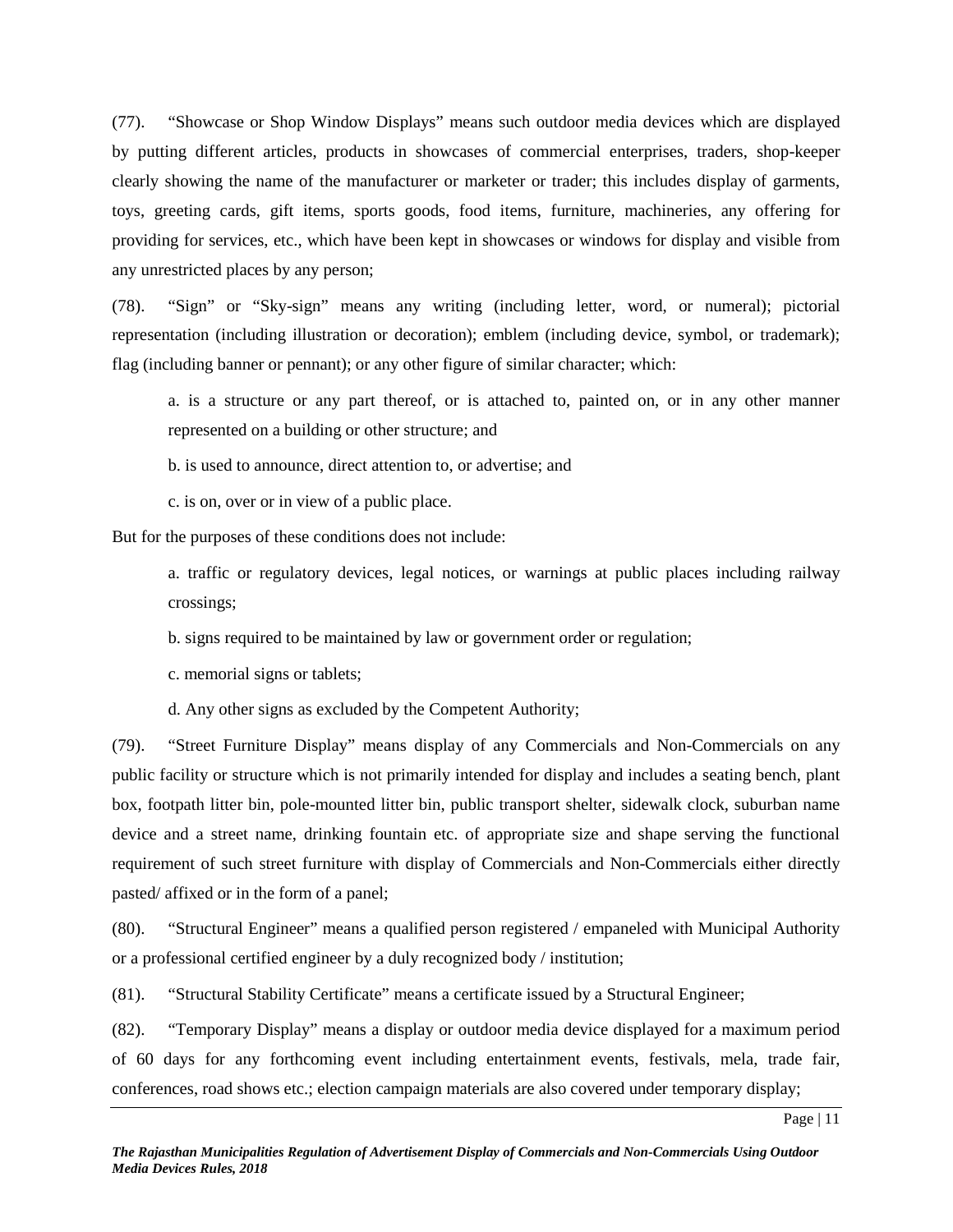(83). "Temporary Structures - OMD" means such outdoor media devices that are temporary structures in any shape and not fixed and attached to the ground, and which can be removed easily;

(84). "Umbrellas" means such outdoor media devices that are temporary structures in the shape of umbrellas or otherwise which are placed and displayed on dividers, road medians, footpaths or pedestrian walkways, jogger's paths, parks, etc., and are not fixed on ground;

(85). "Unauthorized outdoor media devices" means such outdoor media devices which were never granted a permission and/or granted licenses by the competent authority in previous years, or renewal has not been done due to some reasons and they are still being used for display of Commercials and Non- Commercials without approval of the competent authority;

(86). "Urban Design" means the actions of conceiving and managing the special and aesthetic characteristics of urban space between and around buildings including physical elements that make up the streetscape and the combined visual effect of building facades and other structures.

(87). "Vehicle Branding - Aesthetics" means such outdoor media devices where inside or outside walls of the vehicle (including buses, metro coaches, trams, taxis, shared bicycles, motorcycles, or any other public or private mode of transportation) are used for display of any picture or painting of historical event, religious event, games and sports, personalities, social events, and schemes of government, etc., that only reinforces the aesthetic sense of the city and enhances the visual satisfaction of the passers-by, passengers, and vehicles but not carrying any political or non-secular messages that may hurt the sentiments of one or a group of persons, but it excludes the display of the name of the service provider or any display of the route of travel;

(88). "Vehicle Branding - Commercial" means such outdoor media devices where inside or outside walls of the vehicle (including buses, metro coaches, trams, taxis, shared bicycles, motorcycles, or any other public or private mode of transportation) are used for display of any product or service by painting, posters, banners, or any other mode, but it excludes the display of the name of the service provider or any display of the route of travel;

(89). "Video Displays" means such outdoor media devices at any point which are used for display or announcement or show of any product or service by a film or movie using a public-address system or television, LCD projector, otherwise but will not include broadcast through television restricted to private viewing;

(90). "Wall Painting - Aesthetics" means such outdoor media devices where walls of building or boundaries are used for display of any picture or painting of historical event, religious event, games and sports, personalities, social events, and schemes of government, etc., that only reinforces the aesthetic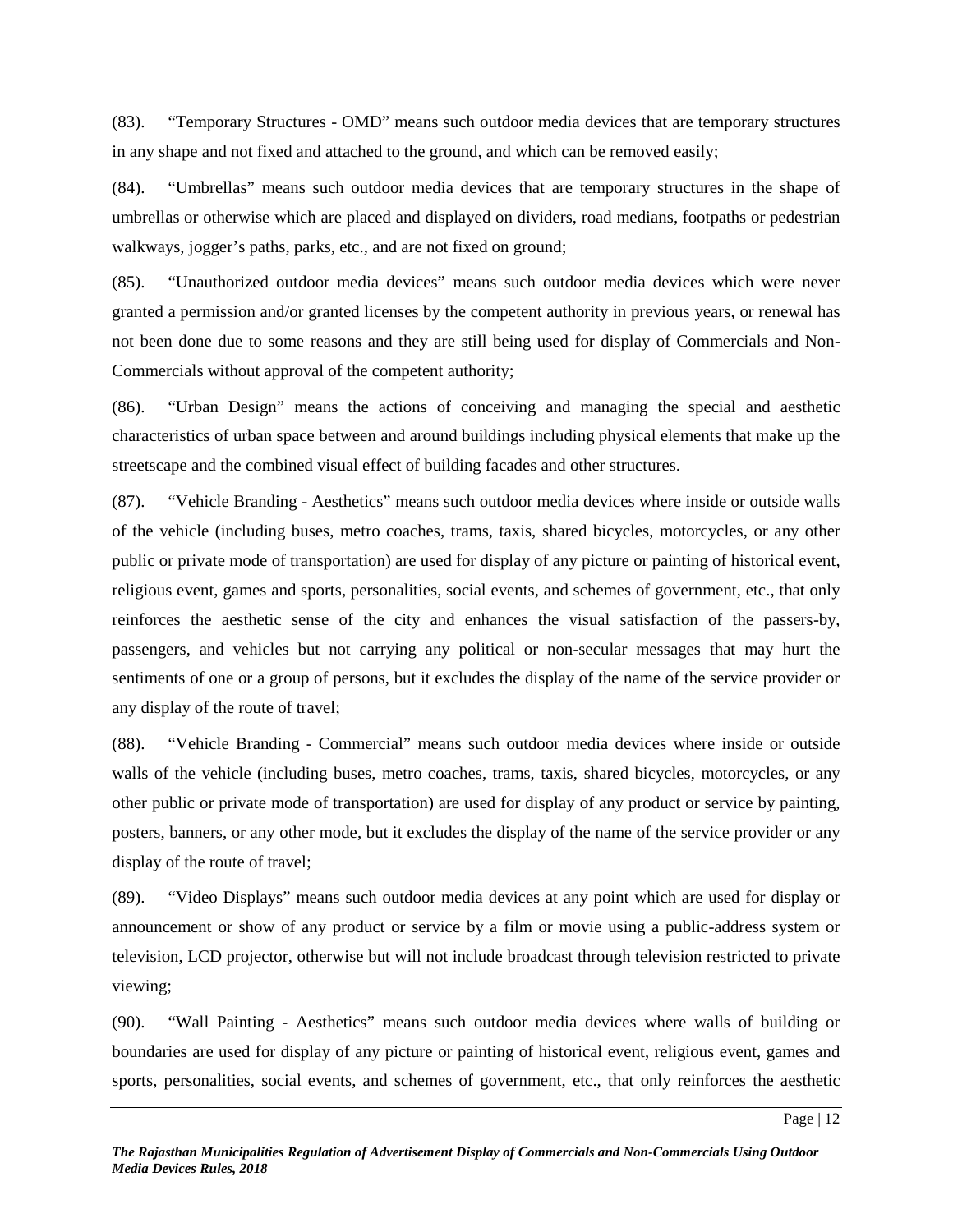sense of the city and enhances the visual satisfaction of the passers-by, passengers, and vehicles but not carrying any political or non-secular messages that may hurt the sentiments of one or a group of persons;

(91). "Wall Painting - Commercial" means such outdoor media devices where walls of building or boundaries are used for display of any product or service;

(92). "Wall Wraps" means displays painted / pasted / affixed on surface of the walls of a building, which has been used as architectural feature to cover/ form facade, and used as an outdoor media device for wrapping walls of building that are either "blind wall wraps" (wraps on walls without window openings) or "mesh wall wraps" (used as perforated sheet flex membranes that allow some degree of visibility and air circulation) for display of any commercials or non-commercials;

(93). "Year" means the financial year starting from first day of April (the fourth month of English Calendar) every year and ending on the thirty-first day of March (the third month of English Calendar) which comes immediately next;

(94). Words and expressions used but not defined in these rules shall have the same meaning as assigned to them in the Act;

#### **3. Transition and Compliance**

(1) All municipalities of Rajasthan covered by The Rajasthan Municipalities Act, 2009 (Act No. 18 of 2009) would frame appropriate bye-laws in accordance to Section 105 read with Section 340 of the Act within three (3) months from notification of these Rules.

(2) All concerned individual, organizations, and entities covered by these Rules and Bye-laws framed thereunder by respective municipalities shall regularize all existing outdoor media devices (referred to in whatever name) and displays (referred to in whatever name) using such outdoor media devices within one-eighty (180) days from notification of the respective Bye-laws framed thereunder by respective municipalities.

## **Chapter 2: Administration and Implementation**

#### **4. Display of Commercials and Non-Commercials Regulatory Board**

(1). *Establishment of the Board* – The State Government may, by a separate notification and Rules, establish, for the purposes of these Rules, a Board to be called the **Rajasthan Display of Commercials**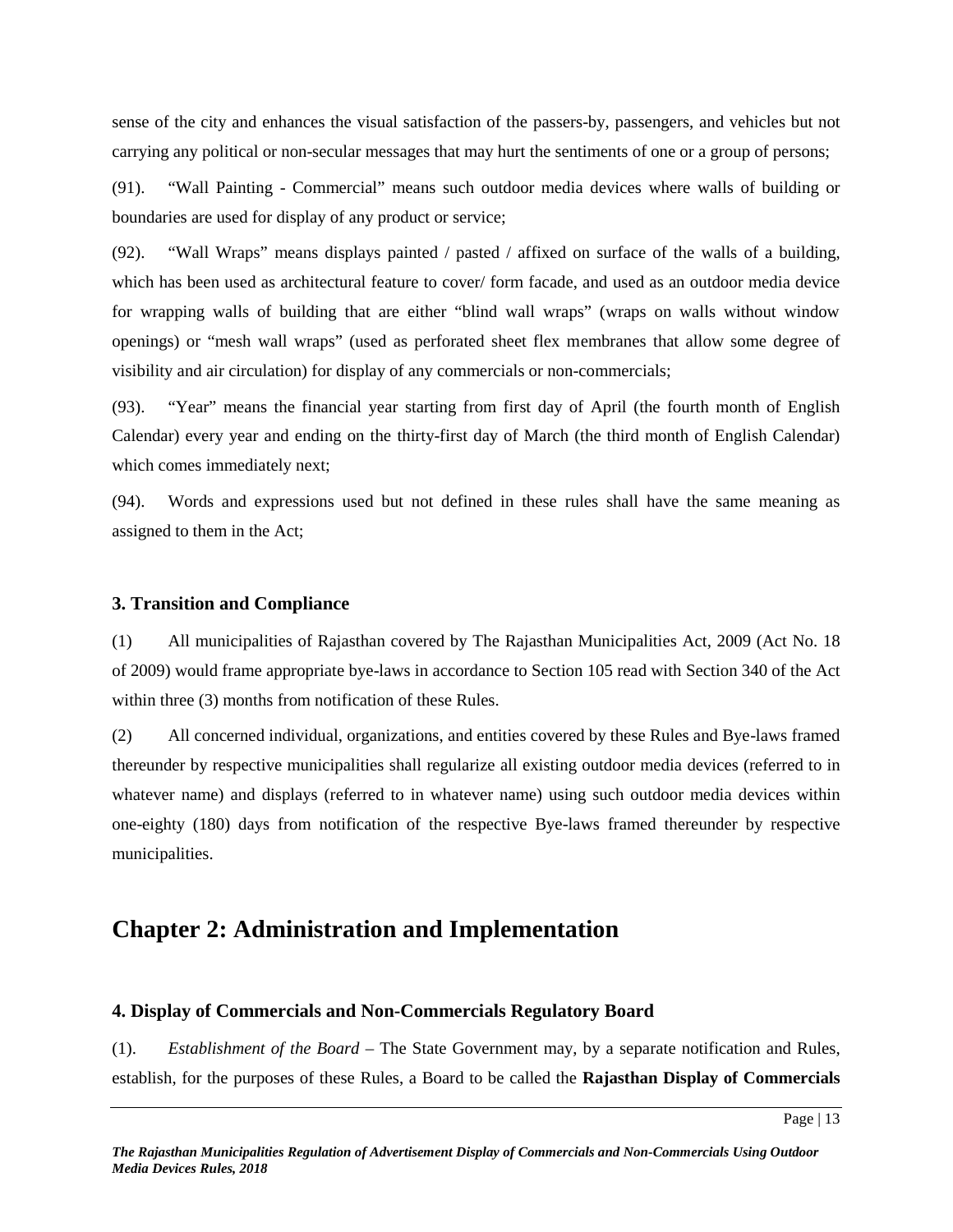**and Non-Commercials Regulatory Board** for guiding the municipalities to implement these Rules and respective Bye-laws framed thereunder by respective municipalities. The Board shall also assist municipalities in removal of difficulties to implement these Rules and Bye-laws framed thereunder by respective municipalities.

(2). *Set up and Administration of the Board* – The State Government may, by the separate notification and Rules mentioned in (1) above, would prescribe the composition of the Board, the roles and responsibilities of the Board, the staffing of the Board, fund of the Board, and any other matters that may be necessary.

#### **5. Ad Hoc Committee**

(1). Within thirty (30) days of notification of these Rules, all municipalities shall create an ad hoc committee in whatever name called by passing a special resolution in the Corporation or Council as the case may be, to implement these Rules at the municipality level, including the enactment of the Bye-laws that respective municipalities shall frame under these Rules.

(2). The Ad Hoc Committee shall comprise of elected councillors and executive officers of the Corporation or Council. The State Government or the Board shall notify the composition of the Ad hoc Committee separately for different grades of municipalities.

## **6. OMD and Display Regulation and Management Wing**

(1). Every municipality shall create a separate section, preferably called OMD and Display Regulation and Management Wing under the Revenue Section and reporting to the Deputy Commissioner (Revenue) or the Revenue Officer as the case may be to implement these Rules and Bye-laws framed thereunder by respective municipalities.

(2). The Corporation or Council shall decide on the staffing of the wing as required to implement these Rules and Bye-laws framed thereunder by respective municipalities.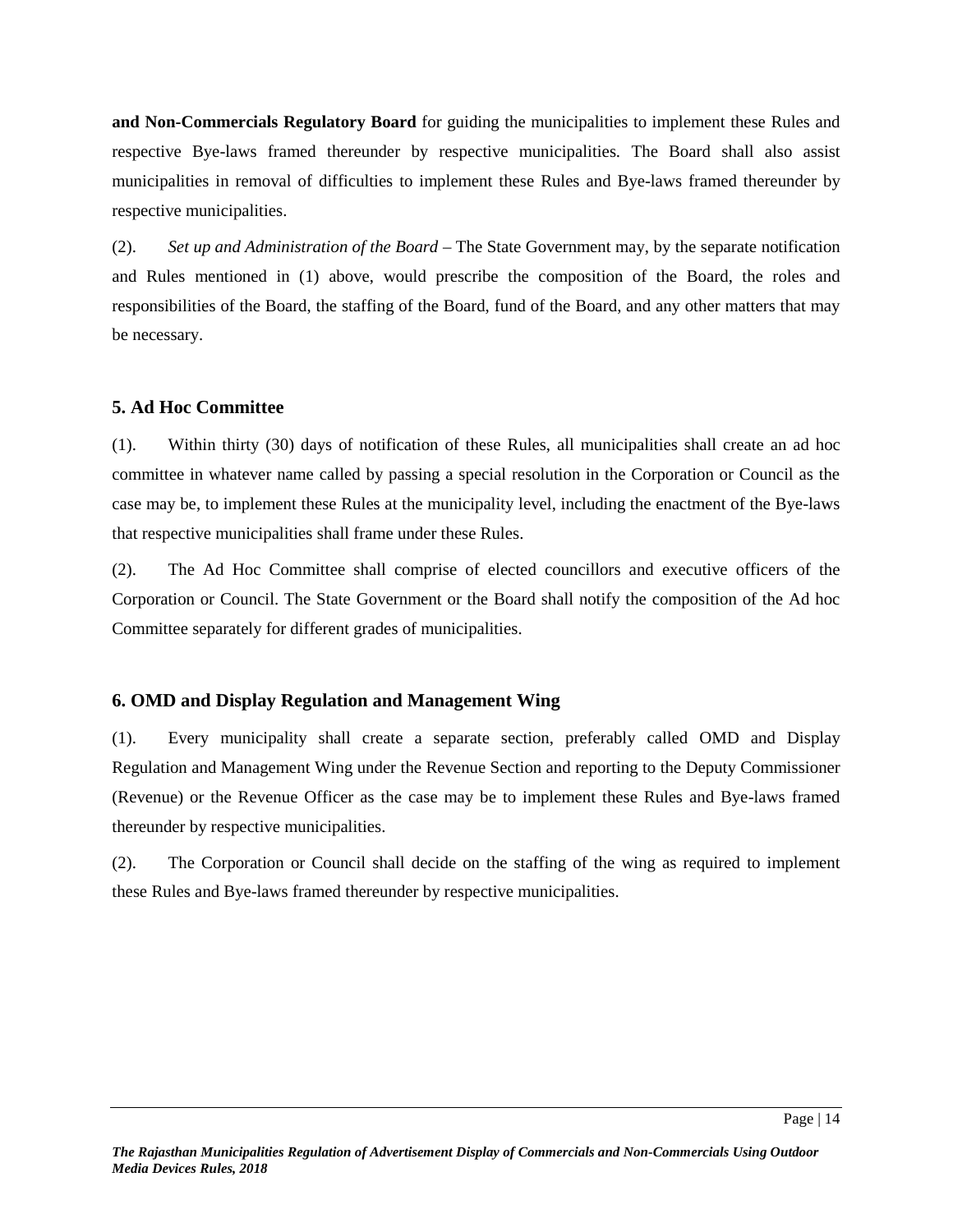## **Chapter 3: General Requirements, Exemptions, and Prohibitions**

### **7. General Criteria for Selection of Sites**

(1). Prior to selection of the specific display site for the outdoor media devices that are permanent in nature, the municipality and the "*agency for outdoor media device*" shall adhere to the considerations specified in *Schedule 1* of these Rules.

(2). For selection of sites for temporary outdoor media device, the municipality and the "*agency for outdoor media device*" shall adhere to the law concerning prevention of defacement of property as provided in the municipal legislation or separate legislation, if any.

(3). After finalization of the site, no sites can be changed except for the following reasons that the municipality may consider for change of site/s:

- (i). Any underground services/ any other similar hindrance below the ground level duly confirmed by the concerned engineering section of the municipality which obstructs the construction of foundation for installation of outdoor media devices.
- (ii). Sudden change in status of site and site found in contravention with the municipality's decision or policy in force at that time due to new development/ improvement of municipal infrastructure.
- (iii). In case, the site becomes not feasible due to start of construction activity PWD, Govt. of Rajasthan or by any department of the Union and State and which seriously affect the prospect of erection, construction, and placement of the outdoor media device at that site.

## **8. General Requirement for the Outdoor Media Device**

(1). Any "*agency for outdoor media device*" shall ensure that such device is designed with the criteria specified in *Schedule 2* of these Rules.

## **9. General Requirement for the Display using Outdoor Media Device**

(1). Any "*agency for display*" shall ensure that for the display of commercials and non-commercials they would follow the criteria specified in *Schedule 3* of these Rules and additionally will rely upon selfregulatory controls within the industrial and social norms to enforce minimum display standards.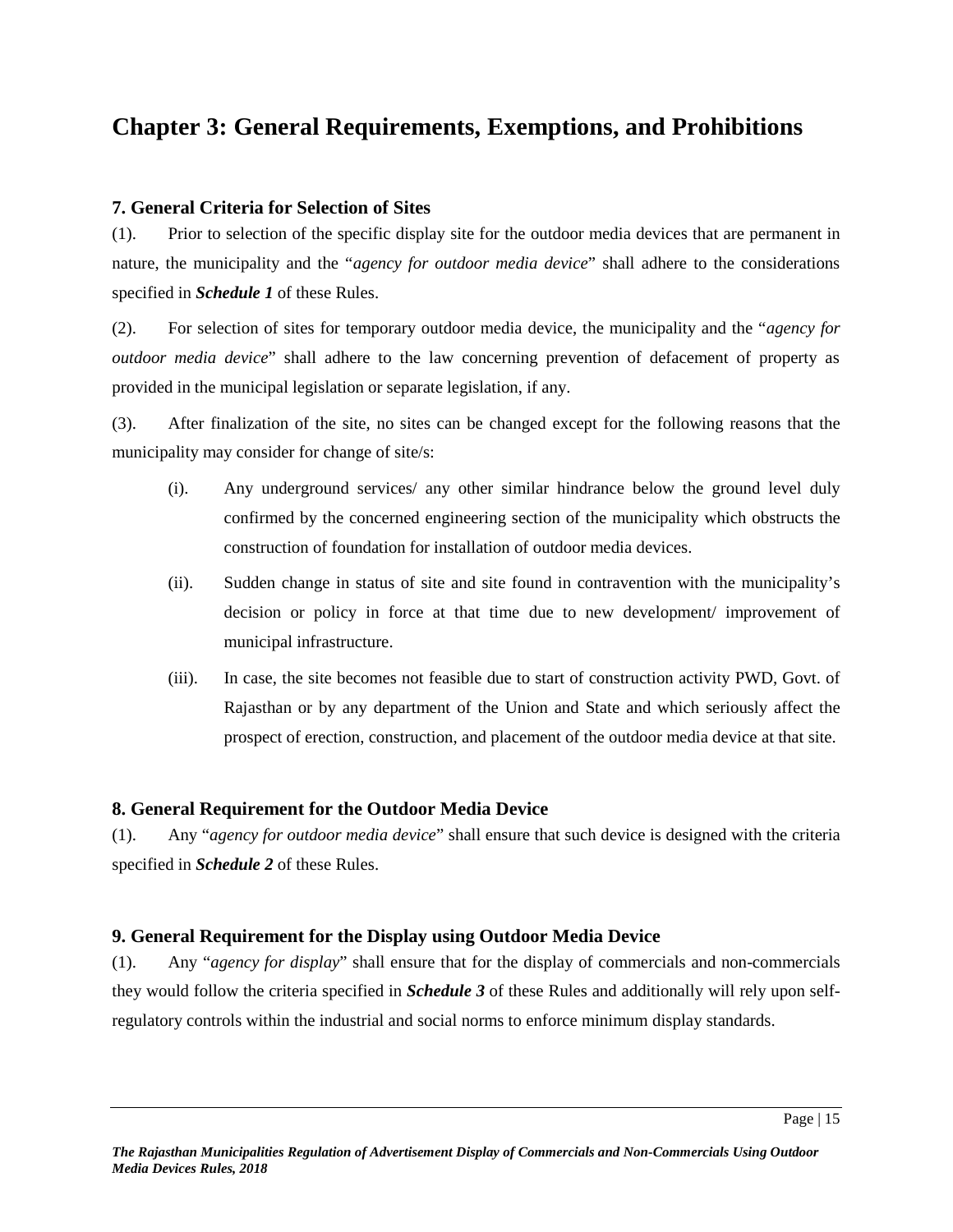#### **10. Outdoor Media Devices and Displays Exempted**

(1). The following outdoor media devices and displays are exempted from registration and compliance with provisions of these Rules:

(2). Outdoor media devices and displays which are permitted for administration under certain legislations enacted by the Parliament like the Railways Act, 1989 that are not within the regulatory control of the municipality;

(3). Outdoor media devices and displays and displays relating to the business of roadways, railway, airways, or metro administration or public information and is exhibited within any bus terminals, railway station, airport, or metro station when not displaying or carrying the name of a product or service other than that relates to the administration or public information excepting those that are regulated separately mentioned in  $(2)$ ;

(4). If such outdoor media device and display is exhibited within the walls or window of any building, and if the display relates to the necessary information about the trade, profession or business carried on in that building required under separate legislations of the Union and State (including name, address, and contact details) and occupying less than 25% of the area of the window, wall, or surface, where displayed and there is no display of any branded product or branded service along with that;

(5). If such outdoor media device and the display on the same is for any invite to any exhibition or to any sale or letting of such land or building or any effects therein or to any entertainment or meeting to be held on or upon or in the same and occupying less than 40% of the area of the window, wall, or surface, where displayed and there is no display of any branded product or branded service;

(6). If it is a name plate announcing the name of owner/ or name of occupier of building and/ or name of a building upon which such display is so fixed, exhibited painted, pasted, retained or displayed and occupying less than 25% of the area of the window, wall, or surface, where displayed and there is no display of any branded product or branded service;

(7). Outdoor media device and displays in the case of buildings/property, where commercial activity like provided by a doctor, chartered accountants, cost accountants, company secretaries, tax consultants, advocate, architect, engineer etc. is running, as permitted by law, and display of the services being offered (including name, address, and contact details), however, without referring to any brands or products or services is allowed up to maximum as permitted under the respective law in force or occupying less than 25% of the area of the window, wall, or surface, where displayed whichever is minimum and there is no display or mention of any branded product or branded service;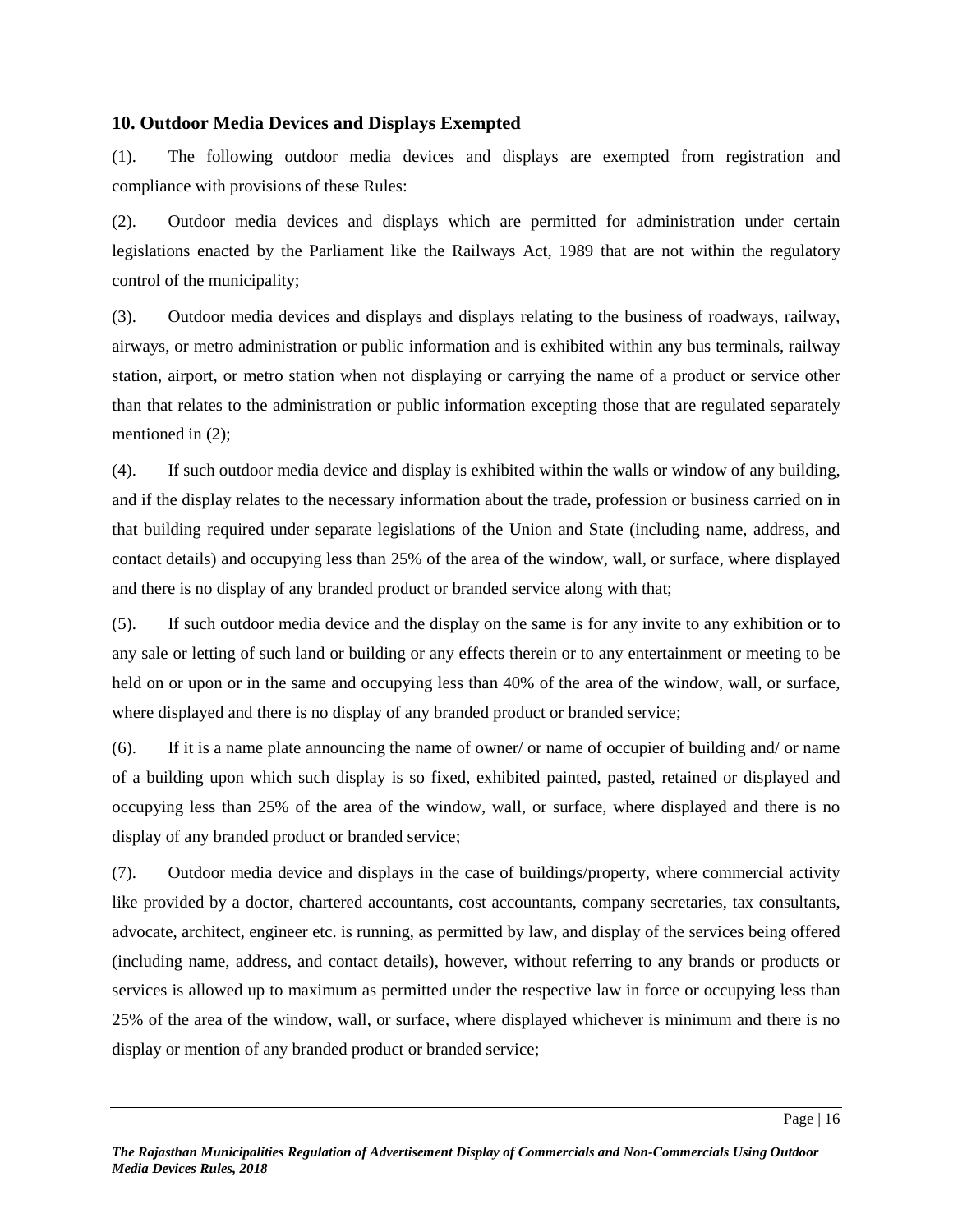(8). Outdoor media device and displays occupying more than the prescribed area as mentioned here, would be treated at par with other outdoor media devices and displays and would be regulated accordingly;

## **Chapter 4: Procedure for Registration, Permission, Allotment and Renewal**

### **11. Eligible Entities**

(1). The following are the eligible entities for "*agency for outdoor media device*" and for "*agency for display*":

- (i). An individual (sole proprietor),
- (ii). A registered charitable organization or society or trust,
- (iii). A partnership firm,
- (iv). A registered association of persons,
- (v). A company incorporated under the Companies Act 1956/2013,
- (vi). A political party (registered under Section 29A of The Representation of the People Act, 1951),
- (vii). A department/section/wing of the government Union or State,
- (viii). Town and Country Planning Section or any other Section of the Municipality (for outdoor media devices owned by the municipality), and
- (ix). Any other entities as listed and notified by the municipality.

(2). Any entities mentioned in (1) can be registered as "*agency for outdoor media device*", for "*agency for display*", or for both but under separate registration.

**Explanation** 1: the list covers all traders, shopkeepers, franchisees, business owners, business houses, in whatever name called who uses the land, space – horizontal and vertical, site, buildings, assets, utilities, or surface either owned or on lease and uses it for erection, construction, or placement of an outdoor media device and/or for display of commercials and non-commercials thereon.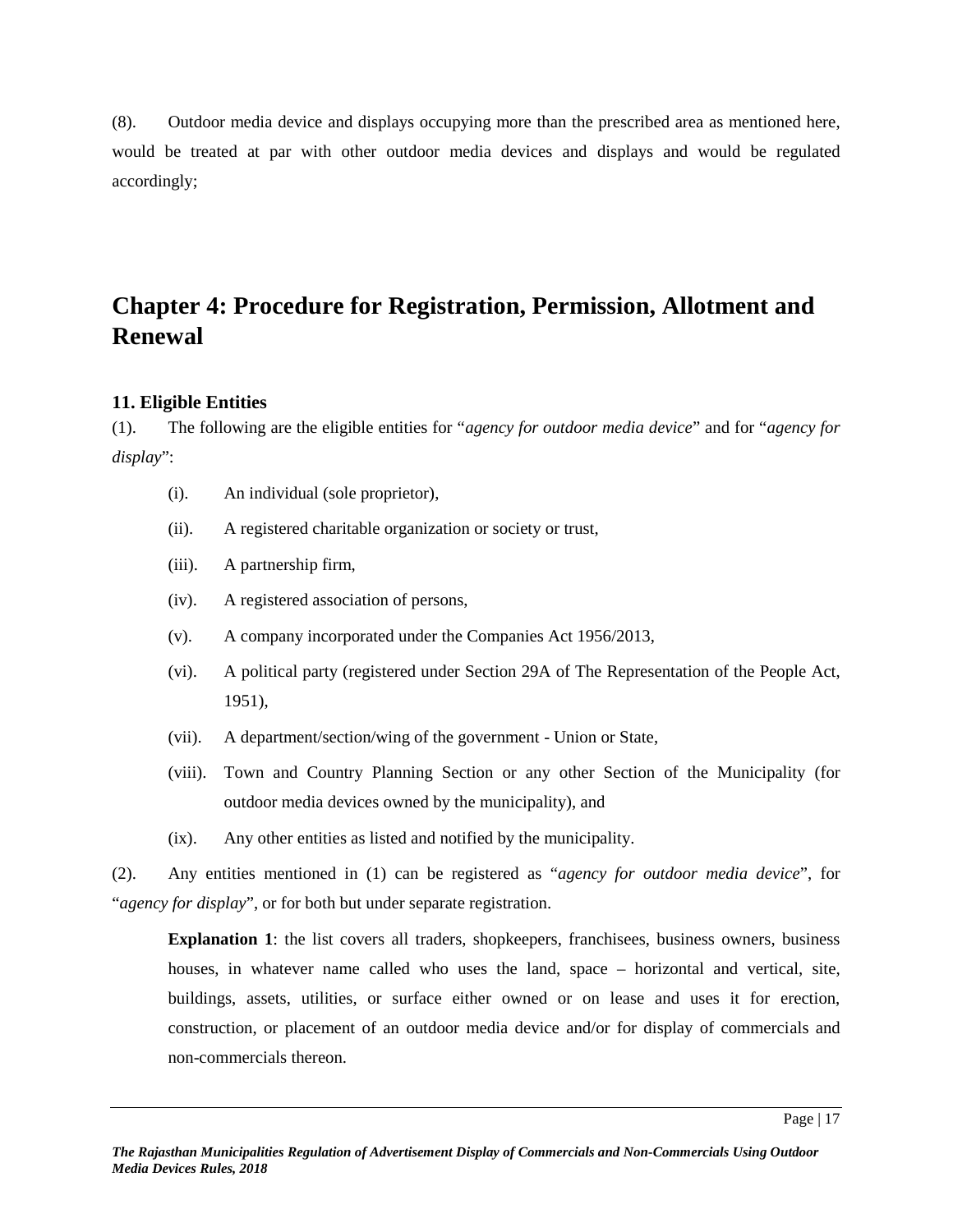#### **12. Procedure for Registration**

(1). Any entity willing to be an "*agency for outdoor media device*" so to erect, construct, or place an outdoor media device – both temporary and permanent shall be registered with the respective municipality after applying in the prescribed form and upon payment of "*Fees for Agency Registration*" as prescribed by the Bye-laws framed under these Rules by respective municipalities.

(2). Any entity willing to be an "*agency for display*" so to display any commercial and non commercials using an outdoor media device – both temporary and permanent shall be registered with the respective municipality after applying in the prescribed form and upon payment of "*Fees for Agency Registration*" as prescribed by the Bye-laws framed under these Rules by respective municipalities.

(3). Registration is mandatory for erection, construction, or placement of any outdoor media device and display of any commercial and non-commercials using an outdoor media device – both permanent and temporary categories, *unless specifically exempted under these Rules* and it specifically includes:

- (i). the erection, construction, or placement of the outdoor media device and the display thereon is on a land, space – horizontal and vertical, site, buildings, assets, utilities, or surface owned by a private person,
- (ii). the erection, construction, or placement of the outdoor media device and the display thereon is on a land, space – horizontal and vertical, site, buildings, assets, utilities, or surface owned by any department/section/wing of the Union and State Government,
- (iii). the erection, construction, or placement of the outdoor media device and the display thereon is on a land, space – horizontal and vertical, site, buildings, assets, utilities, or surface owned by the municipality or under the control of any entity in which the substantial ownership (more than fifty-one percent) lies with the municipality;

(4). Registration is not essential for Town and Country Planning Section or any other Section of the Municipality or any entity for managing outdoor media devices owned by the municipality or under the control of such entity in which the substantial ownership (more than fifty-one percent) lies with the municipality.

(5). While evaluating an application for registration in terms of **Rule 12**, the Competent Authority shall ensure that the application is in compliance with these Rules. The Competent Authority may accept or reject any application after giving due opportunity of hearing.

(6). The Competent Authority may, withdraw a registration granted in terms of **Rule 12** or amend any condition or impose a further condition in respect of such registration if, in the opinion of the Competent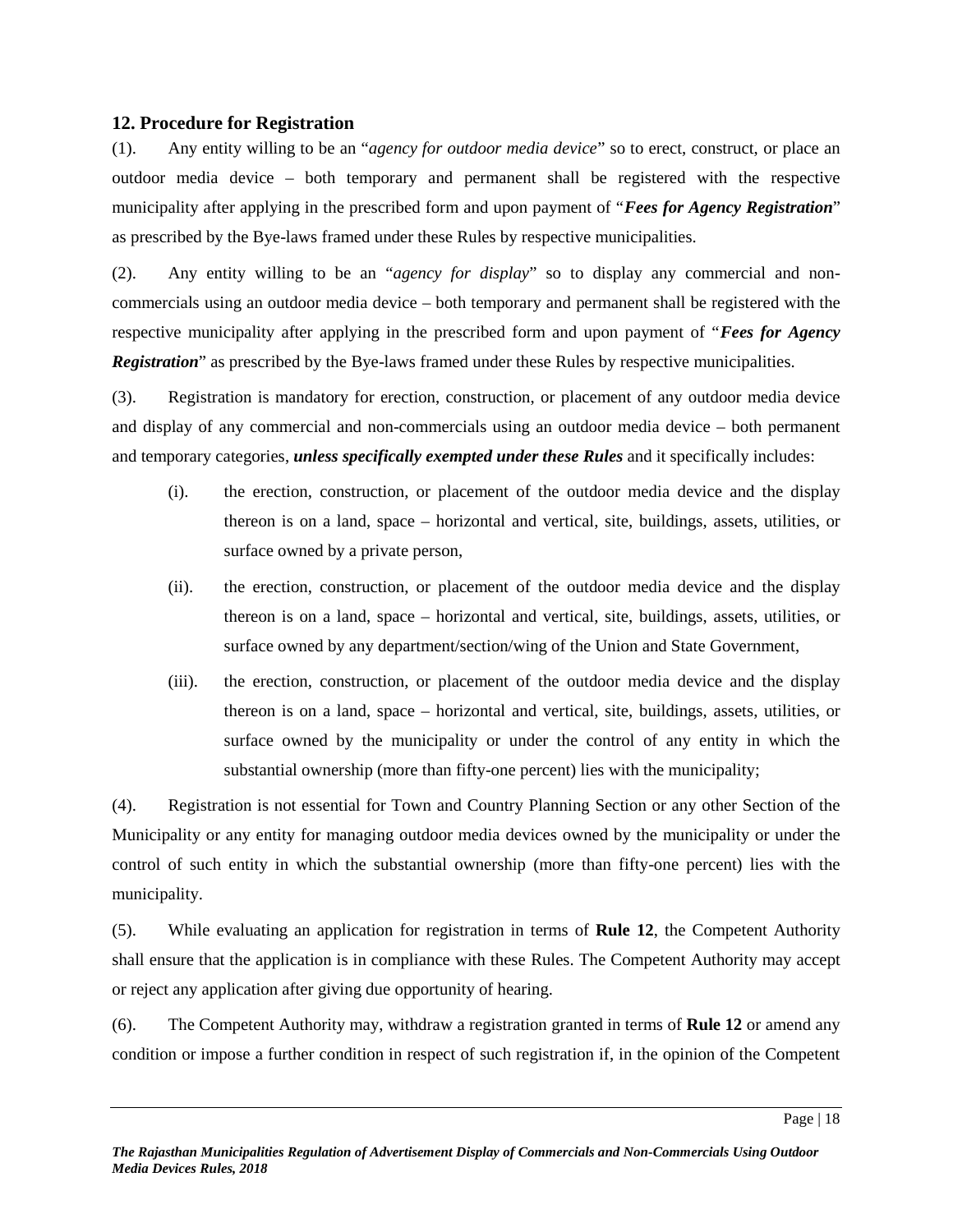Authority, the "*agency for outdoor media device*", the "*agency for display*", the concerned outdoor media device, or the concerned display have violated any of the provisions of these Rules.

Provided prior to taking any decision in terms of these Rules, the Competent Authority shall in writing notify the "*agency for outdoor media device*", and/or the "*agency for display*" concerned of its proposed decision and that he or she may within fifteen (15) days from the date of the notice make written representations concerning the proposed decision.

(7). The "*agency for outdoor media device*", or the "*agency for display*" can surrender its registration in writing during the tenure of the registration without any refund of registration fees.

(8). The registration so granted under this Rule, shall remain valid for five (5) years in case of government entities and for three (3) years in case of any other entity and unless specifically cancelled for any reasons by the municipality. In case of temporary structures, registration shall remain valid for one year.

(9). The registration shall be eligible for automatic renewal and the municipality shall process the renewal until specifically informed by the "*agency for outdoor media device*", or the "*agency for display*" after the stipulated time but within fifteen (15) days after expiry of the registration not to proceed with renewal or the municipality have the reasons not to proceed with the automatic renewal.

**Explanation 1**: the municipality may call for additional information to process the automatic renewal.

#### **13. Procedure for Permission to Erect, Construct, or Place an Outdoor Media Device**

(1). Any registered "*agency for outdoor media device*" intends to erect, construct, or place an outdoor media device – both temporary and permanent on the following sites shall apply for a permission for such erection, construction, or placement of outdoor media device with the respective municipality in the prescribed form and upon payment of "*Fees for OMD Permission*" as prescribed by the Bye-laws framed under these Rules by respective municipalities.

- (i). Any public land, space horizontal and vertical, site, buildings, assets, utilities, or surface but not under the control of the municipality or any entity in which the substantial ownership (more than fifty-one percent) lies with the municipality – for both permanent and temporary;
- (ii). Any private land, space horizontal and vertical, site, buildings, assets, utilities, or surface municipality – for both permanent and temporary;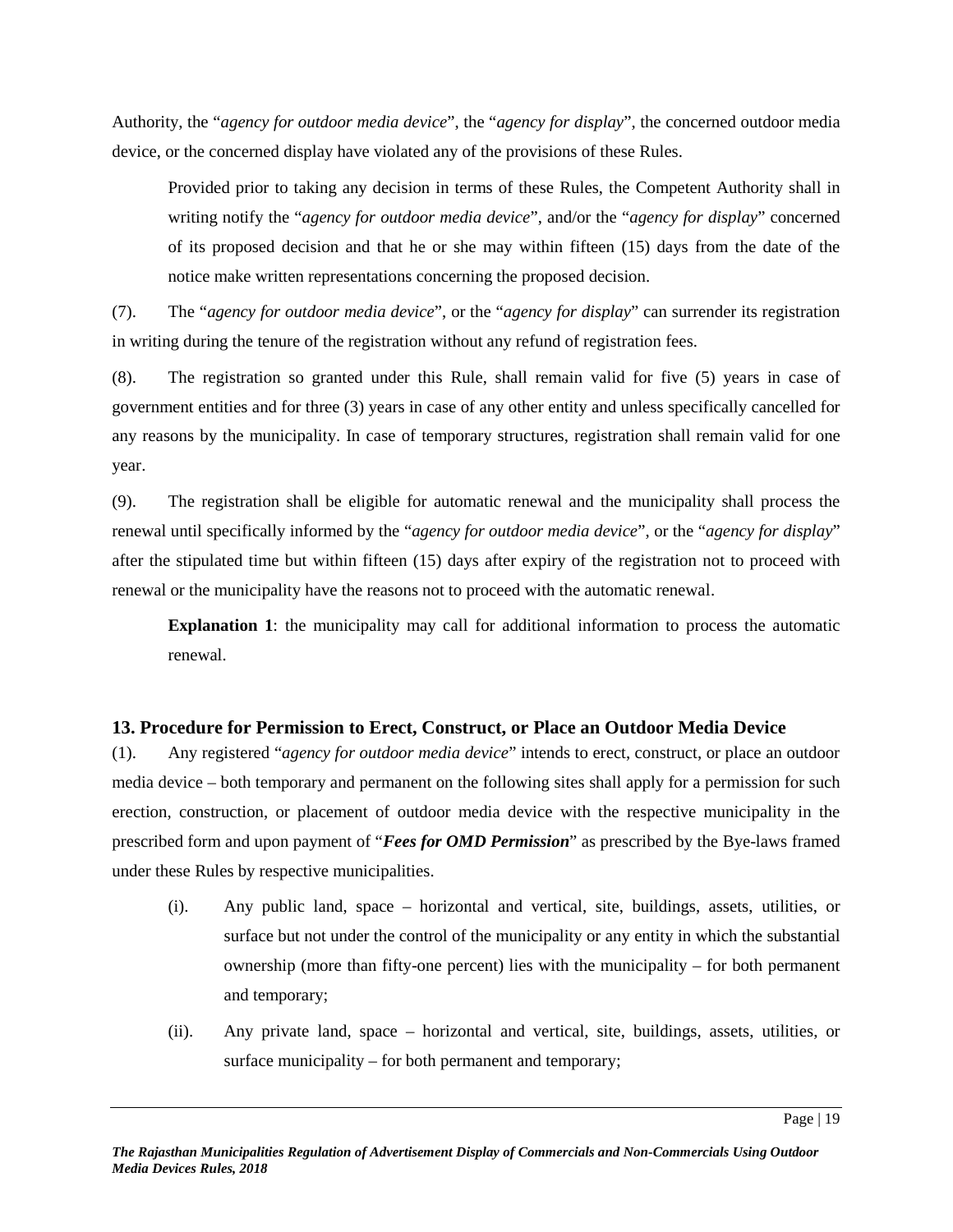(iii). Any municipal land, space – horizontal and vertical, site, buildings, assets, utilities, or surface *that* under the control of the municipality or under the control of any entity in which the substantial ownership (more than fifty-one percent) lies with the municipality  $$ only temporary;

(2). While evaluating an application for permission in terms of **Rule 13**, the Competent Authority shall ensure that the application is in compliance with these Rules. The Competent Authority may accept or reject any application after giving due opportunity of hearing.

(3). The Competent Authority may, withdraw a permission granted in terms of **Rule 13** or amend any condition or impose a further condition in respect of such registration if, in the opinion of the Competent Authority, the registered "*agency for outdoor media device*", and the concerned outdoor media device, have violated any of the provisions of these Rules.

Provided prior to taking any decision in terms of these Rules, the Competent Authority shall in writing notify the registered "*agency for outdoor media device*", concerned of its proposed decision and that he or she may within fifteen (15) days from the date of the notice make written representations concerning the proposed decision.

(4). The registered "*agency for outdoor media device*" can transfer the permission to any other registered "*agency for outdoor media device*" after duly permitted by the Competent Authority and after payment of "*Name Transfer and Mutation Fee*", to the municipality.

(5). The registered "*agency for outdoor media device*", can surrender its permission in writing during the tenure of the registration without any refund of registration fees and with removal of the outdoor media device within thirty (30) days of its application. Any delay in removing the outdoor media device would invite punitive action under the Act and Rules made there under.

(6). The municipality shall allot a unique identification number to each outdoor media device as prescribed under the Bye-laws framed under these Rules by respective municipalities.

(7). The permission so granted under this Rule, shall remain valid in case of permanent structures for three (3) years in case of outdoor media device is on any public land, space – horizontal and vertical, site, buildings, assets, utilities, or surface but not under the control of the municipality and for two (2) years in case of outdoor media devices is on any private land, space – horizontal and vertical, site, buildings, assets, utilities, or surface and unless specifically cancelled for any reasons by the municipality.

(8). The permission granted for temporary outdoor media device shall be for the period of permission sought but not exceeding one (1) year and unless specifically cancelled for any reasons by the municipality.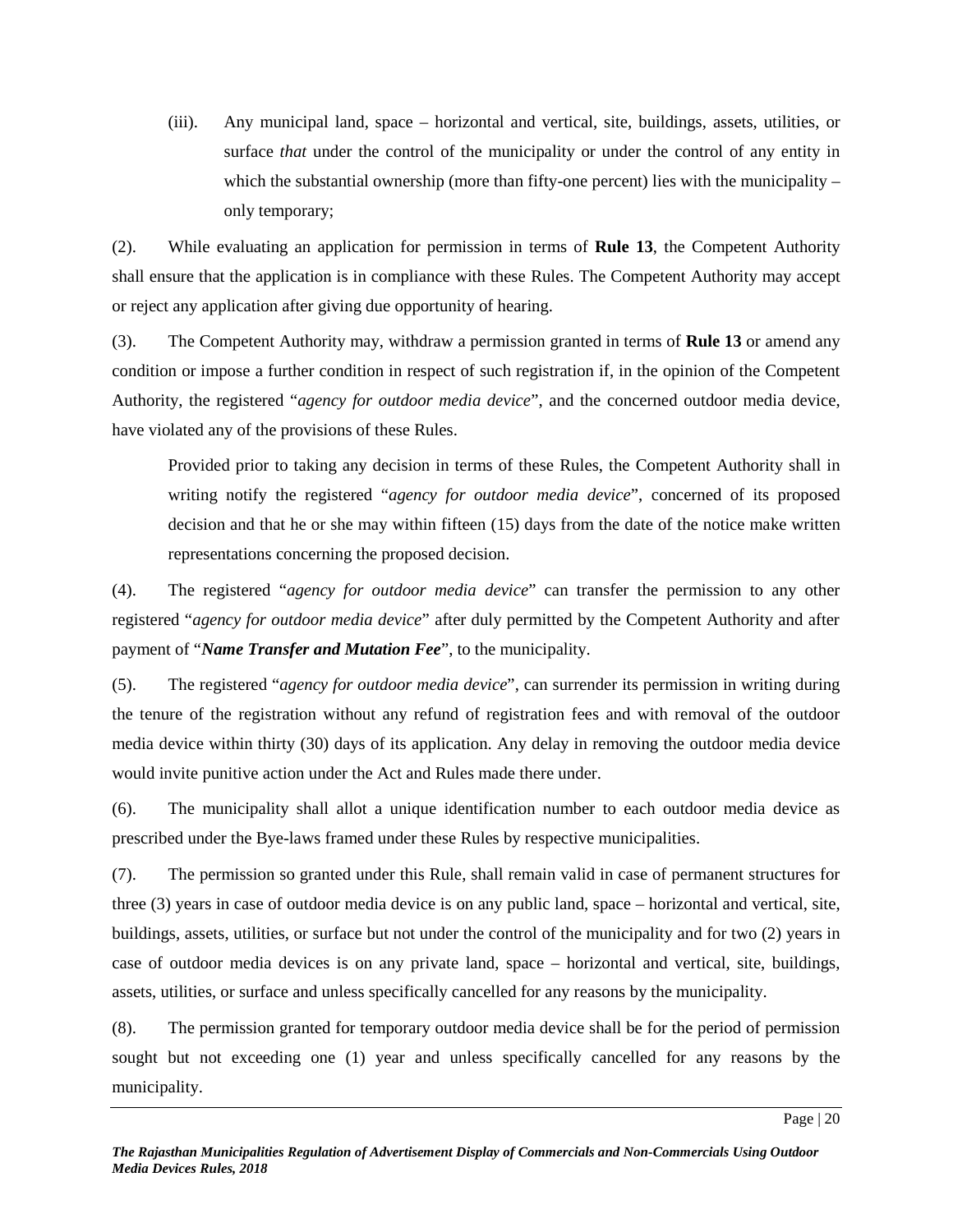(9). The permission under **Rule 13** shall not be eligible for any automatic renewal and the municipality shall process the renewal while following the process as a fresh permission.

## **14. Procedure for Permission to Display using an Outdoor Media Device**

(1). Any registered "*agency for display*" willing to display any commercial and non-commercials using an outdoor media device – both temporary and permanent shall apply for a permission for such display using an outdoor media device with the respective municipality in the prescribed form and upon payment of "*Fees for Display Permission*" as prescribed by the Bye-laws framed under these Rules by respective municipalities.

Provided the municipality may exempt certain category of non-commercial displays from levy of "*Fees for Display Permission*" as would be prescribed by the Bye-laws framed under these Rules by respective municipalities.

(2). Any registered "*agency for display*" when not being the owner of any outdoor media device, shall enter into a binding contract with any registered "*agency for outdoor media device*" and the terms and conditions set therein shall be legally tenable.

**Explanation** 1: the municipality shall not be a party to such contracts, but upon requirement can review such contracts.

**Explanation 2**: in the event the registered "*agency for display*" and registered "*agency for outdoor media device*" are the same entity, then there is no requirement of any binding contract, however, at all points they must adhere to the provisions of these Rules and the Bye-laws framed under these Rules by respective municipalities.

(3). While evaluating an application for permission in terms of **Rule 14**, the Competent Authority shall ensure that the application is in compliance with these Rules. The Competent Authority may accept or reject any application after giving due opportunity of hearing.

(4). The Competent Authority may, withdraw a permission granted in terms of **Rule 14** or amend any condition or impose a further condition in respect of such registration if, in the opinion of the Competent Authority, the "*agency for display*", and the concerned display, have violated any of the provisions of these Rules.

Provided prior to taking any decision in terms of these Rules, the Competent Authority shall in writing notify the "*agency for display*", concerned of its proposed decision and that he or she may within fifteen (15) days from the date of the notice make written representations concerning the proposed decision.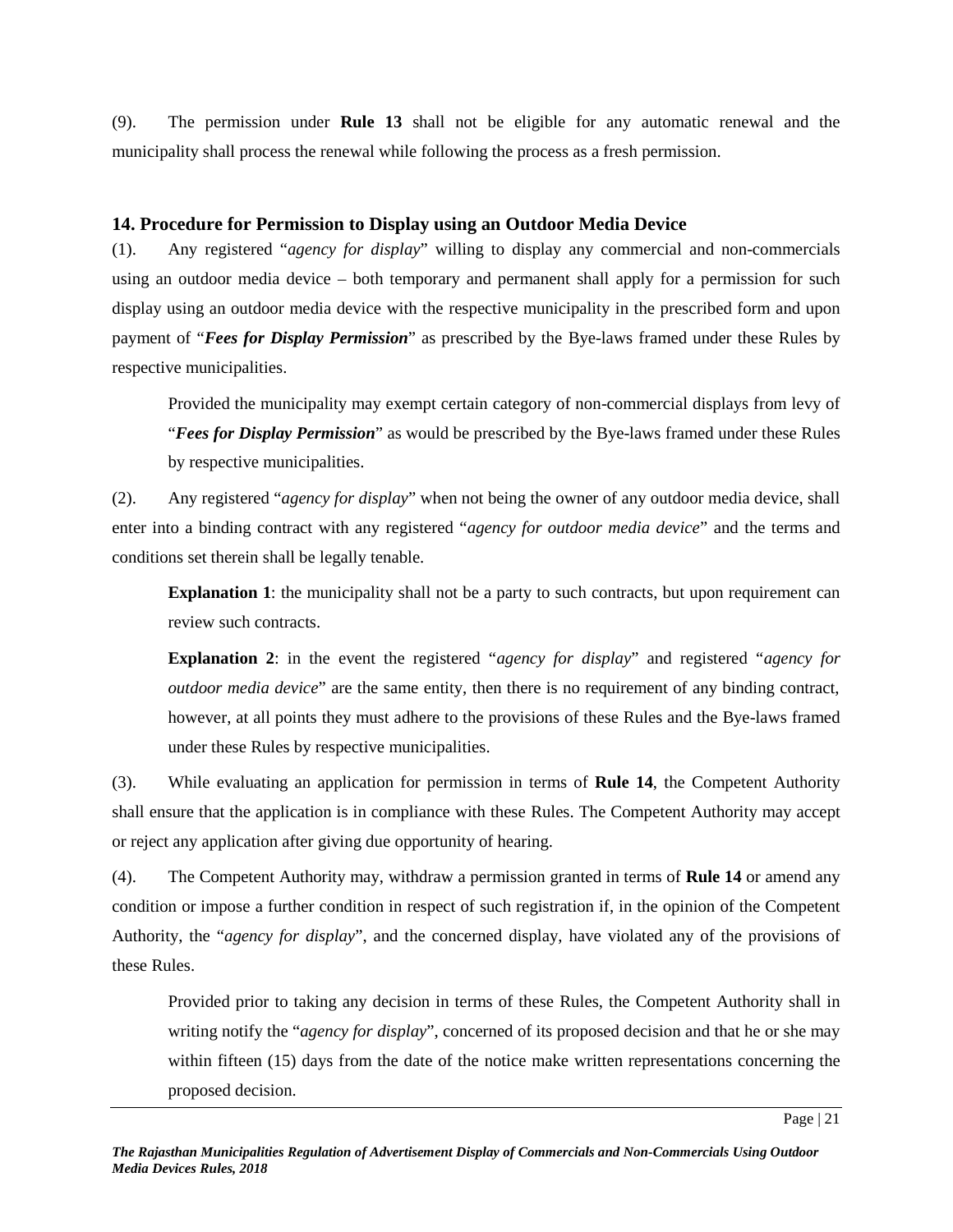(5). The "*agency for display*" can transfer the permission to any other registered "*agency for display*" after duly permitted by the Competent Authority and after payment of "*Name Transfer and Mutation Fee*", and all other dues to the municipality.

(6). The "*agency for display*", can surrender its permission in writing during the tenure of the registration after producing a No-Objection Certificate from the "*agency for outdoor media device*" without any refund of permission fees and agreeing for removal of the display within thirty (30) days of its application. Any delay in removing the display would invite punitive action under the Act and Rules made there under.

**Explanation 1**: in the event, there is no application for display permission on a particular outdoor media device, then the "*agency for outdoor media device*" shall deemed to be the "*agency for display*" and pay the required "*Fees for Display Permission*".

**Explanation 2**: the failure to pay the required "*Fees for Display Permission*" on a particular outdoor media device either by the "*agency for display*" or the "*agency for outdoor media device*" for more than sixty (60) days shall invite punitive action by the municipality, including vesting the rights of the outdoor media device, removal of the outdoor media device and confiscation of the material, or both; any cost incurred by the municipality shall be recovered from the "*agency for outdoor media device*" as per the Act and any Rules framed there under.

(7). The "*agency for display*" shall link the permission for display with the allotted unique identification number of each outdoor media device as provided by the respective municipalities.

(8). The permission granted for display using a permanent or temporary outdoor media device shall be for the period not exceeding one (1) year and unless specifically cancelled for any reasons by the municipality.

(9). The permission under **Rule 14** shall not be eligible for any automatic renewal and the municipality shall process the renewal following the process as a fresh permission.

## **15. Procedure for Allotment of Land/Space/Site for an Outdoor Media Device**

(1). Any registered "*agency for outdoor media device*" intends to erect, construct, or place an outdoor media device – only permanent on the land, space – horizontal and vertical, site, buildings, assets, utilities, or surface under the control of the municipality orunder the control of any entity in which the substantial ownership (more than fifty-one percent) lies with the municipality shall participate in the open auction for such erection, construction, or placement of outdoor media device in the prescribed manner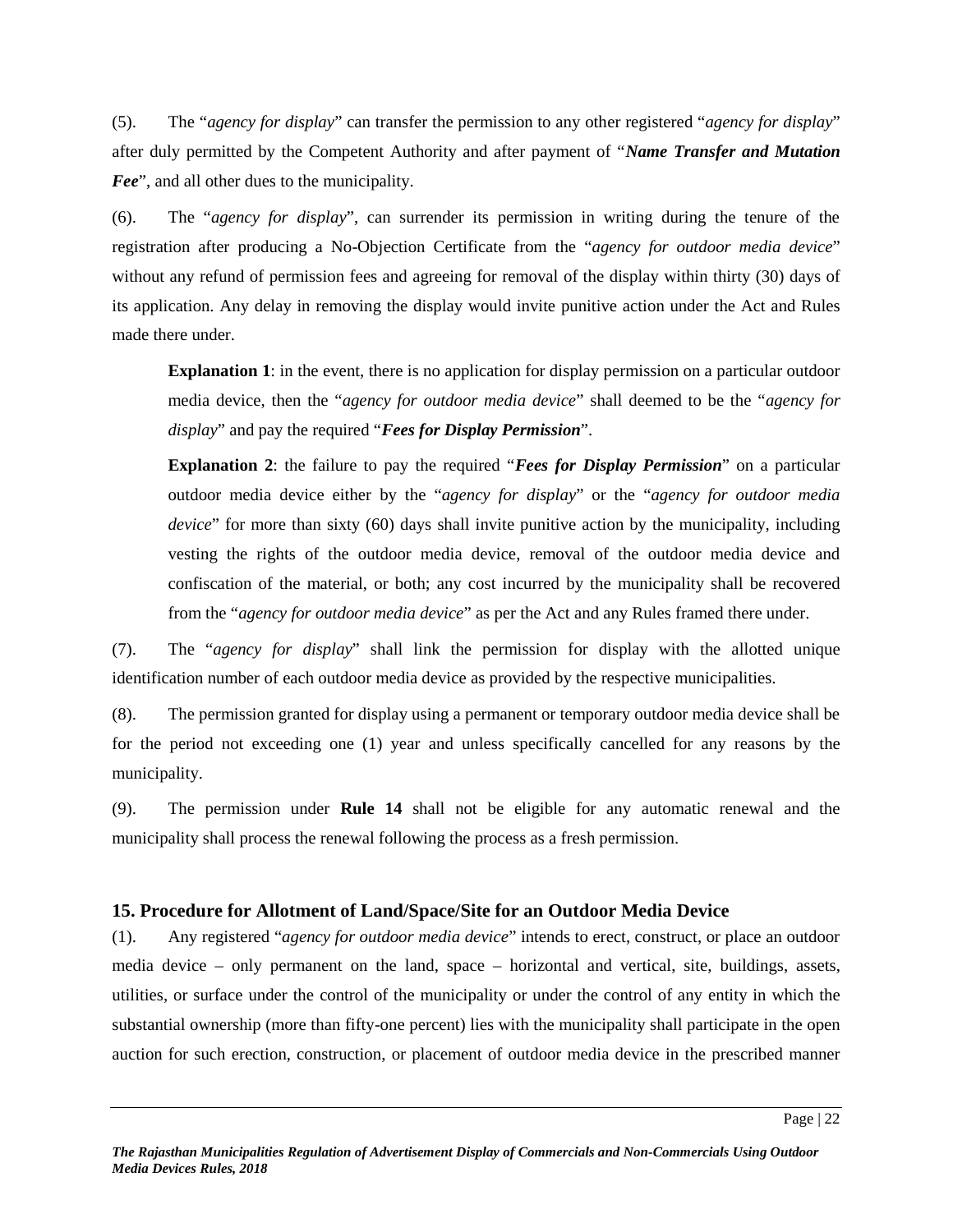and upon payment of "*Land/Space/Site Utilization Charges*" as prescribed by the Bye-laws framed under these Rules by respective municipalities.

**Explanation 1**: the municipality shall formulate the *base price* as prescribed under the Bye-laws framed under these Rules by respective municipalities and thereafter determine the *reserve price*, which shall be kept confidential until the process of evaluation is complete.

**Explanation 2**: the municipality shall allow the registered "*agency for outdoor media device*" who quotes the highest *bid price* to erect construct, or place an outdoor media device and further allow to display using that outdoor media device, if it is also a registered "*agency for display*". If it is not a registered "*agency for display*", then allow the registered "*agency for outdoor media device*" to enter into a valid contract with any registered "*agency for display*" for display using that outdoor media device.

**Explanation 3**: the "*Land/Space/Site Utilization Charges*" includes the "*Fees for OMD Permission*" for erection, construction, or placement and the "*Fees for Display Permission*" for display. This "*Land/Space/Site Utilization Charges*" would be in the nature of "*rent from immoveable properties owned by Government*" and would be subject to goods and service tax under the reverse charge mechanism [*refer The Central Goods and Services Tax Act, 2017, (Union Act No. 12 of 2017) and The Rajasthan Goods and Services Tax Act, 2017 (Rajasthan Act No. 9 of 2017)*].

**Explanation4**: the nature of contract between the municipality and the "*agency for outdoor media device*" may be a concession agreement under design-build-operate-transfer (DBOT) mode.

(2). The procedure for procurement using the tender, auction, e-tendering, e-auction, e-bidding would include:

- (i). The highest *bid price* needs to be compared with the *reserve price*;
- (ii). The formula for *base price* is as decided by the Competent Authority and as prescribed under the Bye-laws framed under these Rules by respective municipalities and decide on the *reserve price* above the base price;
- (iii). The *reserve price* approved by the Competent Authority will be kept confidential in sealed packet under custody of the officer-in-charge of the tender/auction, until opening of the financial bids;
- (iv). The financial bids shall be opened and evaluated following the prescribed procedures in the financial and procurement rules of the State;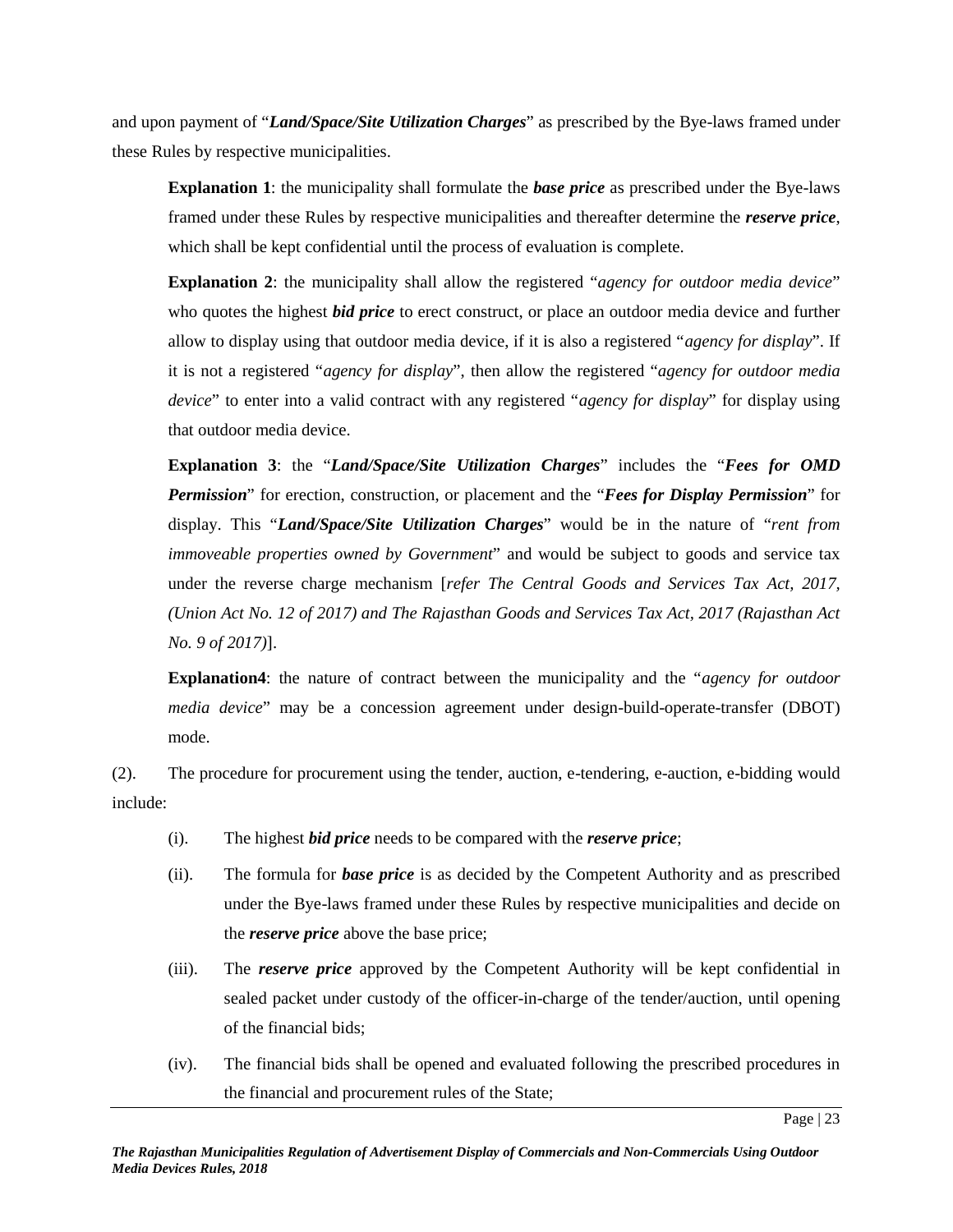- (v). After completion of the bid evaluation, the tender/auction committee of the municipality would recommend the highest bidder to the officer in charge of the tender/auction without declaring the result;
- (vi). After receipt of the recommendation of the tender/auction committee, the officer in charge of tender/auction will open the sealed packet containing the *reserve price*, compare it with the highest *bid price* and declare the highest bidder as winner of the bid, if the *bid price* is equal to or higher than the *reserve price*;
- (vii). If the highest *bid price* falls below the *base price*, the same shall be rejected and bid process initiated afresh;
- (viii). In case, when *bid price* are above the *base price* but below the *reserve price*, the Competent Authority with appropriate permission from the Corporation or Council may negotiate with the highest bidder for a price equal to or above the *reserve price*, so to avoid the process of fresh bidding;

(3). While evaluating a bid for allotment in terms of **Rule 15**, the Competent Authority shall ensure that the bid is in compliance with these Rules. The Competent Authority may accept or reject any bid without assigning any reasons and refund the money after deducting processing charges, if any.

(4). The Competent Authority may, withdraw an allotment granted in terms of **Rule 15** or amend any condition or impose a further condition in respect of such allotment if, in the opinion of the Competent Authority, the "*agency for outdoor media device*", and the concerned outdoor media device, have violated any of the provisions of these Rules.

Provided prior to taking any decision in terms of these Rules, the Competent Authority shall in writing notify the "*agency for outdoor media device*" concerned, of its proposed decision and that he or she may within fifteen (15) days from the date of the notice make written representations concerning the proposed decision.

(5). The "*agency for outdoor media device*" cannot transfer or sub-let the permission of allotment to any other registered "*agency for outdoor media device*" or anyone.

(6). The "*agency for outdoor media device*", can surrender its rights of allotment in writing during the tenure of the allotment without any refund of "*Land/Space/Site Utilization Charges*" and with removal of the outdoor media device within thirty (30) days of its application. Any delay in removing the outdoor media device would invite punitive action under the Act and Rules made there by the municipality, including vesting the rights of the outdoor media device, removal of the outdoor media device and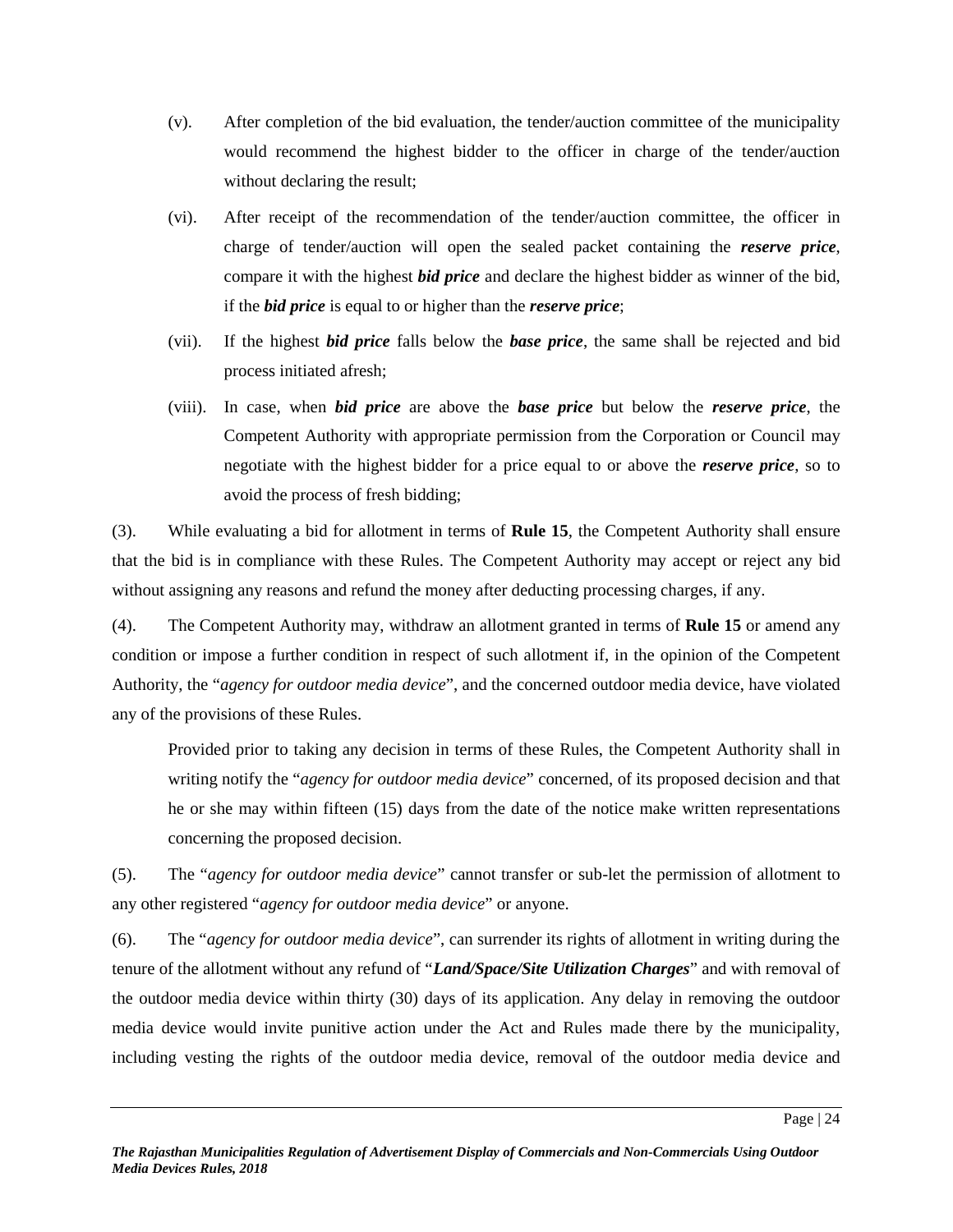confiscation of the material, or both; any cost incurred by the municipality shall be recovered from the "*agency for outdoor media device*" as per the Act and any Rules framed there under.

(7). The municipality shall opt for a fresh allotment in the event the "*agency for outdoor media device*", surrender its rights of allotment during the tenure of the allotment.

(8). The allotment or lease rights granted for *outdoor media device* erection, construction, or placement and the permission fee for display on the land, space – horizontal and vertical, site, buildings, assets, utilities, or surface under the control of the municipality or any entity in which the substantial ownership (more than fifty-one percent) shall be for the period not exceeding five (5) years with a condition of price escalation of the agreed or contract price payable from the third year of the contract and a condition for extension for a maximum block of two (2) years unless specifically cancelled for any reasons by the municipality.

(9). The permission for allotment under **Rule 15** shall not be eligible for any automatic renewal and the municipality shall process the renewal following the process as a fresh allotment after the end of the allotment period (including the period of escalation).

(10). The municipality shall allot a unique identification number to each outdoor media device allotted as prescribed under the Bye-laws framed under these Rules by respective municipalities.

## **16. Procedure for Allotment of an Outdoor Media Device for Display**

(1). The municipality or any entity in which the substantial ownership (more than fifty-one percent) lies with the municipality may have outdoor media devices already erected, constructed, or placed under the control of the Town and Country Planning Section or any other Section of the Municipality or such entity.

(2). The municipality or the entity may keep all or any of such outdoor media devices only for display of non-commercials;

(3) The municipality or the entity may retain all or any of such outdoor media devices only for display of commercials. In such a case, any registered "*agency for display*" intends to display using an outdoor media device already under the control of the municipality or any entity in which the substantial ownership (more than fifty-one percent) shall participate in the open auction conducted by the municipality for such display using the outdoor media device in the prescribed manner and upon payment of "*Fees for Display Permission*" as prescribed by the Bye-laws framed under these Rules by respective municipalities.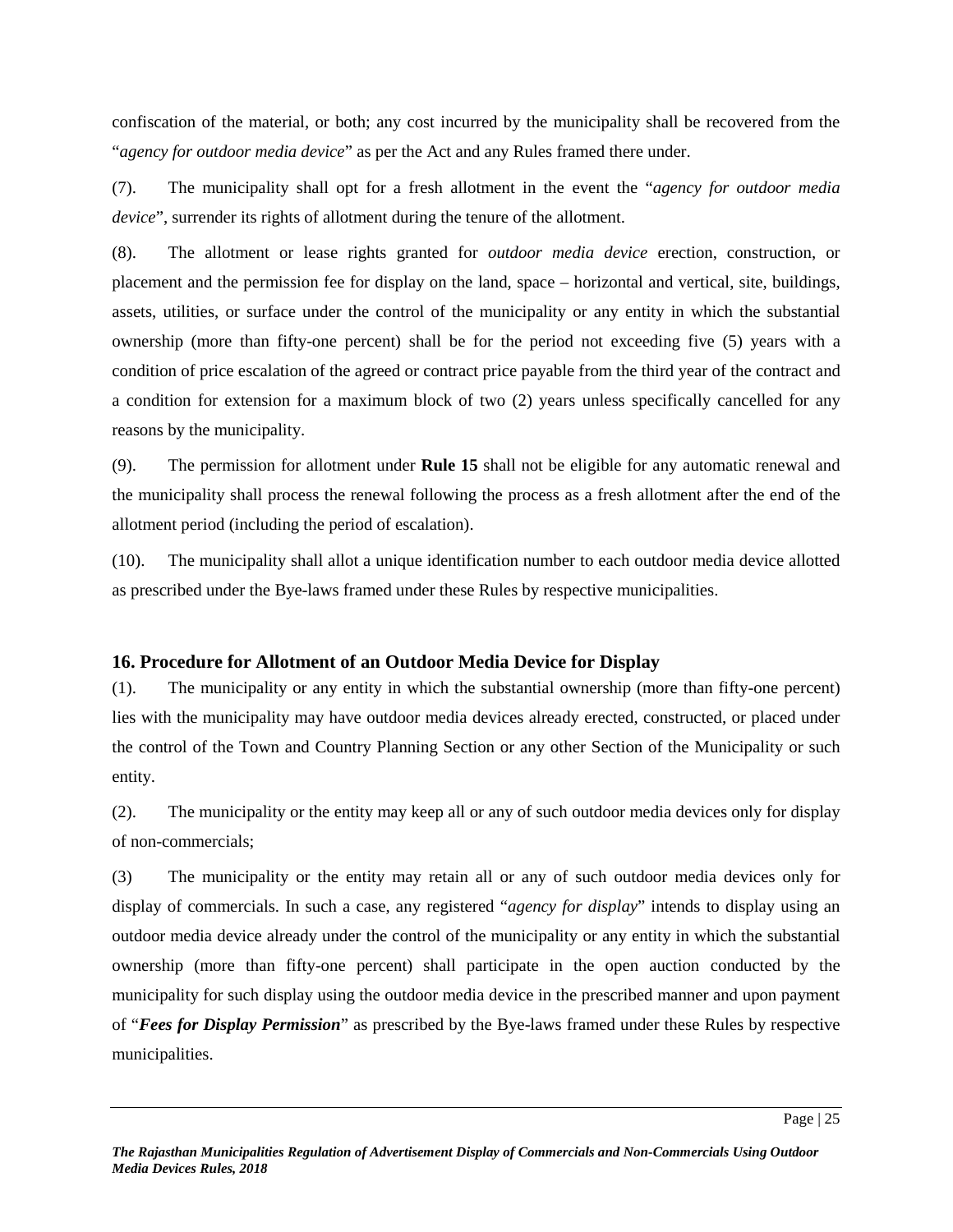**Explanation 1**: the "*Fees for Display Permission*" for this **Rule 16** would be in the nature of rent from immoveable properties owned by Government and would be subject to goods and service tax under the reverse charge mechanism. [*refer The Central Goods and Services Tax Act, 2017, (Union Act No. 12 of 2017) and The Rajasthan Goods and Services Tax Act, 2017 (Rajasthan Act No. 9 of 2017)*].

**Explanation 2**: the municipality shall formulate the *base price* as prescribed under the Rules and Bye-laws framed under these Rules by respective municipalities and thereafter determine the *reserve price*, which shall be kept confidential until the process of evaluation is complete.

**Explanation 3**: the municipality shall allow the "*agency for display*" who quotes the highest *bid price* to display using the specified outdoor media device.

(4). The procedure for procurement using the tender, auction, e-tendering, e-auction, e-bidding would be as prescribed under **Rule 15**.

(5). The allotment or lease rights granted for display on an outdoor media device under the control of the municipality or any entity in which the substantial ownership (more than fifty-one percent) shall be for the period not exceeding three (3) years with a condition of escalation of the agreed or contract price payable from the second year of the contract unless specifically cancelled for any reasons by the municipality.

(6). Other provisions concerning allotment, rejection, withdrawal, transfer or sub-letting, surrender, and renewal mentioned under **Rule 15** shall apply *mutatis mutandis*.

## **17. Reasons for Withdrawal or Rejection of Permission or Allotment and Removal thereof**

(1). Notwithstanding any reasons cited in these Rules for withdrawal or rejection of permission or allotment to erect, construct, or place an outdoor media device on any land, space – horizontal and vertical, site, buildings, on assets, utilities, or surface and display using any outdoor media device, the municipality shall also consider the following reasons for withdrawal or rejection of permission or allotment:

(i). is or has, as a result of a change to the nature of the environment or the amenity of the neighbourhood, streetscape or urban design existing at the time of such approval, become detrimental to the area in which it is located by reason of its size, intensity of illumination, quality of design, workmanship, material or its existence and is in conflict to the basic premise of allowing erection, construction, placement of outdoor media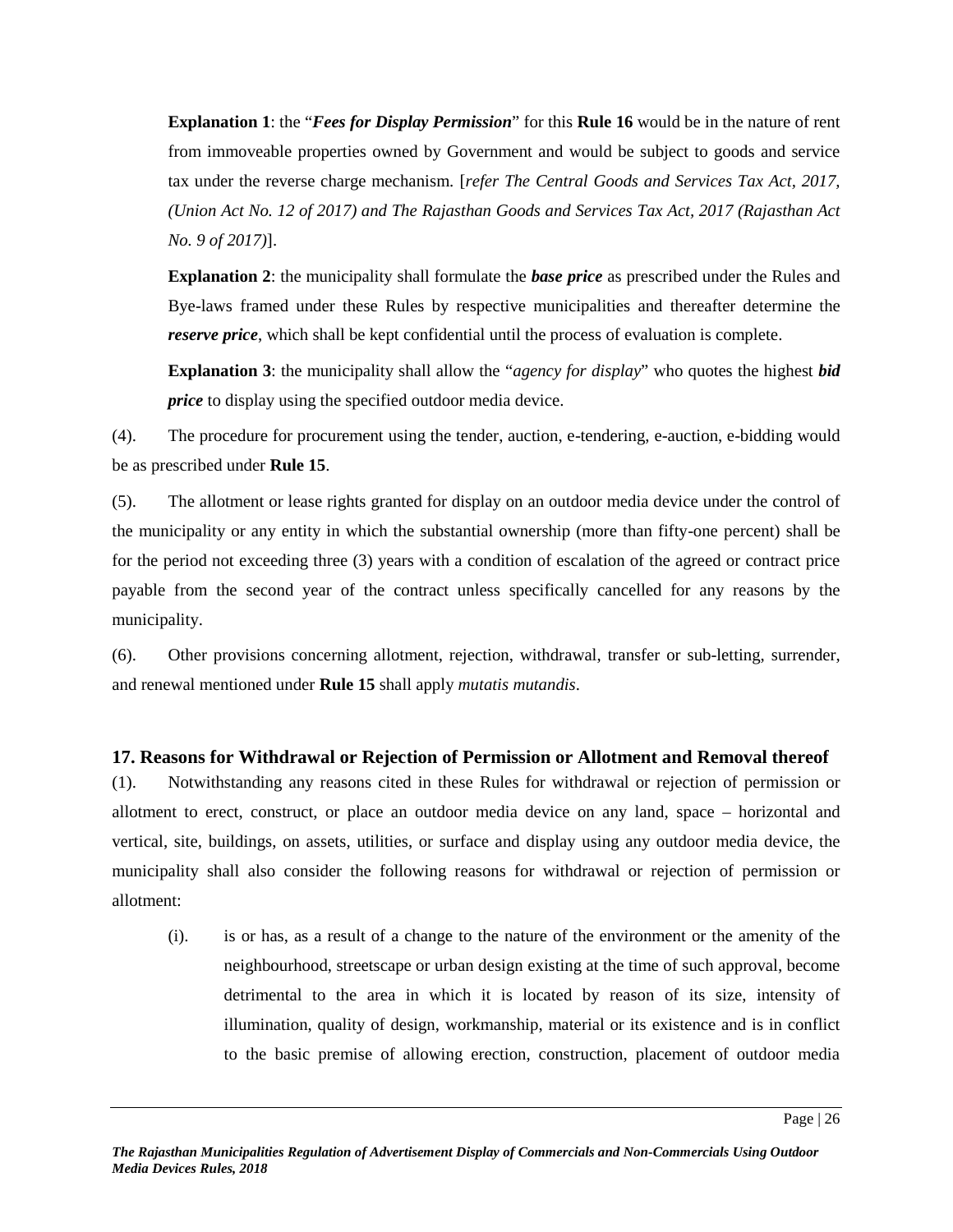device and allowing to display using the outdoor media device as envisaged by the municipality;

- (ii). constitutes, or has become, a danger to any person or property or traffic safety;
- (iii). is obscuring any other outdoor media device, natural feature, architectural feature or visual line of civic, architectural, historical or heritage significance;
- (iv). of which a part or whole fell either due to an accident or any other cause;
- (v). any addition or alternation is made to the building or structure and such addition or alteration involves disturbance of the outdoor media device or any part thereof;
- (vi). which is installed on building or structure or property upon or over which the outdoor media device installed is, demolished or destroyed.
- (vii). municipality learns that in an agreement between an "*agency for display*" and an "*agency for outdoor media device*", either of the parties is unregistered or the registration as on the date of contract is invalid for some reasons, then the municipality shall treat such contracts as *void ab initio* and cancel all permissions granted; and
- (viii). municipality learns that in an agreement between an "*agency for display*" and an "*agency for outdoor media device*", is for an outdoor media device that is illegal and unregistered, then the municipality shall treat such contracts as *void ab initio* and cancel all permissions granted;

## **18. Mandatory Display of Non-Commercial Messages**

(1). All "*agency for display*" and "*agency for outdoor media device*" shall display any non commercial display, social or public interest matter in their permitted outdoor media devices, for at least a period of fifteen (15) days to thirty (30) days, as the municipality may decide without seeking any compensation from the municipality.

(2). Municipality may also consider a portion or space of the outdoor media device for display of non commercial information like city map, information about essential services, or display of some aesthetic matter; the "*agency for display*" and "*agency for outdoor media device*" can use the remaining portion for the commercial display;

(3) Such non-commercial assistance for public interest by the "*agency for display*" and "*agency for outdoor media device*" would be a part of their social responsibility to the society.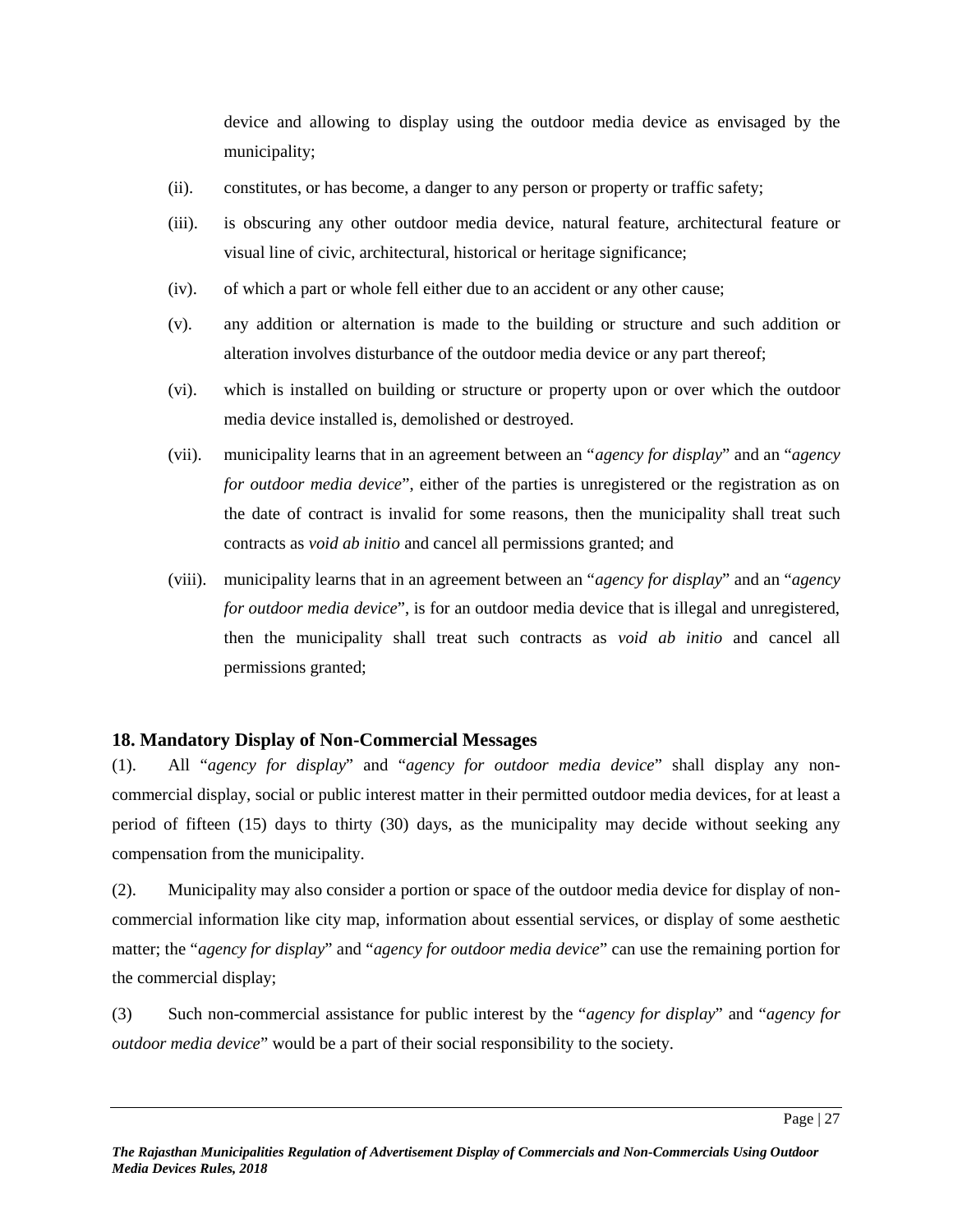**Explanation 1**: such social or public interest matter would *not* include any political message of any particular political party or seasonal, festival or personal greetings and messages by an individual or group of individuals.

(4). The choice of the particular outdoor media device for such display of social and public interest matter would be arranged and agreed between the municipality and the "*agency for display*" and "*agency for outdoor media device*".

## **Chapter 5: Categorization of Dynamic Factors**

#### **19. Categorization of Display Zone**

(1). For better regulation and management, for ensuring smooth flow of traffic, ensuring maximum safety to drivers and pedestrians, for ensuring safety of buildings, and to discourage visual clutter, these Rules specify the category of display zones as per *Schedule 4*.

(2). All municipalities under the Bye-laws framed under these Rules shall notify the specific area or areas under each category of display zones.

(3). Municipalities must earmark the notified display zones in their municipal maps for public information.

(4). Municipalities, when setting tariffs, may assign a numeric factor or multiplier for zones where the economic demand for space to display using the outdoor media device is high (*due to increase "visibility" and "vantage" factor*) and allow a neutral factor for zones where the economic demand is normal or low.

#### **20. Categorization of Display Point**

(1). To discourage hoardings or display boards in a small area that leads to visual clutter and pollution, and for better regulation and management these Rules specify the category of display points as per *Schedule 5*.

(2). All municipalities notify under the Bye-laws framed under these Rules the specific points under each category of display points.

(3). Municipalities must earmark the notified display points in their municipal maps for public information.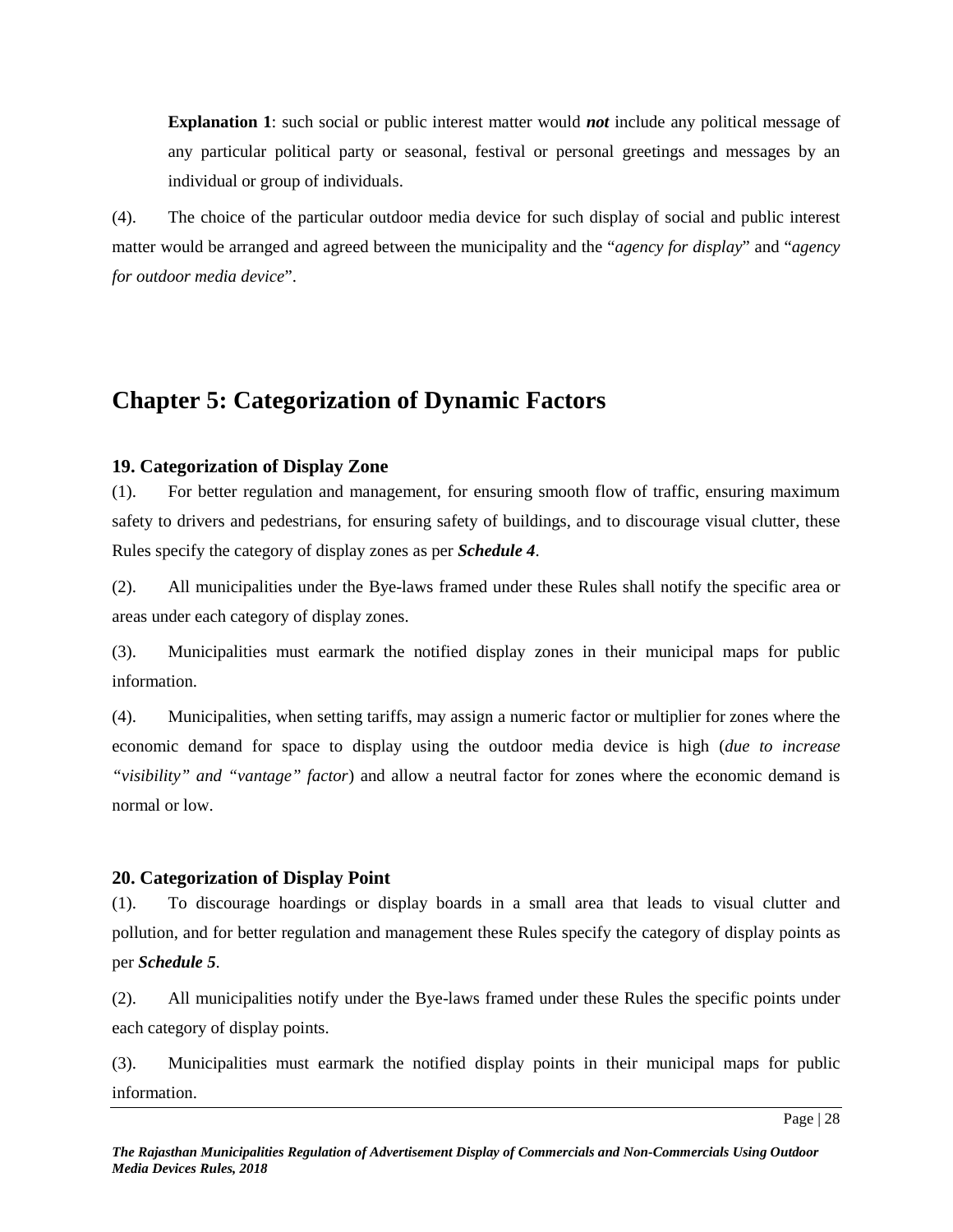#### **21. Categorization of Outdoor Media Devices - Shape**

(1). To ensure appropriate regulation and control of the placement of outdoor media devices, to ensure maximum vantage for the display, discourage visual pollution, and ensure maximum revenue from limited displays, these Rules specify the category of shapes of outdoor media devices as per *Schedule 6*.

(2). Municipalities may decide the shape as per their requirement but shall ensure safety and city aesthetics at the same time and prescribe such shapes under the Bye-laws framed under these Rules.

#### **22. Categorization of Outdoor Media Devices - Size**

(1). To ensure appropriate regulation and control of the placement of outdoor media devices, to ensure maximum vantage for the display, discourage visual clutter, and ensure maximum revenue from limited displays these Rules specify the category of sizes of outdoor media devices as per *Schedule 7*.

(2). Municipalities may finalize the size as per their requirement but shall ensure safety and city aesthetics at the same time prescribe under the Rules and Bye-laws framed under these Rules.

#### **23. Categorization of Seasonal Display**

(1). To factor the trend of increased "visibility" and "vantage" due to flow of increased vehicles, tourists, passengers, business-people, professionals, students, religious followers, sports-persons, and others during a period of the year or sometimes during a special event that happens without any fixed intervals, the municipalities would consider the following period factor in seasonal display while finalizing the tariffs:

- (i). Peak Periods (measured in months);
- (ii) Off-Periods (measured in months), being the balance after assigning Peak Periods;
- (iii) Special Periods (measured in months), being a special time (irregular) like some festivals, sports meet, business meet, etc.,

(2). Municipalities shall decide the length of "peak-periods", "special periods" and "off-periods" within a category and sub-category of display zone as relevant for the city and prescribe under the Byelaws framed under these Rules.

(3). This Rule of seasonal categorization would be applicable for both the permanent and temporary outdoor media devices so to accommodate the "visibility" and "vantage" factors in a particular display zone.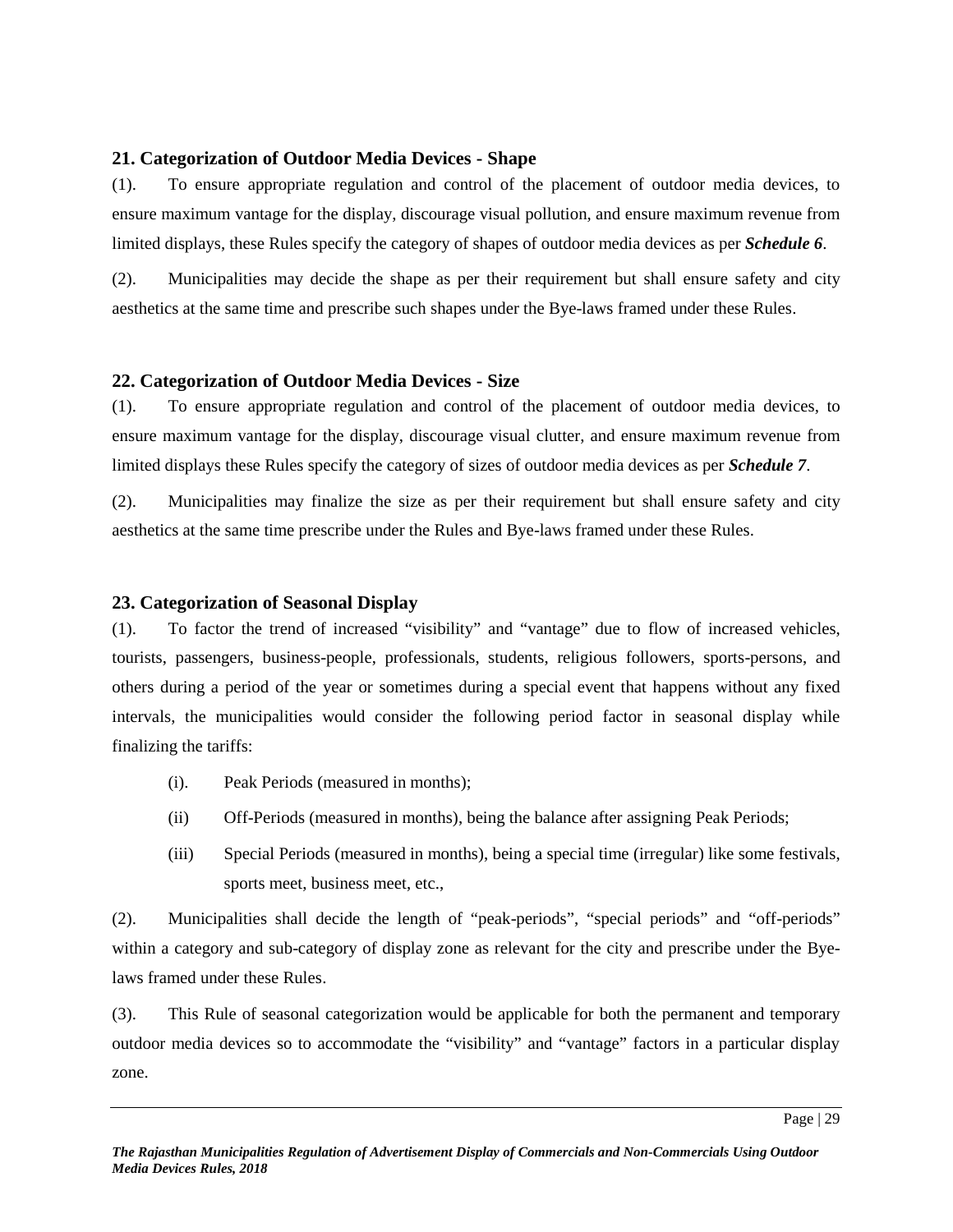#### **24. Categorization by Design and Colour**

(1). Municipalities may decide and specify specific design and colour for outdoor media devices and display as relevant to the city prescribe under the Bye-laws framed under these Rules.

(2) Municipalities may decide and specify design and colour for personal display boards to provide a uniform look to the city landscape, which are otherwise exempted from application of these Rules.

## **Chapter 6: Monitoring Mechanism**

#### **25. Identification Number of each Outdoor Media Device**

(1). Municipality shall assign a unique identification number for every outdoor media device (both permanent and temporary) following the logic prescribed in *Schedule 8*.

(2) The identification number allotted for a permanent outdoor media device shall be displayed and affixed on a 2 ft x 1 ft metal plate with a logo of the municipality.

(3). The metal plate should be displayed on the bottom right hand corner of each outdoor media device for identification and verification of the Competent Authority.

(4). In case of non-compliance or failure on part of the "*agency for outdoor media device*", the municipality may demolish, remove, or confiscate the outdoor media device by categorizing it as an unauthorized outdoor media device.

(5). The "*agency for outdoor media device*" and "*agency for display*" shall ensure that there is no theft and tampering of the metal plate; in case of loss by any unavoidable circumstances, they must report the matter to the municipality and request for a replacement.

(6). The identification number so assigned would be captured in the computerized application, where detail of every outdoor media device would be available for geo-tagging on the satellite images and ledger account of every outdoor media device maintained for ease of monitoring.

## **26. Technology based Solution for Registration, Permission, Allotment, Renewal, Monitoring and Control**

(1). The State Government shall develop a uniform application for the purpose of registration, permission, renewal, monitoring and control for erection, construction, and placement of outdoor media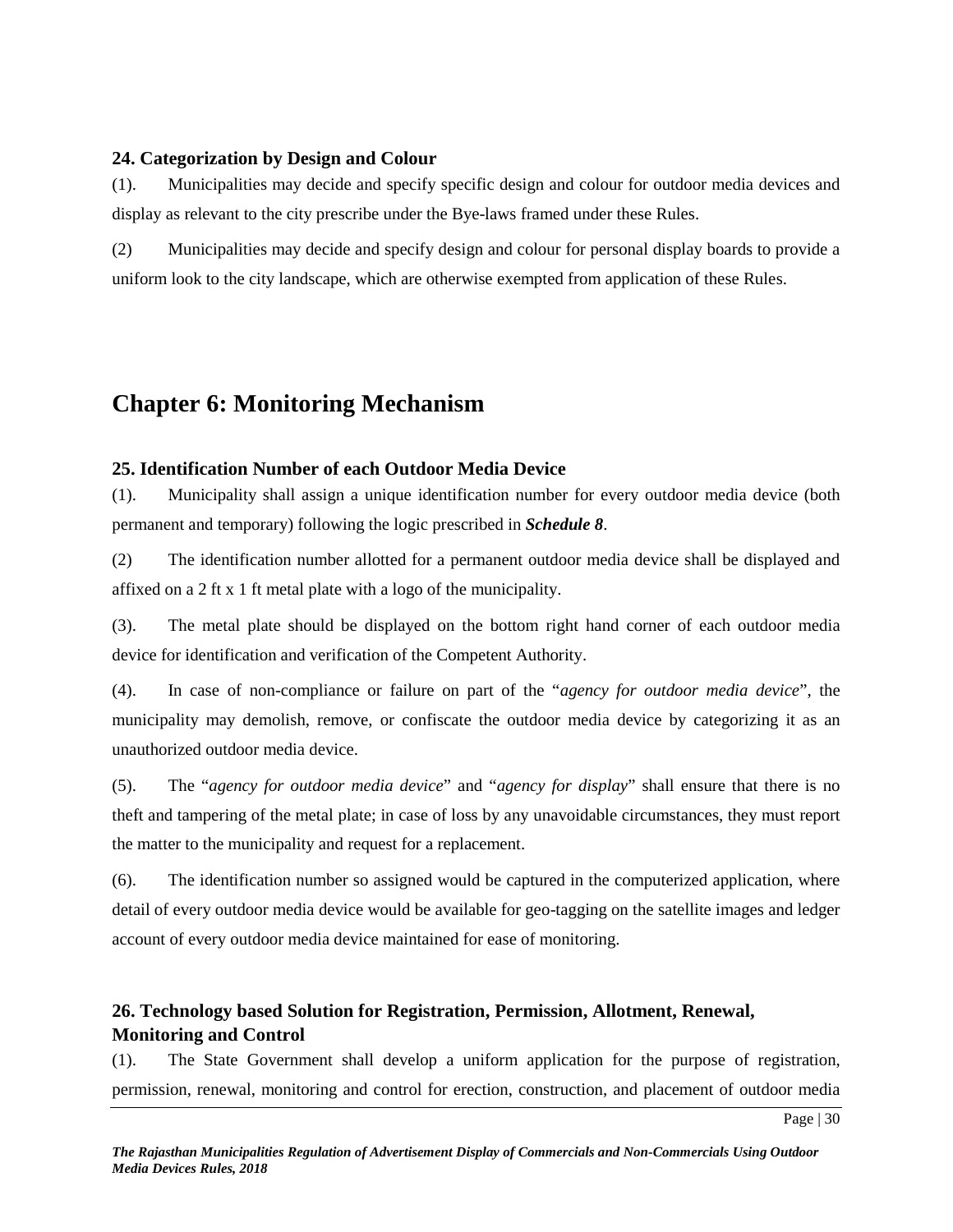devices and display of commercials and non-commercials using the outdoor media device and mandate the municipalities to adopt and record all events and transactions using the application.

(2). The Competent Authority shall adopt the system for grant of registration, permission, renewal, monitoring and control for erection, construction, and placement of outdoor media devices and display of commercials and non-commercials using the outdoor media device.

(3). The Competent Authority shall prepare and maintain a GIS based Outdoor Media Device Master Plan for the area under the jurisdiction of the Competent Authority, and geo-tag all such outdoor media devices.

(4). All information about outdoor media devices and display, including these Rules, Rules and Bye- Laws framed by the respective municipalities, details of placement of structures, availability of space available under each category of zone, all notifications related to outdoor media devices and display shall be made available to general public by means of display of information on the Website of the respective municipalities.

## **Chapter 7: Tariff Structure**

## **26. Tariff Structure**

(1). The tariff structure for the regulation activity under these Rules would be as below:

- (A) Fees for Registration
	- (a). Fees for Agency Registration "Agency for outdoor media devices" separately for each category and sub-category of types of outdoor media devices based on its shape, the agency wants to register for, and registration shall either be for:
		- (i). *Base Category* when the registration is for outdoor media device under the specific category and sub-category is less than twenty (20);
		- (ii). *Premier Category* when the registration is for outdoor media device under the specific category and sub-category is twenty (20) or more than twenty  $(20)$ ;
	- (b). Fees for Agency Registration "Agency for Display" for display of commercials and non-commercials using outdoor media devices separately for each category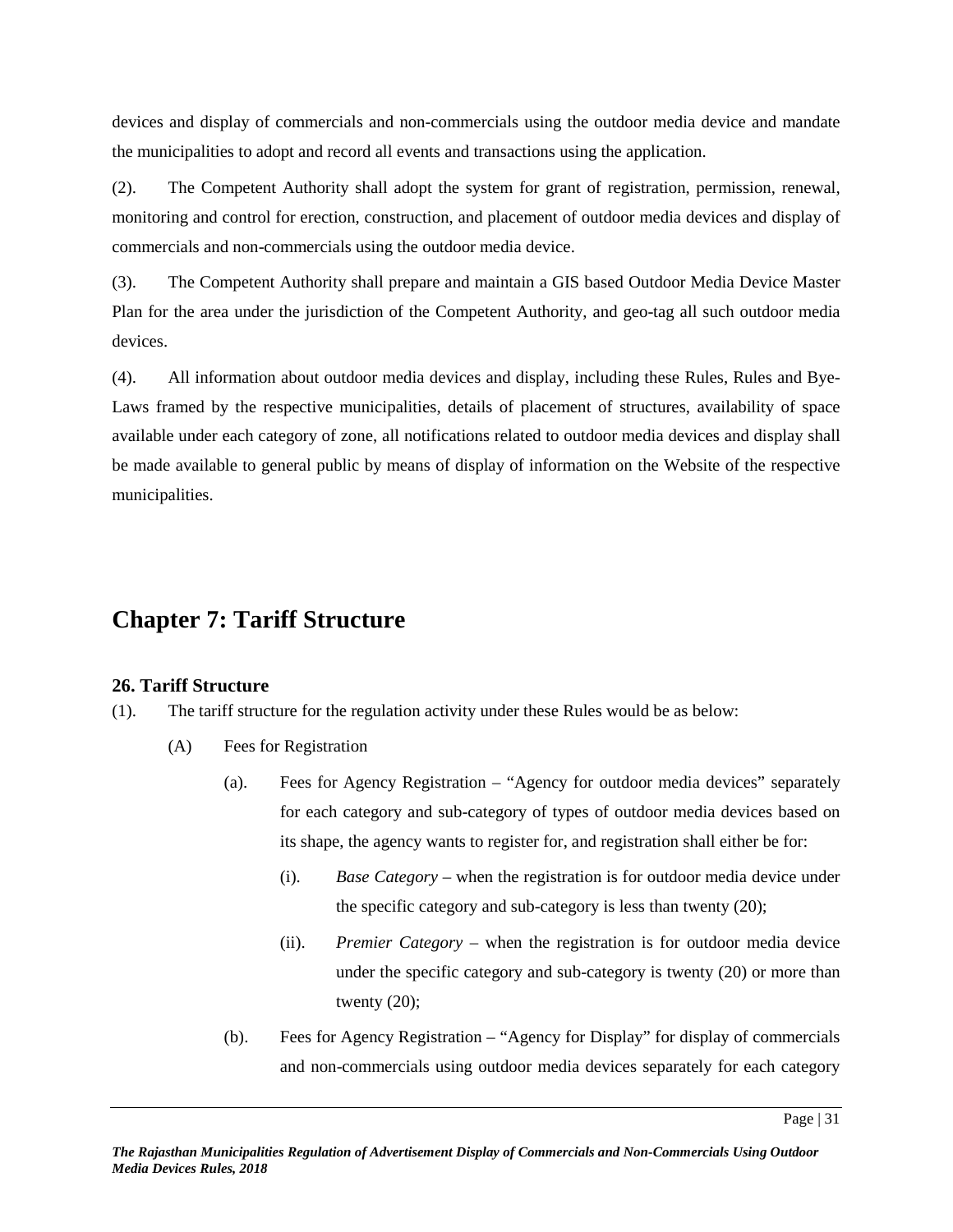and sub-category of types of outdoor media devices based on its shape, the agency wants to register for, and registration shall either be for:

- (i). *Silver Category* when the registration is for display on outdoor media device under the specific category and sub-category is less than twenty  $(20)$ ;
- (ii). *Gold Category* when the is for display on outdoor media device under the specific category and sub-category is twenty (20) or more than twenty  $(20)$ ;
- (B). Fees for Permission
	- (a). Fees for OMD Permission on Private Land or Building Permanent Type
	- (b). Fees for OMD Permission on Public Land or Building Permanent Type
	- (c). Fees for OMD Permission on Private Land or Building, Public Land and Building or Municipal Land or Building – Temporary Type
	- (d). Fees for Display Permission on Private Land or Building, and Public Land or Building – Outdoor Media Device Not owned by Municipality
- (C). Collection from Allotment
	- (a). Land/Space/Site Utilization Charges following a process of auction and entering into a valid agreement for lease of the land/space/site by the municipality (this would be in the nature of rent from leasing or letting of government assets);
	- (b). Fees for Display Permission from following a process of auction and entering into a valid agreement for lease of the outdoor media devices belonging to the municipality only (this would be in the nature of rent from leasing or letting of government assets);
- (D). Miscellaneous Fees
	- (a). "Name Transfer and Mutation Fee", applicable for both "agency for outdoor media device" and "agency for Display" willing to transfer the permission received for setting up outdoor media device and for display using the outdoor media device to another registered agency of the municipality;
	- (b). "Regularization Fee", applicable for both "agency for outdoor media device" and "agency for Display" and for any non-registered entity found by the municipality to have violated any provision of the law and the policy guidelines; this fee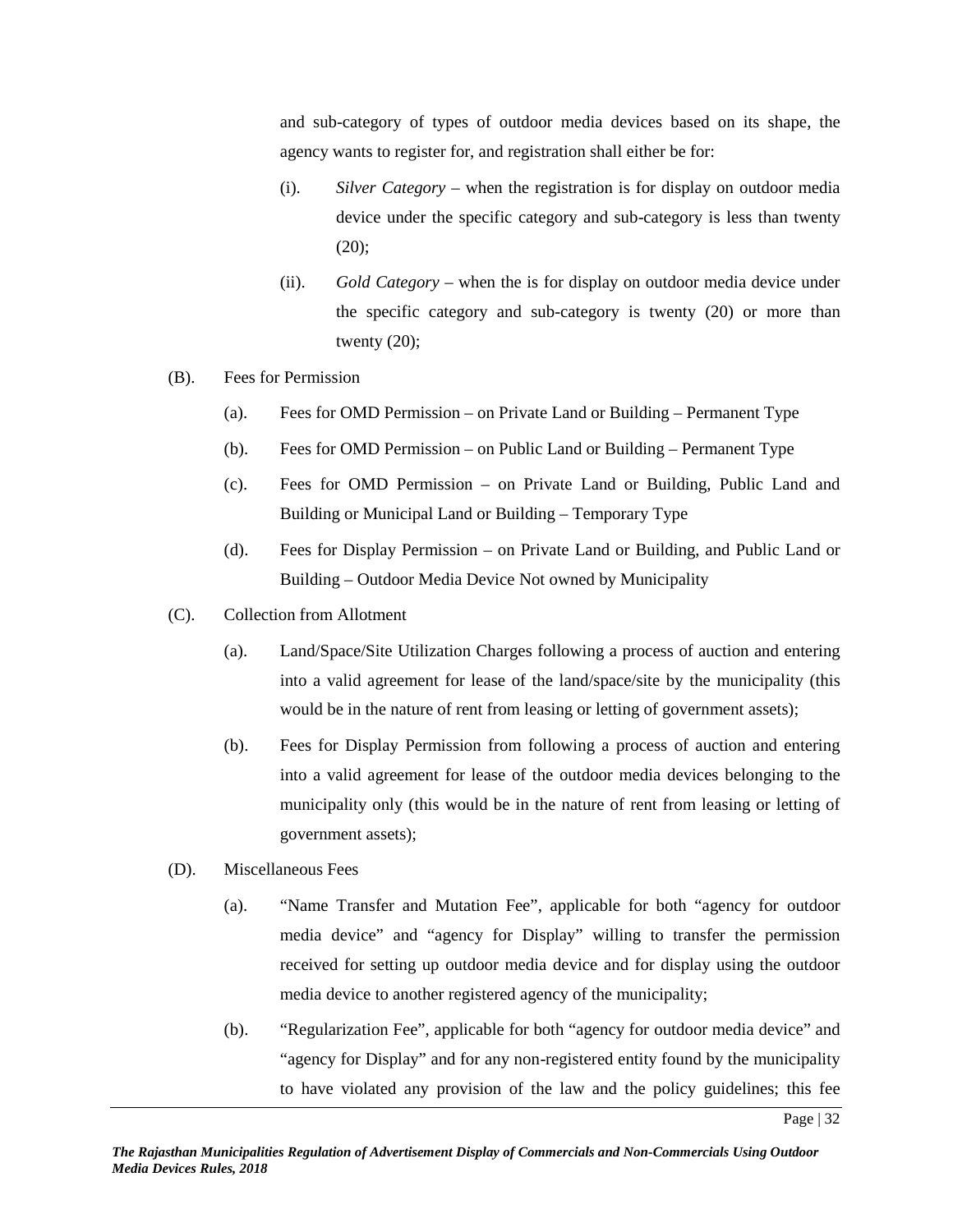would be payable in addition to the regular fees as to be prescribed by the municipality in the Rules and Bye-Laws framed under these Rules;

- (c). "Late Fees", applicable for both "agency for outdoor media device" and "agency for Display" when found by the municipality to have delayed any payment liability beyond the prescribed due date and as prescribed by the Rules and Bye- Laws framed under these Rules;
- (d). "Escalation Fee", applicable for allotment for lease of the land/space/site by the municipality and allotment for display using outdoor media device, when contracted for a period more than a year and when specifically included in the terms of agreement;
- (e). "Security Deposit", at the time of permission and/or allotment, if the municipalities decide as per the prescribed norms of procurement and contracts;
- (f). "Performance Deposit/Guarantee", at the time of permission and/or allotment, if the municipalities decide as per the prescribed norms of procurement and contracts;

(2). Municipalities shall decide the tariff structure following all process and procedures as prescribed under the Act and Rules thereunder and the Corporation shall adopt the final tariff structure for notification and implementation;

(3). Municipalities shall decide the time and factors of revision of tariff structure, however, may revise the fee according to the cost inflation index that Reserve Bank of India or the Central Board of Direct Taxes adopts.

## **Chapter 8: Miscellaneous Matters**

#### **27. Maintenance and Inspection**

(1). *Maintenance*: All outdoor media device / structures for which a permission is required, together with all their supports, braces, guys, and anchors shall be kept in good condition, both structurally and aesthetically, and when not galvanized or constructed of approved corrosion resistive non-combustible materials, shall be painted when necessary to prevent corrosion.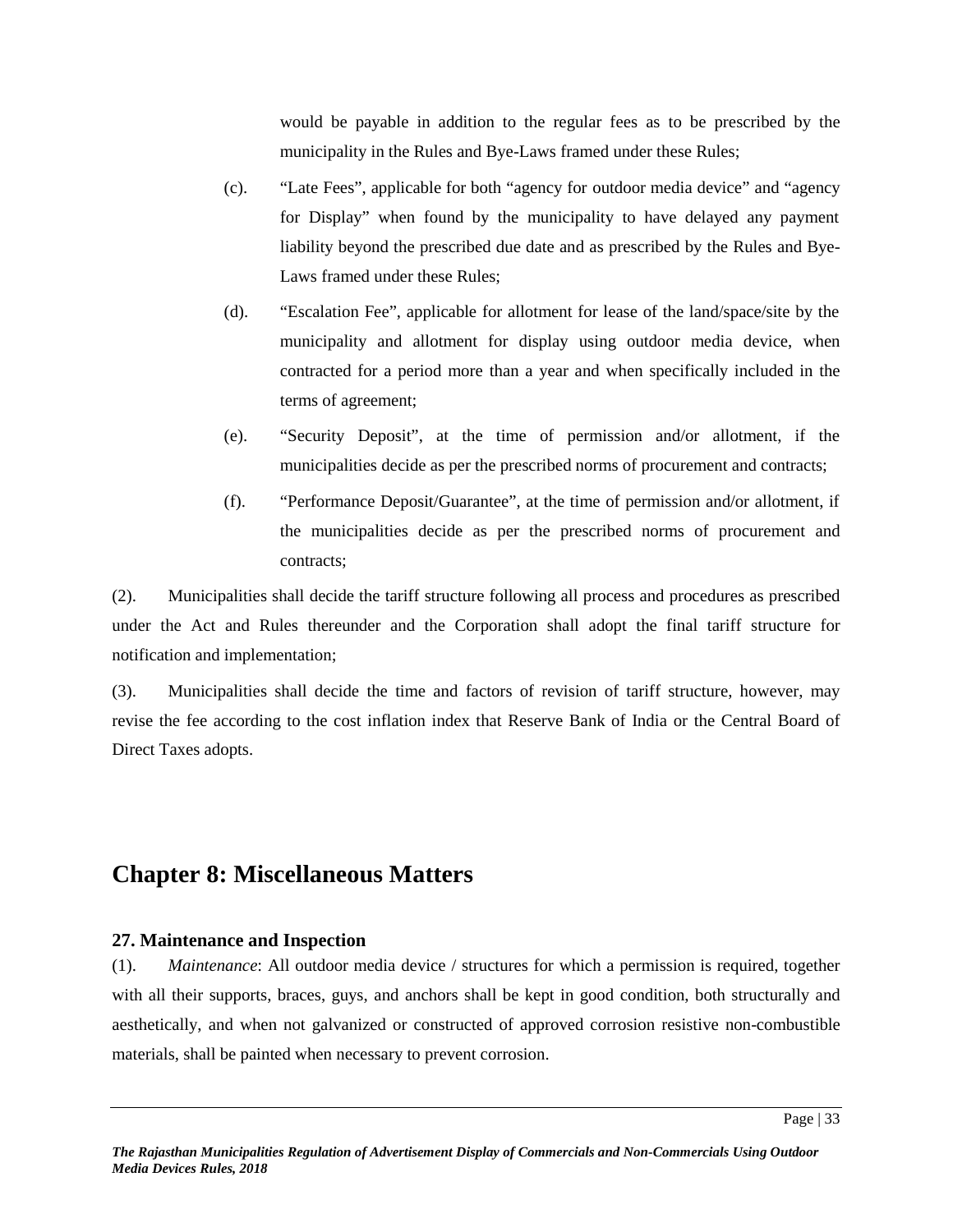(2). *Housekeeping*: It shall be the duty and responsibility of the "agency for outdoor media device" of every outdoor media device to maintain the immediate premises occupied by the outdoor media device, in a clean, sanitary and healthy condition.

(3). *Inspection*: Every outdoor media device for which permission has been issued and every existing outdoor media device for which permission is required shall be inspected by the Commissioner or any designated official of the concerned municipality at least once in every calendar year. The inspection report shall be recorded in the presence of the owner/agency.

### **28. Survey and Audit of Outdoor Media Devices**

(1). The municipality shall conduct a regular survey, at least twice in one (1) year on all existing outdoor media device in the municipal limits and verification made as to whether permission has been obtained and the erection, construction, and the placement of the outdoor media device is as per the permission granted.

(2). The municipality shall engage a certified structural engineer to do a regular audit of the structure in terms of its stability and safety and shall submit report to competent authority for necessary actions.

(3). In respect of outdoor media device where permission has not been obtained and where permission cannot be granted as per these Rules or other legislative framework, or which have failed the audit in terms of safety, the municipality shall initiate action within fifteen (15) days from identification of the anomaly and issue a notice to the party to remove the outdoor media device.

(4). If the agency fails to rectify and resolve the complaint within a reasonable time, then the municipality initiate punitive actions as included in the Act, including removal of the materials, levy of penalty, or both.

## **29. Unsafe and Unlawful OMDs**

(1). When any outdoor media device or structure becomes insecure, or in danger of falling, or otherwise unsafe, or if any outdoor media device or structure is unlawfully installed, erected or maintained in violation of any of the provisions, the owner thereof, or the person or agency maintaining the same, shall upon written notice of the Competent Authority, forthwith in the case of immediate danger and in any case within not more than three (3) days, make such outdoor media device or structure confirm to the provisions of this part or shall remove it.

(2). If within three days, if the order is not complied with, the Competent Authority may remove such outdoor media device or structure at the expense of the owner/agency.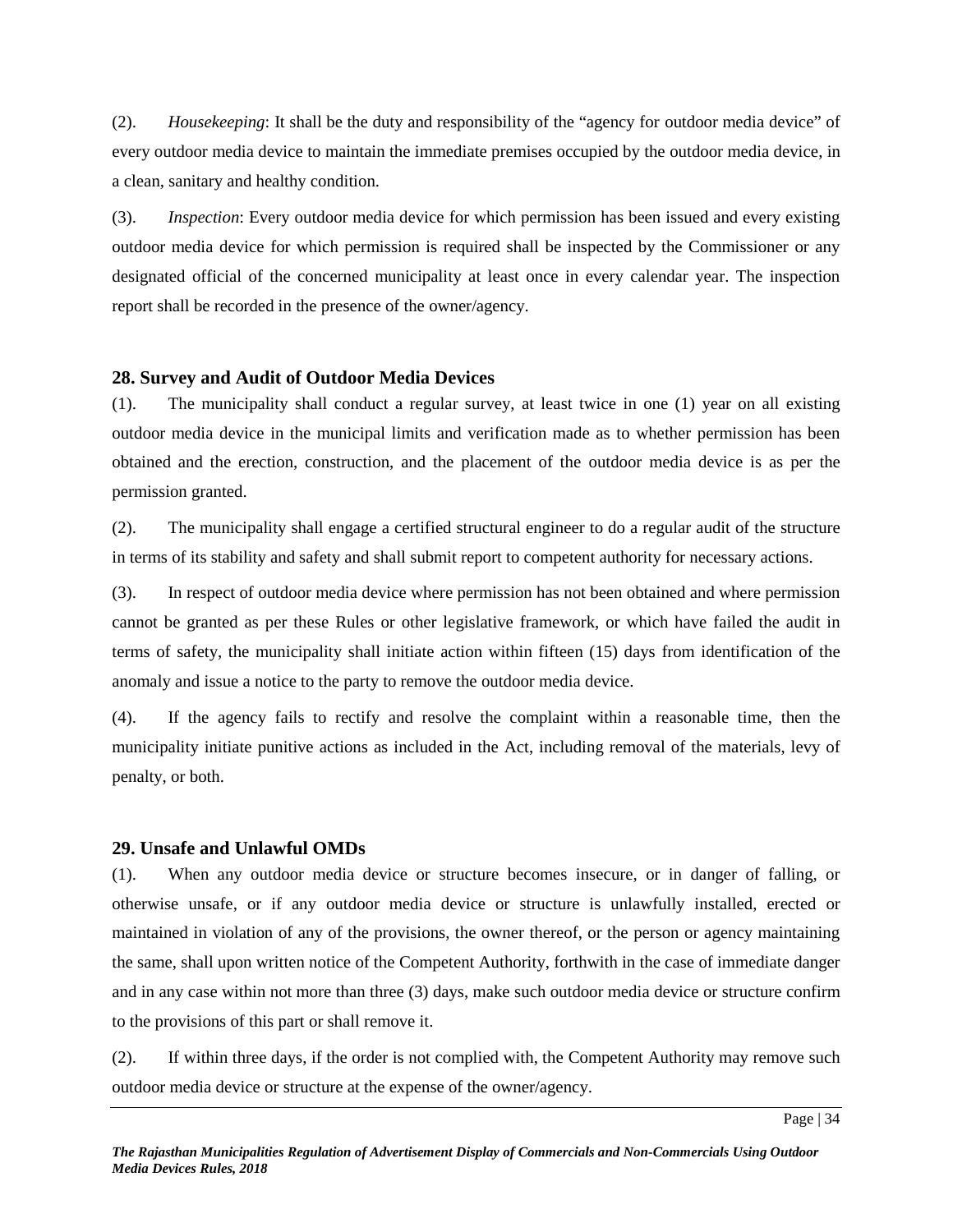#### **30. Serving of Notices**

(1). Any notice that is required to, or may, be served, delivered or given in terms of, or for the purposes of, implementation framework, must be served in any of the following ways:

- (i). by sending a copy of the notice by registered or under postal certificate to the last-known address of the person concerned/Owner, and, unless the contrary is proved, it is deemed that service was effected on the seventh day following the day on which the document was posted;
- (ii). by faxing a copy of the notice to the person, if the person has in writing furnished a fax number to the Government Authority or an authorised official;
- (iii). by forwarding the notice through e-mail on the registered e mail id; and
- (iv). by handing over a copy of the notice to any of the authorized representative;

#### **31. Appeals**

Any person whose rights are affected by a decision of the Competent Authority in terms of or for the purposes of these Rules, may appeal against that decision to the "Appeal Committee" appointed by the Competent Authority within the framework of Rajasthan Municipalities Act, 2009 (Act No. 18 of 2009).

#### **32. Insurance and Indemnity**

The owner or lessee of the outdoor media device shall be liable to buy insurance against public liability.

#### **33. Repeal and Savings**

All policies, rules, and bye-laws existing on the day of notification of these Rules as far they concerned with levy and collection of advertisement taxes, fees, and surcharge stands repealed.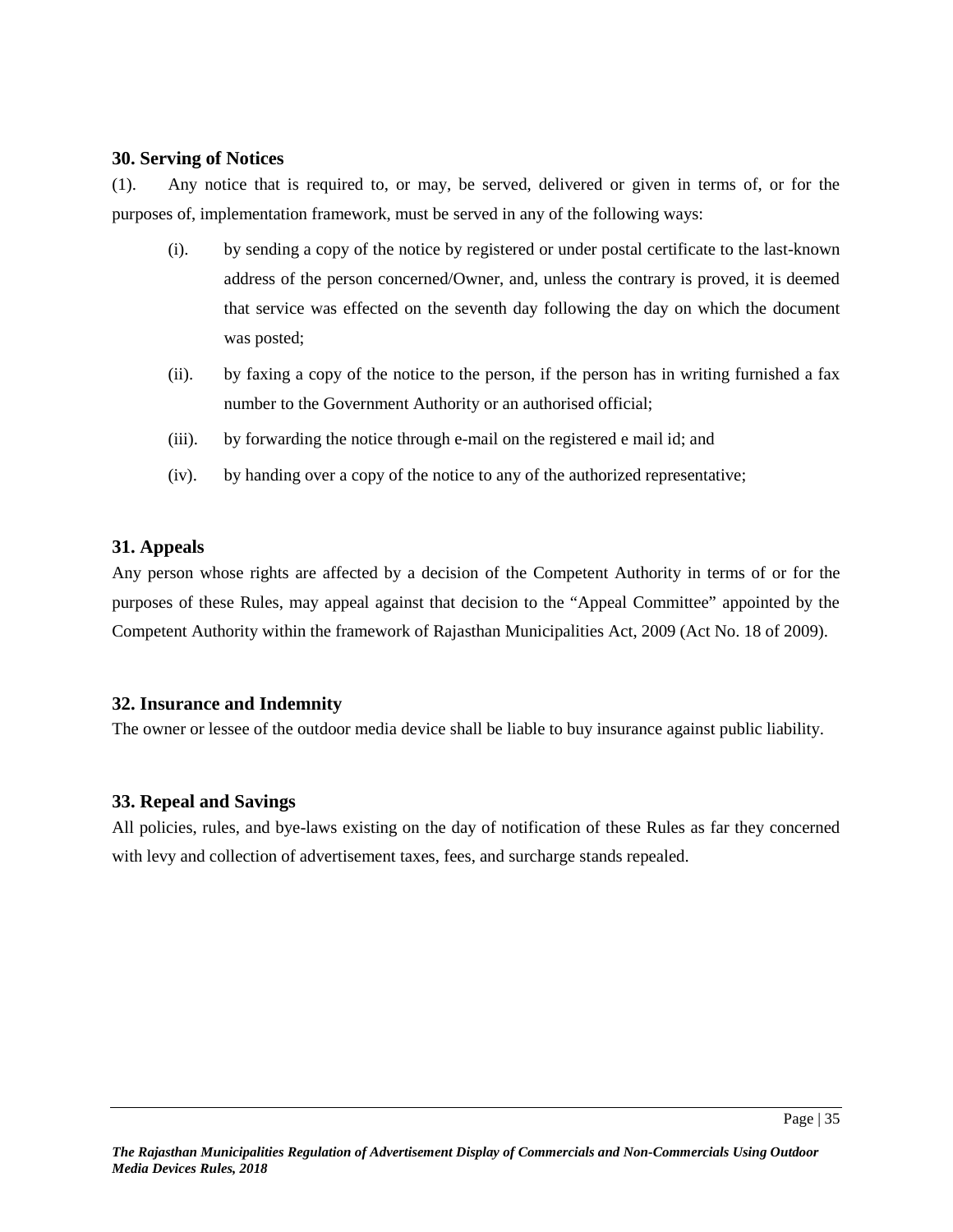## **Schedules**

## **Schedule 1**

[See Rule 7]

#### **General Criteria for Selection of Sites**

(1) For outdoor media devices erected or constructed on **land** (irrespective of being public or municipal or private land), the following criteria needs consideration:

- **(1).** Apart from accommodating vehicular and pedestrian traffic, there shall be road reserves or corridors for utility services such as power, telecommunications, gas, storm water, water supply and sewerage. The location of these services is known by other utility agencies with their own legislative right to install these services within the road reserve;
- **(2).** The municipality and the "*agency for outdoor media device*" may not have the accurate location of all underground services. The "*agency for outdoor media device*" is responsible to co-ordinate, inform and communicate to relevant authorities before any excavation or fabrication on site work is to be undertaken. Any liability, delay, or accident that happens, is the complete responsibility of "*agency for outdoor media device*"
- **(3).** The "*agency for outdoor media device*" are solely responsible for ensuring that during erection, maintenance, alteration and operation of an outdoor media device, the device does not conflict with services or other things within the road reserve.
- **(4).** The Competent Authority may ask the "*agency for outdoor media device*" to either replace or altogether remove any outdoor media device to facilitate the work undertaken by utility services such as power, telecommunications, gas, storm water, water supply and sewerage, or for road widening;
- **(5). When erected on ground the outdoor media device, the ground clearance should be at least 11 feet and not greater than 60 feet. The top of the hoarding shall not be greater than 70 feet from the ground surface;**
- **(6). Lateral Placement for Driver Distraction Control**: Outdoor Media Devices shall not be permitted on traffic islands and where carriageways diverge so much that oncoming traffic is not visible because of topography or dense vegetation; site selection criteria for lateral placement is in the following table:

| Sl. No. | Road width of Main Road (in meter)                                 | Minimum Straight road clear<br>distance (in meter) from edge<br>of the road |
|---------|--------------------------------------------------------------------|-----------------------------------------------------------------------------|
| a.      | Road width less than 20 meter undivided or divided<br>carriage way | 6 meters                                                                    |
|         |                                                                    |                                                                             |

#### **Table : Site Se le ction Crite ria for Lateral Plac ement**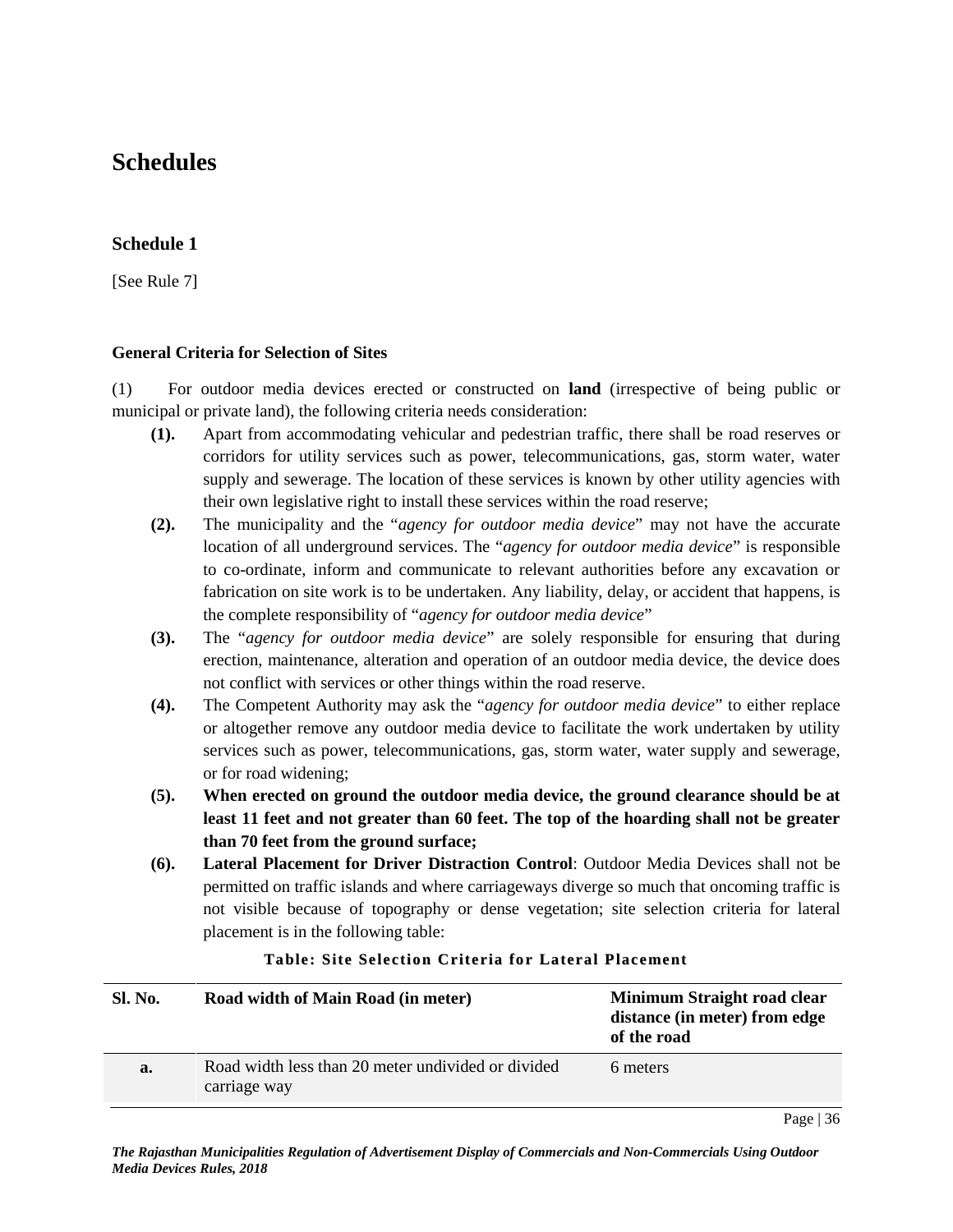| Sl. No. | Road width of Main Road (in meter)                                                   | Minimum Straight road clear<br>distance (in meter) from edge<br>of the road |
|---------|--------------------------------------------------------------------------------------|-----------------------------------------------------------------------------|
| b.      | Road width more than 20 but less than 30 meters<br>undivided or divided carriage way | 10 meters                                                                   |
| c.      | Road width more than 30 but less than 60 meters<br>undivided or divided carriage way | 15 meters                                                                   |
| d.      | Road width more than 60 meters undivided or divided<br>carriage way                  | 50 meters                                                                   |

- **(7). Longitudinal placement for Driver Distraction Control**: There shall be set out minimum distances between the outdoor media devices and traffic conflict points, official traffic signs and other outdoor media devices (i.e. reduce permanent outdoor media device density);
- **(8).** To facilitate the smooth flow of the traffic and to avoid any traffic hazard caused by the placement of outdoor media devices following shall be followed while finalizing longitudinal placement of any device, the distance for placement of outdoor media device shall be measured from the edge of the road and not from the center of the road for all type of junction, intersection, roundabouts etc.; site selection criteria for longitudinal placement is in the following table:

| Sl. No. | Road width of Main Road (in meter)                                                   | Minimum clear distance (in<br>meter) from edge of the road |
|---------|--------------------------------------------------------------------------------------|------------------------------------------------------------|
| a.      | Road width less than 20 meter undivided or divided<br>carriage way                   | 15 meters                                                  |
| b.      | Road width more than 20 but less than 30 meters<br>undivided or divided carriage way | 30 meters                                                  |
| c.      | Road width more than 30 but less than 60 meters<br>undivided or divided carriage way | 40 meters                                                  |
| d.      | Road width more than 60 meters undivided or divided<br>carriage way                  | 50 meters                                                  |

### **Table : Site Se le ction Crite ria for Longitudinal Placement**

(2) For outdoor media devices erected or constructed on **buildings – walls or roof tops** (irrespective of being public or municipal or private land), the following criteria needs consideration:

- **(1).** A Structural Engineer practicing in the field of structural engineering shall certify permanent category of outdoor media device structures positioned on the wall or roof-top of the building;
- **(2).** This certification confers compliance of the design with relevant Indian Structural Design Standards, Codes of practice and conditions of these Rules. The foundations shall be designed and checked for extreme wind conditions, earthquake, soil bearing capacity, etc.;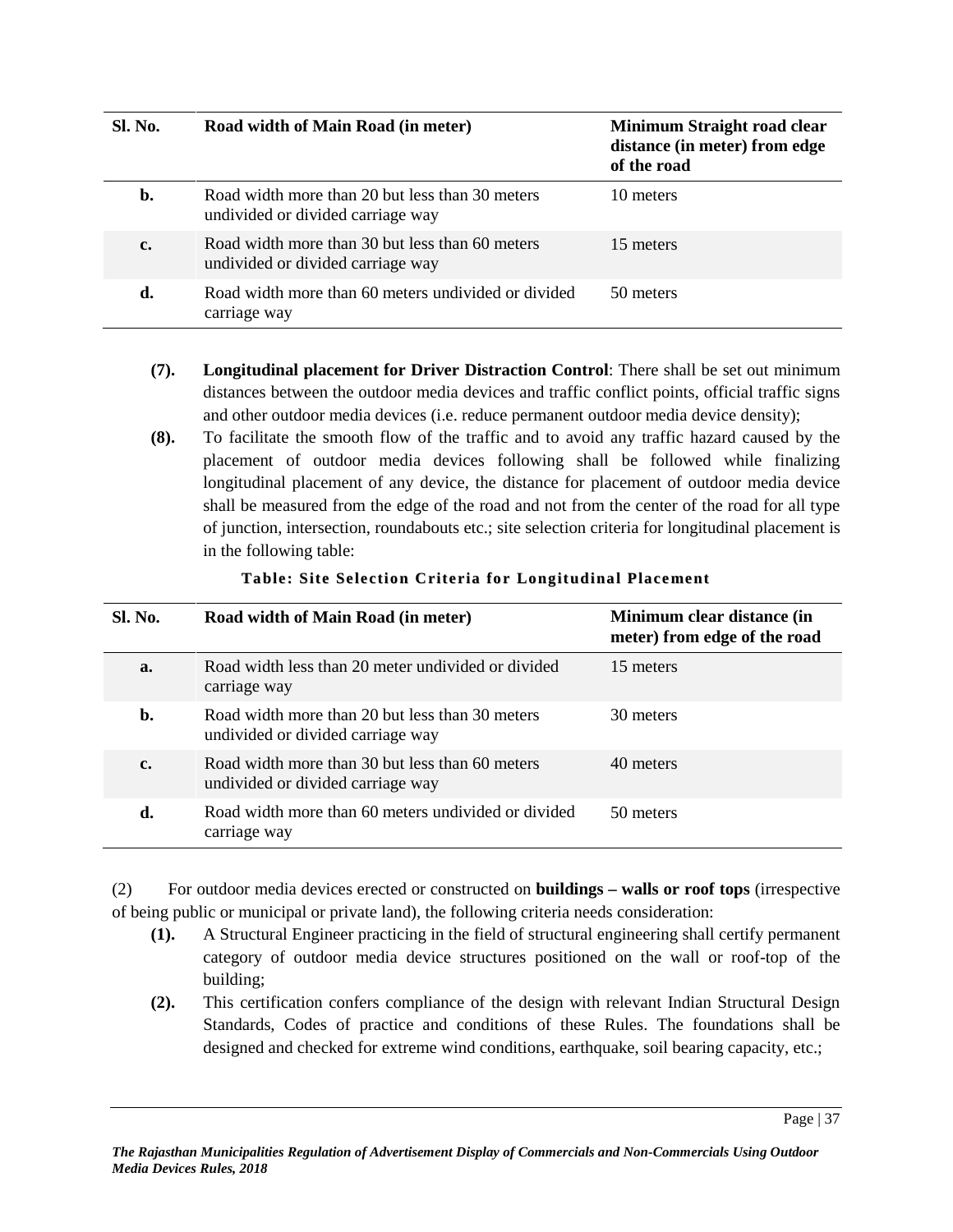- **(3).** The Structural Engineer shall be accountable in case of any structural disability of the OMDs. Certified structural engineer should do the annual audit of the structure and report should be submitted to competent authority;
- **(4).** When erected on top of the building, the ground clearance should be at least 11 feet. The top of the hoarding shall not be more than 25 feet from the terrace level;
- **(5).** The "agency for OMD" shall produce a "No Objection Certificate" (NOC) from the Ministry of Civil Aviation, Government of India, and shall observe all their rules and regulations;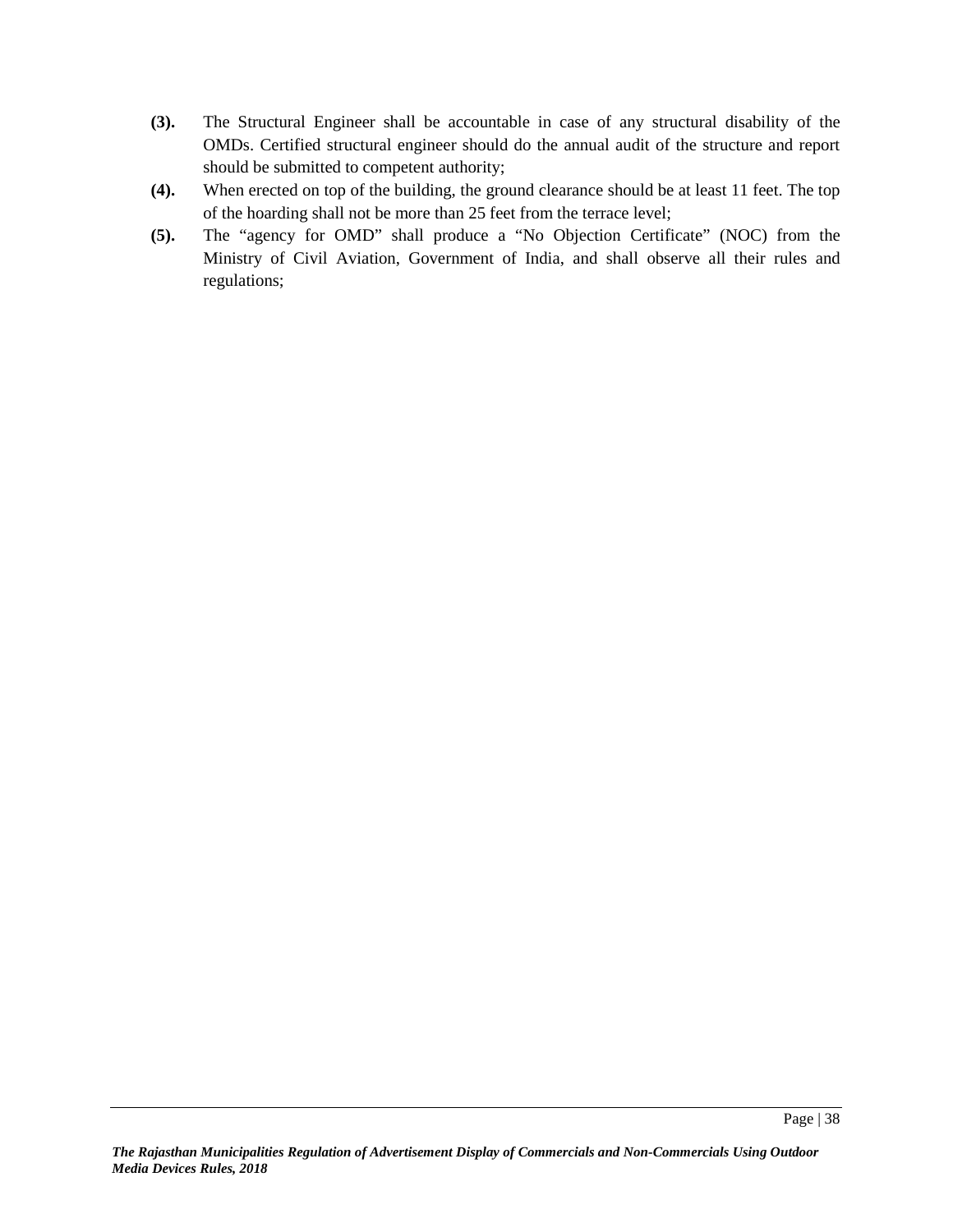## **Schedule 2**

[See Rule 8]

#### **General Requirement for the Outdoor Media Device**

1. Any "*agency for outdoor media device*" must ensure that such device is designed with the following criteria,

- **(1).** The outdoor media device is not detrimental to the nature of the environment, streetscape, urban design or detract from the architecture of any building on which or where such device is to be located, by reason of abnormal size, appearance, intensity of illumination, workmanship, design or its existence; in case of anomalies and deviation, the municipality would have full power to dismantle such structure;
- **(2).** The outdoor media device shall not wholly or partially obscure any other outdoor media device previously installed and **maintain a minimum radial distance of 50 meters from an outdoor media device already installed (the municipality may fix norms based on the display zones)**;
- **(3).** The outdoor media device shall not constitute a danger to any person or property or traffic safety;
- **(4).** The outdoor media device shall not project outside the boundaries of the property on which it is to be erected or displayed;
- **(5).** The outdoor media device shall not result in the removal of, or damage to, any tree in a public place without prior written authorization of the municipality;
- **(6).** The outdoor media device shall not be unsightly and shall comply with minimum distances as prescribed in this policy;
- **(7).** The outdoor media device shall not have a detrimental visual impact on property within the radius as specified under the categorization of display zones;
- **(8).** The outdoor media device shall not be outside the display zones allowed for erection or placement of outdoor media device;
- **(9).** An outdoor media device may be considered a traffic hazard, if it interferes with road safety or traffic efficiency like
	- i. If it interferes with the effectiveness of a traffic control device (e.g. traffic light, stop or give way sign);
	- ii. Distracts a driver at a critical time (e.g. making a decision at an intersection);
	- iii. Obscures a driver's view of a road hazard (e.g. at corners or bends in the road);
	- iv. Gives instructions to traffic to "stop", "halt" or other (e.g. give way or merge) or other instructions, which are not given by the traffic authority;
	- v. Imitates a traffic control device;
	- vi. Is a dangerous obstruction to road or other infrastructure, traffic, pedestrians, cyclists or other road users;
	- vii. Is in an area where there are several devices and the cumulative effect of those devices may be potentially hazardous;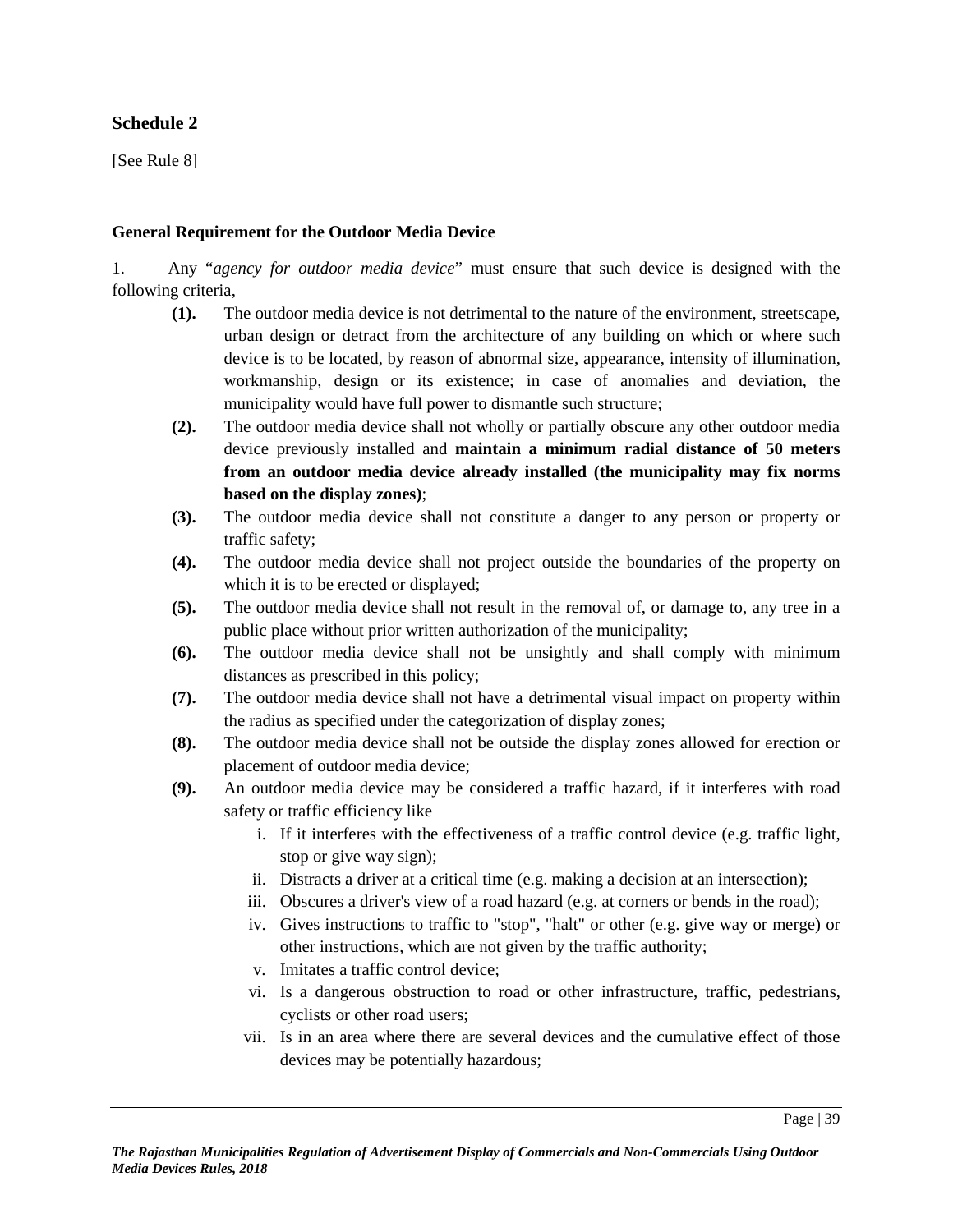- viii. If situated at locations where the demands on drivers' concentration due to road conditions are high such as at major intersections or merging and diverging lanes;
- ix. Outdoor media devices shall not use shapes that could potentially result in an outdoor media device being mistaken for an official traffic sign; the Code of Practice for Road Signs IRC: 67-2001, by Indian Roads Congress prescribes the basic design parameters of official traffic signs and includes standard legend/background colour combinations;
- x. No outdoor media device may be located inside a prohibited area of a public street and in relation to overhead road traffic signs;
- xi. If it is in the declared dangerous (partly or fully) or has been issued with the notice under the Rajasthan Municipalities Act, 2009 (Act No. 18 of 2009));
- xii. If it violates the building by-laws of the municipality;
- xiii. If it is against the public interest;
- **(10).** Besides aforesaid, such outdoor media devices would be disallowed if additional driver attention and decision making are required at the following:
	- i. high speed diverging, merging or weaving at an Intersection such as at a "Y" intersection or large high-speed roundabouts;
	- ii. in the vicinity of Intersections where through lanes merge and where vehicles are required to merge at higher speeds (e.g. where "trap lanes" are created on the approaches to, or exit from, intersections and where a divided motorway becomes a two-way road);
	- iii. Intersections or sections of road which, because of lane configuration or geometry, may require an increased level of driver concentration (e.g. five-way intersections, back to back horizontal curves);
	- iv. on the outside curve of a divided road where advertising is directed at traffic on the opposite carriageway and the geometry, angle or other factors make this undesirable;
	- v. sections of road displaying traffic signals, directional signage, regulatory or advisory signage that (when considered singularly or in combination) are believed to be significantly more different or complex than would normally be expected (at these intersections, it would be expected that the required reading and interpretation period of the traffic control device(s) would be significantly longer);
	- vi. Any outdoor media device must be positioned at the prescribed distance from the center of an intersection; and traffic flow may not be impeded during the erection and maintenance of an outdoor media device located in a public street, provided precaution has been arranged and prior permission has been obtained from the municipality;
	- vii. sections of road that have a vehicle crash history higher than the system average;
	- viii. pedestrian crossing facilities;
	- ix. infringe the free movement in and out of schools, hospitals, and places of medium and large gathering;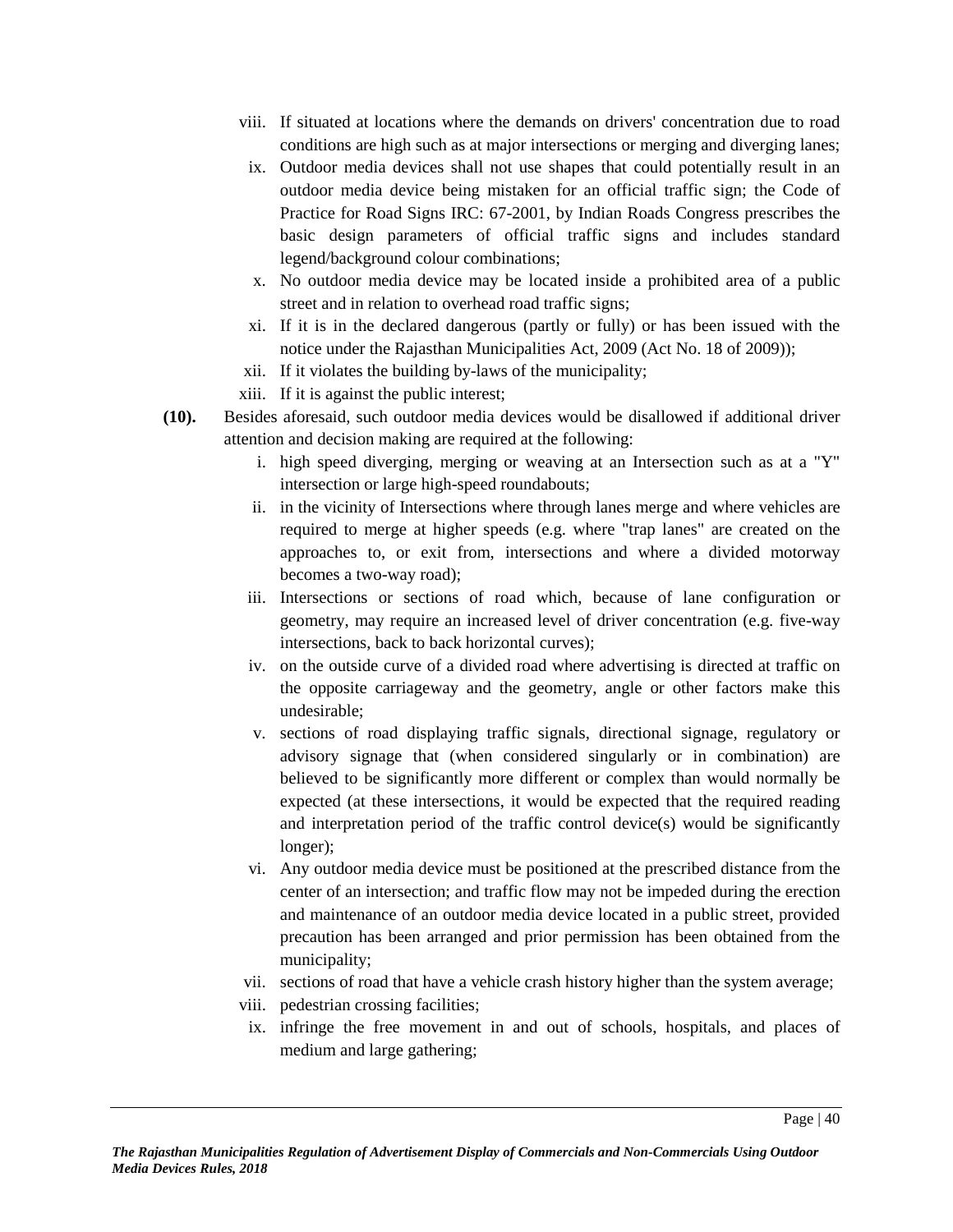- **(11).** The outdoor media device shall not obstruct a fire escape or the means of access to or egress from a fire escape; or comply with the minimum clearance with regard to overhead power lines stipulated in any law;
- **(12).** Upon approval of an outdoor media device, it shall not be altered, removed, re-erected or upgraded, except for maintenance work, which may be required for the upkeep of an outdoor media device, without prior written approval of the municipality;
- **(13).** Only sites approved by the municipality in terms of this Policy for the purpose of display shall be used for such display;
- **(14).** In case of outdoor media devices placed on parts/portions of any building (private or public), the following points need further consideration:
	- i. The structure shall not block the passage, entrance, or cause inconvenience of access to any building (both entry & exit);
	- ii. The structure shall not block the passage of light or circulation of air/ ventilation to any building;
	- iii. The structure shall not block any door, window, verandah or any such opening in any building;
	- iv. The structure shall not block, conceal or inconvenience the public view of the architectural features of any building;
	- v. The structure shall not block, conceal, or inconvenience the public view of the front of any shop or establishment in a direct or indirect manner so that the business behind is affected;
	- vi. Outdoor media devices shall be allowed to be erected on a building only if it has been examined for structural stability and the building has been examined on whether it can withstand the pressure of the hoarding, and a certificate to that effect is produced from empanelled Structural Engineer with the municipality or any government body; and
	- vii. Must additionally follow any guidelines as under the National Building Code of India;
- **(15). Municipalities may discourage the use of multiple angle hoardings and encourage single pole or dual pole hoardings with dual or multiple vision from sides, provided they pass the structural stability test;**
- **(16). Municipalities may discourage the use of flex materials, as after a high wind storm, they tend to snap and create a nuisance on the street, the drains, and often dangle unsafely, which may harm passerby and passing vehicles;**
- **(17).** The design/erection of the hoarding shall be aesthetically designed and strictly as per the structural plan approved by the enlisted Structural Engineer of the municipality. For structurally unstable outdoor media devices which were in existence before implementation of these guidelines, the agency owning such hoardings shall be advised to seek the views of a municipality-empanelled Structural Engineer.
- **(18).** The **use of energy used in back-lit or front-lit outdoor media devices** shall comply with the following criteria additionally:
	- i. The electrical connections to OMDs shall be in accordance with relevant Bureau of Indian Standards (BIS) and Bureau of Energy Efficiency (BEE);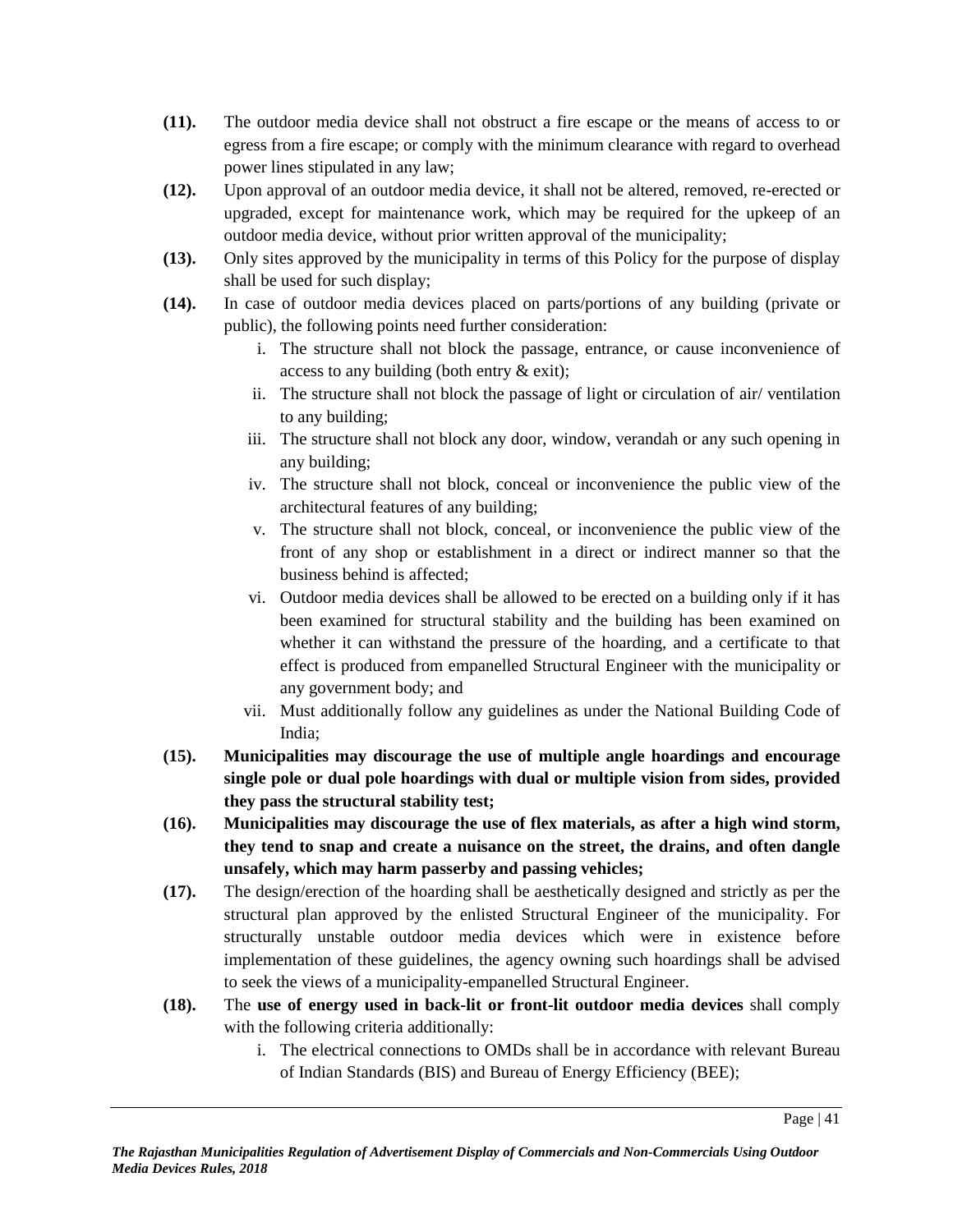- ii. To promote conservation of energy, it is recommended to use alternate renewable resources like Solar Power;
- iii. No generators running on diesel/petrol/kerosene or any bio fuel, causing noise, air or water pollution shall be used for illumination;
- iv. Outdoor media devices with illumination shall not contain flashing red, blue or amber point light sources which, when viewed from the road, could give the appearance of an emergency service or other special purpose vehicle warning light's;
- v. All lighting associated with the outdoor media devices shall be directed solely on the outdoor media device and its immediate surrounds;
- vi. External illumination sources shall be shielded to ensure that external 'spot' light sources are not directed at approaching motorists;
- vii. Illumination of outdoor media device is to be concealed so to be integral part of it;
- viii. Upward pointing light of the device shall not be allowed, any external lighting is to be downward pointing and focused directly on the sign so that glare does not extend beyond the outdoor media devices;
- ix. The average maintained luminance shall be reduced to 0.5 candelas or all together shut, after 2300 hours (11 P.M.) and sunrise by automatic timing devices; the municipality may make a list of OMDs that would adhere to this policy guidelines;
- x. Non-static illuminated outdoor media devices (flashing lights) are not permitted within the boundaries of municipal roads;
- xi. Moving, rotating or variable message outdoor media devices are not permitted within the boundaries of main arterial roads as this may cause a statistically significant distractive influence on motorist's response times to external stimuli;
- xii. Electrical connections to outdoor media devices shall be designed to be safe in the event of accidental knock down;
- xiii. The agency/licensee or owner of the outdoor media device is the power consumer and shall make application for power connection shall obtain electricity connection from the respective distribution company/agency for illuminated display at each site in his own name, for which municipality would provide him necessary no objection certificate on his specific request;
- xiv. The electricity distribution company shall not give the electricity connection to the outdoor media device without reviewing the permission order issued by the municipality for the construction or erection or use of the outdoor media device;
- xv. Any charges for power connection and supply shall be incurred directly by the licensee/agency or owner of the outdoor media device. A copy of the electricity supplier's letter of acceptance/billing arrangement shall be provided to the Competent Authority for record;
- xvi. The electrical installation work shall be performed by a licensed electrical worker following the relevant regulation and rules and the relevant electricity supplier's requirements;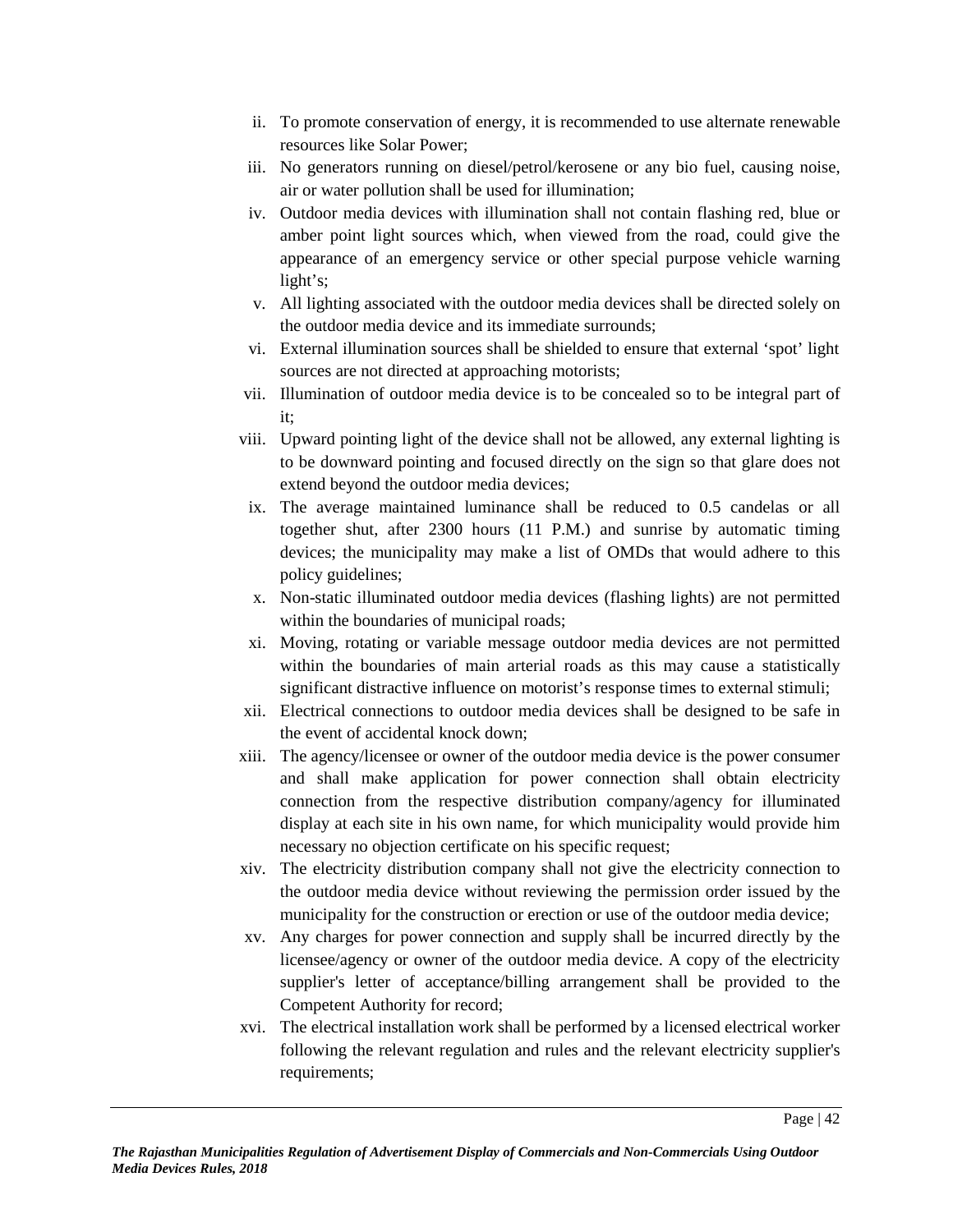- xvii. Adequate insulation and protection equipment and procedures shall be in place to protect maintenance and service personnel working on either the outdoor media device or the road lighting circuit. For earthing, a separate earth electrode shall be used, and active and neutral conductors shall be used only for supply from the supply point.
- xviii. A sketch plan shall be submitted to Competent Authority showing the location from where the electricity is being drawn along with position of various other ancillary requirements, duly signed by a qualified electrical engineer practicing in same field;
- xix. A copy of the electrical contractor's test certificate shall be provided to the Competent Authority. The switching device shall be of a type approved by the electricity supplier;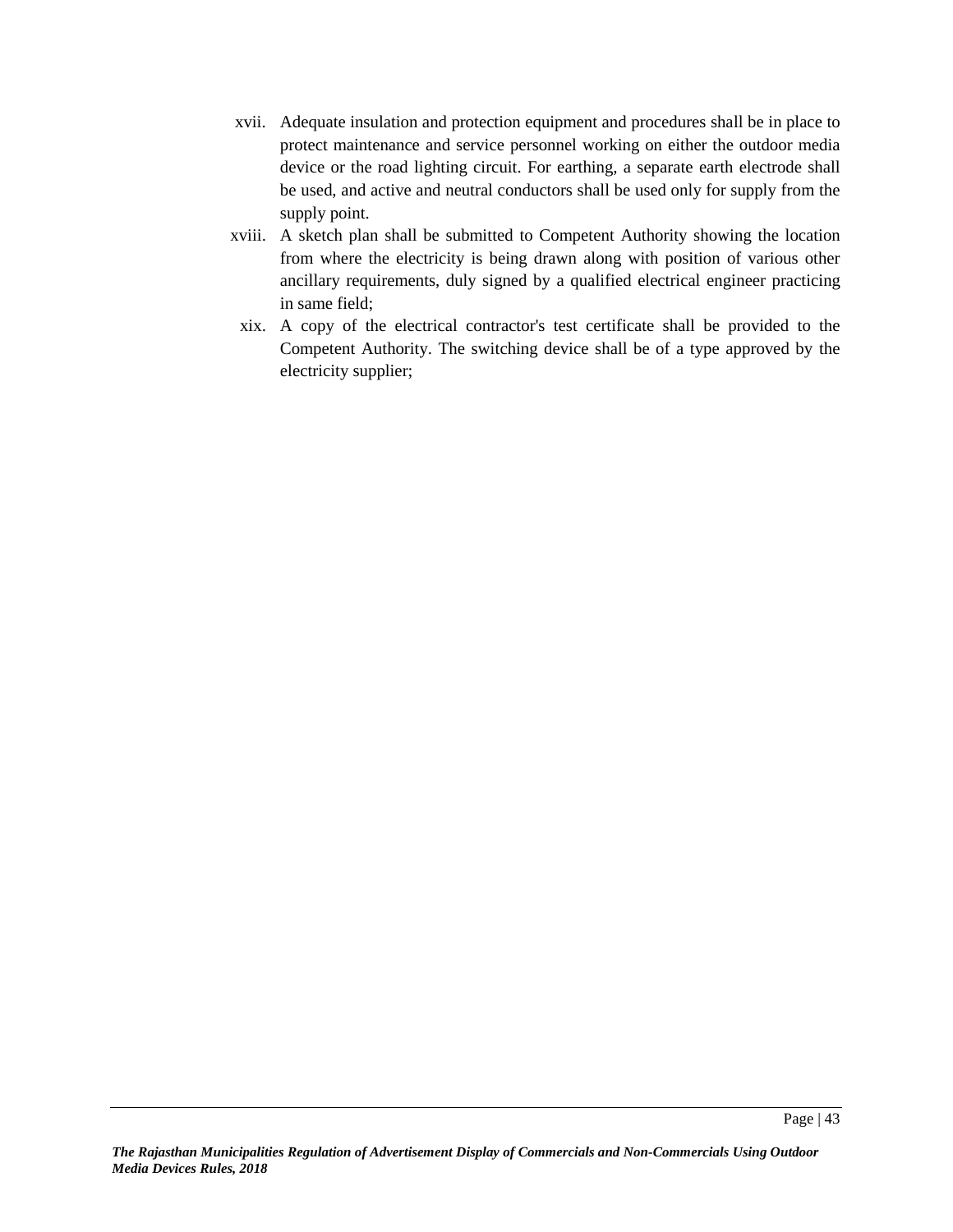## **Schedule 3**

[See Rule 9]

### **General Requirement for the Display using Outdoor Media Device**

1. All displays shall adhere to the norms set below. The municipality may take action to modify or remove any outdoor media device and display thereon that contravene the Advertising Industry's Code of Ethics, or that otherwise causes a traffic hazard, or send negative vibes among the citizens or the passersby, or the tourists and visitors to the city.

#### **Negative Displays**

2. The list of negative displays through any commercial and non-commercial displays would include:

- **(1).** Display of Nudity (*irrespective of any gender*);
- **(2).** Racial displays or displays propagating caste community or ethnic differences;
- **(3).** Displays promoting drugs, alcohol, cigarette, or tobacco items (*including any surrogate displays of such items*);
- **(4).** Displays propagating exploitation of women or child;
- **(5).** Displays having sexual overtones;
- **(6).** Displays depicting cruelty to animals;
- **(7).** Displays depicting any nation or institution in poor light;
- **(8).** Displays casting aspersion on any brand or person;
- **(9).** Displays banned by any law;
- **(10).** Displays glorifying violence;
- **(11).** Destructive devices and explosives depicting items;
- **(12).** Any psychedelic, laser or moving displays;
- **(13).** Displays of weapons and related items (such as firearms, firearm parts and magazines, ammunition etc.);
- **(14).** Displays, which may be defamatory, trade libelous, unlawfully threatening or unlawfully harassing;
- **(15).** Displays which may be obscene or contain pornography or contain an "indecent representation of women" within the meaning of the Indecent Representation of Women (Prohibition) Act, 1986;
- **(16).** Displays linked directly or indirectly to or include description of items, goods or services that are prohibited under any applicable law for the time being in force, including but not limited to the Drugs and Cosmetics Act, 1940, the Drugs and Magic Remedies (Objectionable Advertisements) Act, 1954, the Indian Penal Code, 1860; and
- **(17).** Any other items considered inappropriate by the municipal authority;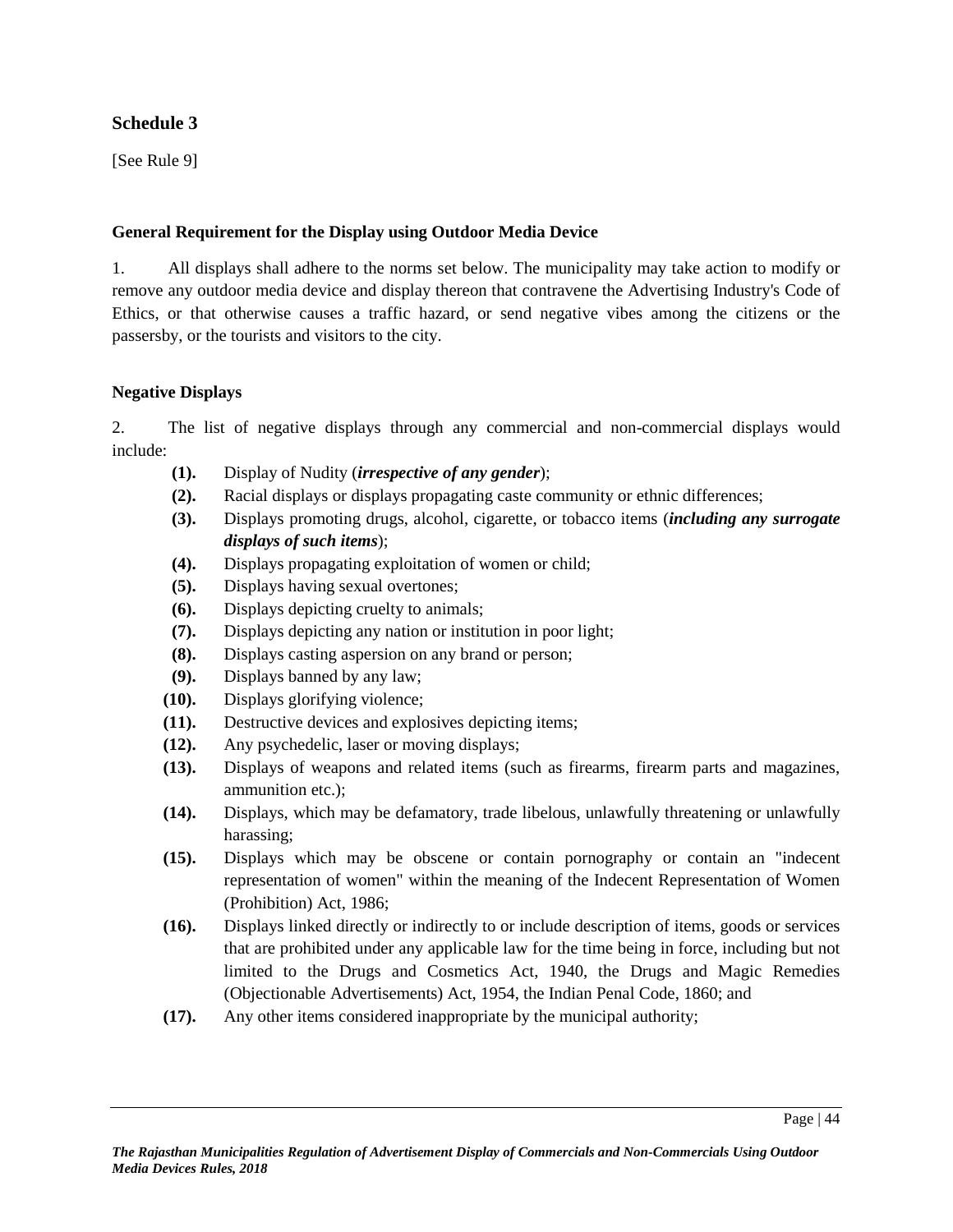#### **Legible Displays**

3. All display matters would be legible and shall not confuse the viewer or the passing motorists. The following criteria shall apply for ensuring legibility:

- **(1).** For all categories of outdoor media devices (other than OMDs which are directed at pedestrians), text elements on an outdoor media device face should be easily discernible to traveling motorists. This will minimize driver distraction. Additionally, a sign shall such that it be quickly and easily interpreted so as to convey the required display message to the viewer and reduce the period of distraction.
- **(2).** The content or graphic layout exhibited on outdoor media device panel shall avoid hardto-read and overlay intricate typefaces and have letters styles that are appropriate. Under no circumstances should device contain information in text sizes, which would necessitate the driver or passenger in a moving vehicle to stop, read and/or note down, which is detrimental to the smooth flow of traffic and distracting for the driver;
- **(3). All outdoor media devices shall be so designed as to maintain a proportion where,** *as a general rule, letters should not appear to occupy more than 20% of the outdoor media device area***, unless otherwise permitted by the Competent Authority**;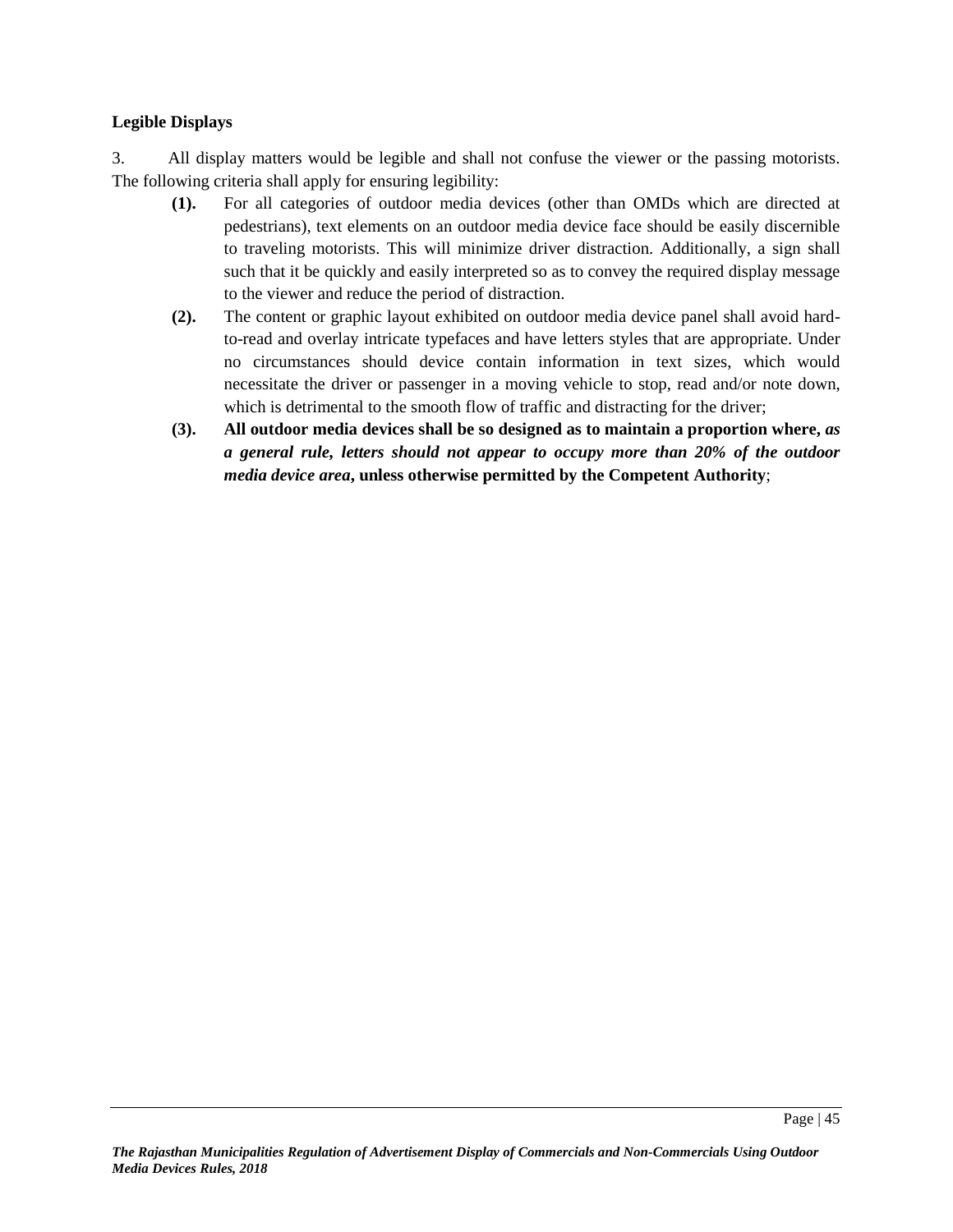## **Schedule 4**

[See Rule 19]

#### **Categorization of Display Zone**

Display zones shall adhere to the norms set below (*alphabets*, *figures and characters within brackets denote codes for the specific point, municipalities shall adhere to codes for uniform reporting*):

- 1. **Zone A**: Areas within and up to radial of 100 meters beyond the boundary of (*A*)
	- 1.1. Areas of concentrated economic activity where business is the primary focus;
	- 1.2. Central Business District;
	- 1.3. Office Area (Corporate, Private, Central and State PSU);
	- 1.4. Pedestrian bazaars, local shopping centres,
	- 1.5. Shopping Malls;
	- 1.6. Hotels and Boarding Lodges;
	- 1.7. Industrial and Commercial areas and parks;
	- 1.8. Entertainment areas or complexes; and
	- 1.9. Transportation terminals (airports, railways, metro, bus stations, car/motorcycle/bicycle parking zones) and prominent transport nodes;

Note: Limited residential enclaves in such areas

Sub-categorization:

**(A1)**: Category A areas adjacent to Right of way of National Highways, State Highways, Other Roads having width more than 60 ft passing through or passing adjacent to the specified area;

**(A2)**: Category A areas adjacent to Right of way of National Highways, State Highways, Other Roads having width more than 30 ft and less than 60 ft passing through or passing adjacent to the specified area;

**(A3)**: Category A areas adjacent to Right of way of National Highways, State Highways, Other Roads having width less than 30 ft passing through or passing adjacent to the specified area

- 2. **Zone B**: Areas within and up to radial of 300 meters beyond the boundary of, (*B*)
	- 2.1. High Density Residential Area with limited commercial enclaves as provided in the Master Plan
	- 2.2. Residential township
	- 2.3. Large apartment blocks occupying more than 50 acres of plot; as provided in the Master Plan

Sub-categorization:

**(B1)**: Category B areas adjacent to Right of way of National Highways, State Highways, Other Roads having width more than 30 ft passing through or passing adjacent to the specified area

**(B2)**: Category B areas adjacent to Right of way of National Highways, State Highways, Other Roads having width less than 30 ft passing through or passing adjacent to the specified area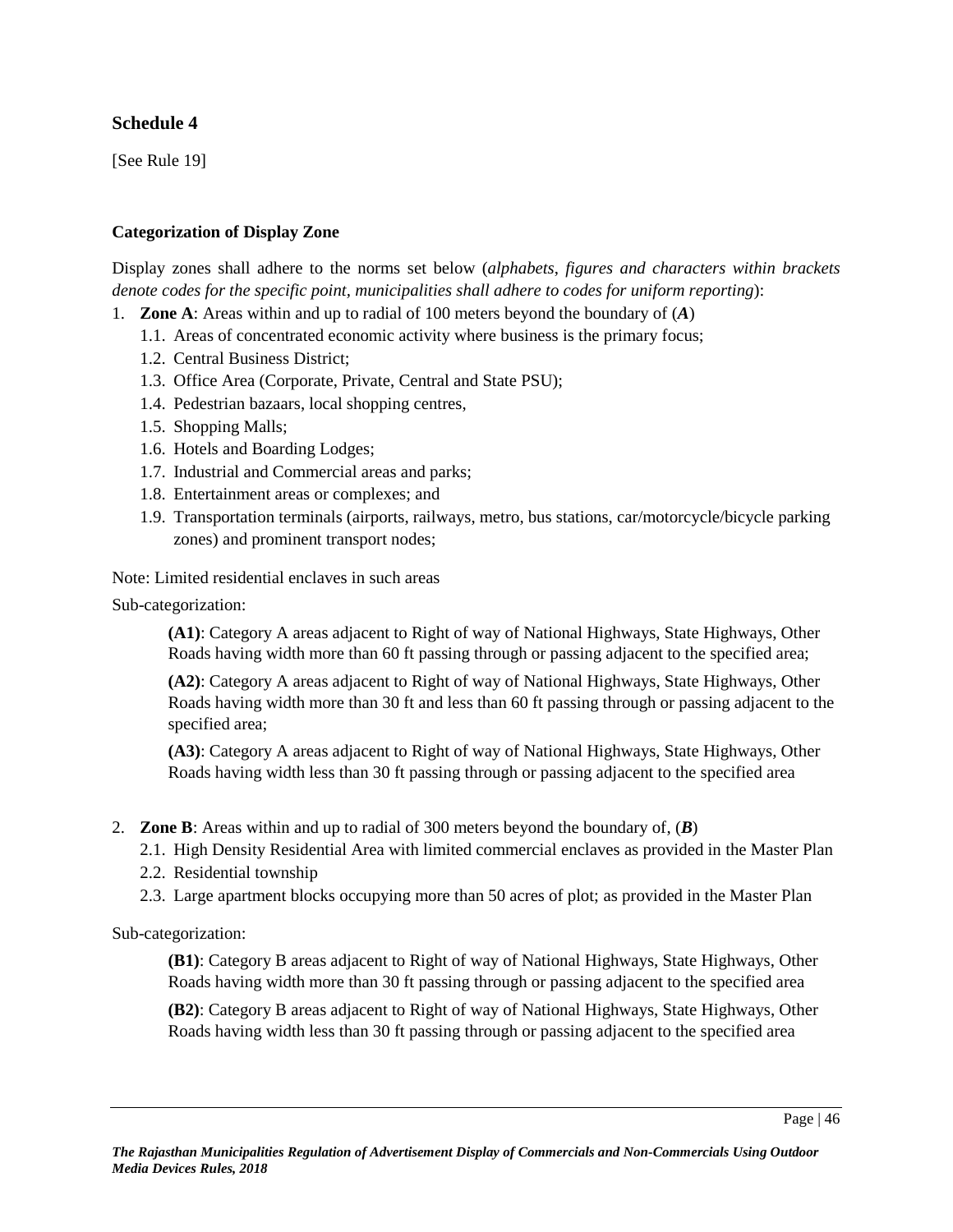3. **Zone C**: Areas within and up to radial of 300 meters beyond the boundary of Limited Density Residential Area along with medium or small commercial enclaves (including eating joints, local markets, ribbon development of commercial units occupying limited operational area) as provided in the Master Plan (*C*)

#### Sub-categorization:

**(C1)**: Category C areas adjacent to Right of way of National Highways, State Highways, Other Roads having width more than 30 ft passing through or passing adjacent to the specified area

**(C2)**: Category C areas adjacent to Right of way of National Highways, State Highways, Other Roads having width less than 30 ft passing through or passing adjacent to the specified area

- 4. **Zone D**: Areas within and up to radial of 300 meters beyond the boundary of Raj Bhavan, Government Offices, Secretariat, Sports Fields, Stadium, Cantonment Area, Defence Zones (Military or Para-Military, Naval, and Air Force), Museums, Art Galleries, Schools, Colleges, University, Courts, Police Stations, or Police Out-posts, Post Offices, Government Hospitals, designated tourist points, religious points and places of worship, landfill sites, and other protected areas; (*D*)
- 5. **Zone E**: Areas within and a radial of 500 meters beyond the boundary of Historical sites, historical buildings, palaces, forts, any other structure of archeological importance and declared to be an archeological site by Archeological Society of India, heritage towns, old fort towns, crematoriums, burial grounds, town entry gates (historical or modern) (*E*)
- 6. **Zone F**: Areas within and up to radial of 500 meters beyond the boundary of Natural recreational spaces, urban conservation areas, areas of modified landscapes with modern place-makings, natural hangout zones, national parks, citizens' parks, large gardens, forests, water bodies, lakes, water reservoirs, wetlands, bird sanctuaries (*F*)
- 7. **Zone G**: Areas within and up to radial of 50 meters beyond the boundary of a traffic island, roundabout, pedestrian path, joggers' track, or cycle track (*G*)

#### Sub Categorization

**(G1)**: Category G areas adjacent to Right of way of National Highways, State Highways, Other Roads having width more than 60 ft passing through or passing adjacent to the specified area

**(G2)**: Category G areas adjacent to Right of way of National Highways, State Highways, Other Roads having width more than 30 ft and less than 60 ft passing through or passing adjacent to the specified area

**(G3)**: Category G areas adjacent to Right of way of National Highways, State Highways, Other Roads having width less than 30 ft passing through or passing adjacent to the specified area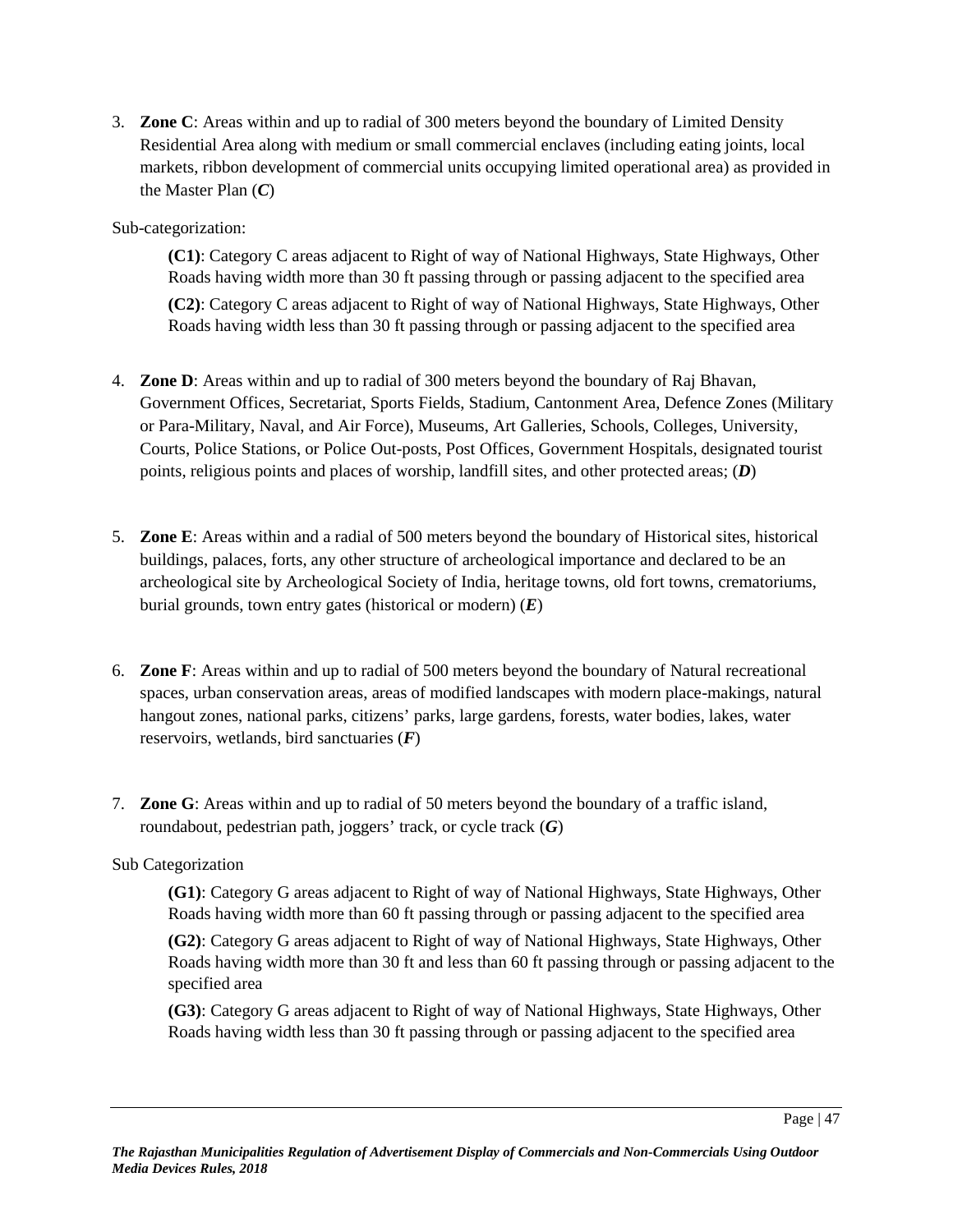## **Schedule 5**

[See Rule 20]

#### **Categorization of Display Points**

Display points shall adhere to the norms set below (*alphabets*, *figures and characters within brackets denote codes for the specific point, municipalities shall adhere to codes for uniform reporting*):

- **1. Public/Government/Municipal Land** *(including space – horizontal and vertical, and sites)*
	- 1.1. Above 60 ft Road One Way Road (PGL-001)
	- 1.2. Above 60 ft Road Two Way Road (PGL-002)
	- 1.3. Above 30 ft but below 60 ft Road One Way Road (PGL-003)
	- 1.4. Above 30 ft but below 60 ft Road Two Way Road (PGL-004)
	- 1.5. Below 30 ft Road One Way Road (PGL-005)
	- 1.6. Below 30 ft Road Two Way Road (PGL-006)
	- 1.7. 3-Road Crossing/Junction (PGL-007)
	- 1.8. 4-Road Crossing/Junction (PGL-008)
	- 1.9. 5-Road Crossing/Junction (PGL-009)
	- 1.10. Other-Road Crossing/Junction (PGL-010)
	- 1.11. Road Dividers/Medians (PGL-011)
	- 1.12. Traffic Circles/Islands (PGL-012)
	- 1.13. Foot-paths / pavements/pedestrian ways/joggers' park, cycle tracks (PGL-013)
	- 1.14. Tree Guards (PGL-014)
	- 1.15. Traffic Barricades (PGL-015)
	- 1.16. Foot over-bridge (PGL-016)
	- 1.17. Road over Bridge (ROB) (PGL-017)
	- 1.18. Road under Bridge (RUB) (PGL-018)
	- 1.19. Open Land (including land-fills) (PGL-019)
	- 1.20. Lakes and water-bodies (PGL-020)
	- 1.21. Adjacent or Appurtenant land to any of the Government Buildings (PGL-021)
	- 1.22. Other open areas (PGL-022)
- **2. Public/Government/Municipal Building** *(including the roof top, the building walls, and the boundary wall, assets, utilities, or surface)*
	- 2.1. Government Offices (PGB-001)
	- 2.2. Government School (PGB-002)
	- 2.3. Government College/University (PGB-003)
	- 2.4. Government Hospitals (PGB-004)
	- 2.5. Courts (PGB-005)
	- 2.6. Government Market (PGB-006)
	- 2.7. Government Residential Quarters (PGB-007)
	- 2.8. Heritage Buildings / Places of Historic Importance (PGB-008)
	- 2.9. Public Toilets / Convenience Points (PGB-009)
	- 2.10. Communication Towers (PGB-010)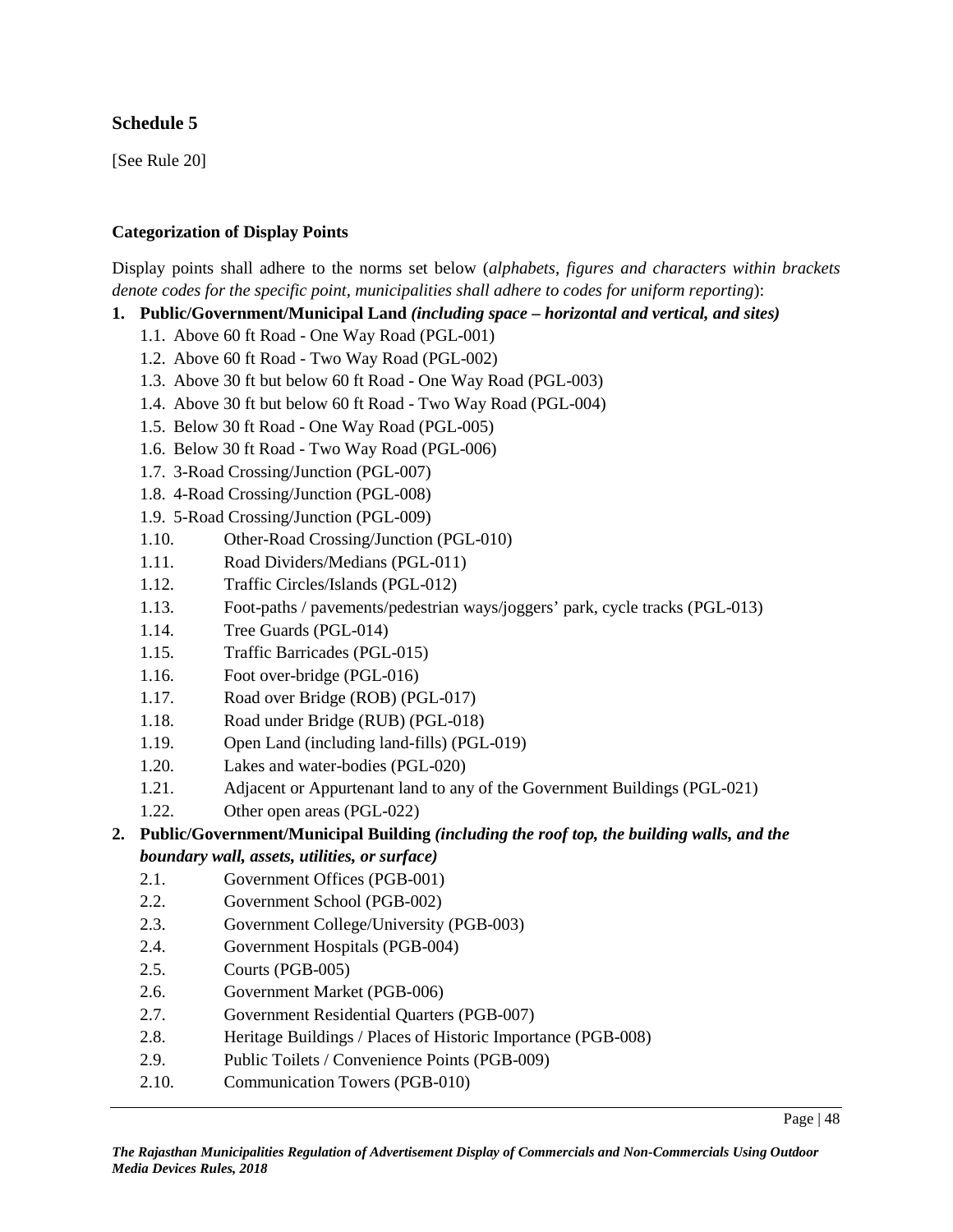- 2.11. Other Government Buildings (PGB-011)
- **3. Non-Government or Private Land** *(including space – horizontal and vertical, and sites)*
	- 3.1. Open Land owned by anyone other than Government (NGL-001)
	- 3.2. Appurtenant land along with non-government buildings (NGL-002)
- **4. Non-Government or Private Building** *(including the roof top, the building walls, and the boundary wall, assets, utilities, or surface)*
	- 4.1. Private Offices (NGB-001)
	- 4.2. Private School (NGB-002)
	- 4.3. Private College/University/Educational Institution (NGB-003)
	- 4.4. Private Hospitals (NGB-004)
	- 4.5. Shopping Complex (NGB-005)
	- 4.6. Hotels / Restaurants (NGB-006)
	- 4.7. Private Residential Buildings/Apartments/Housing Complexes (NGB-007)
	- 4.8. Private Communication Towers (NGB-008)
	- 4.9. Other Private Buildings (NGB-009)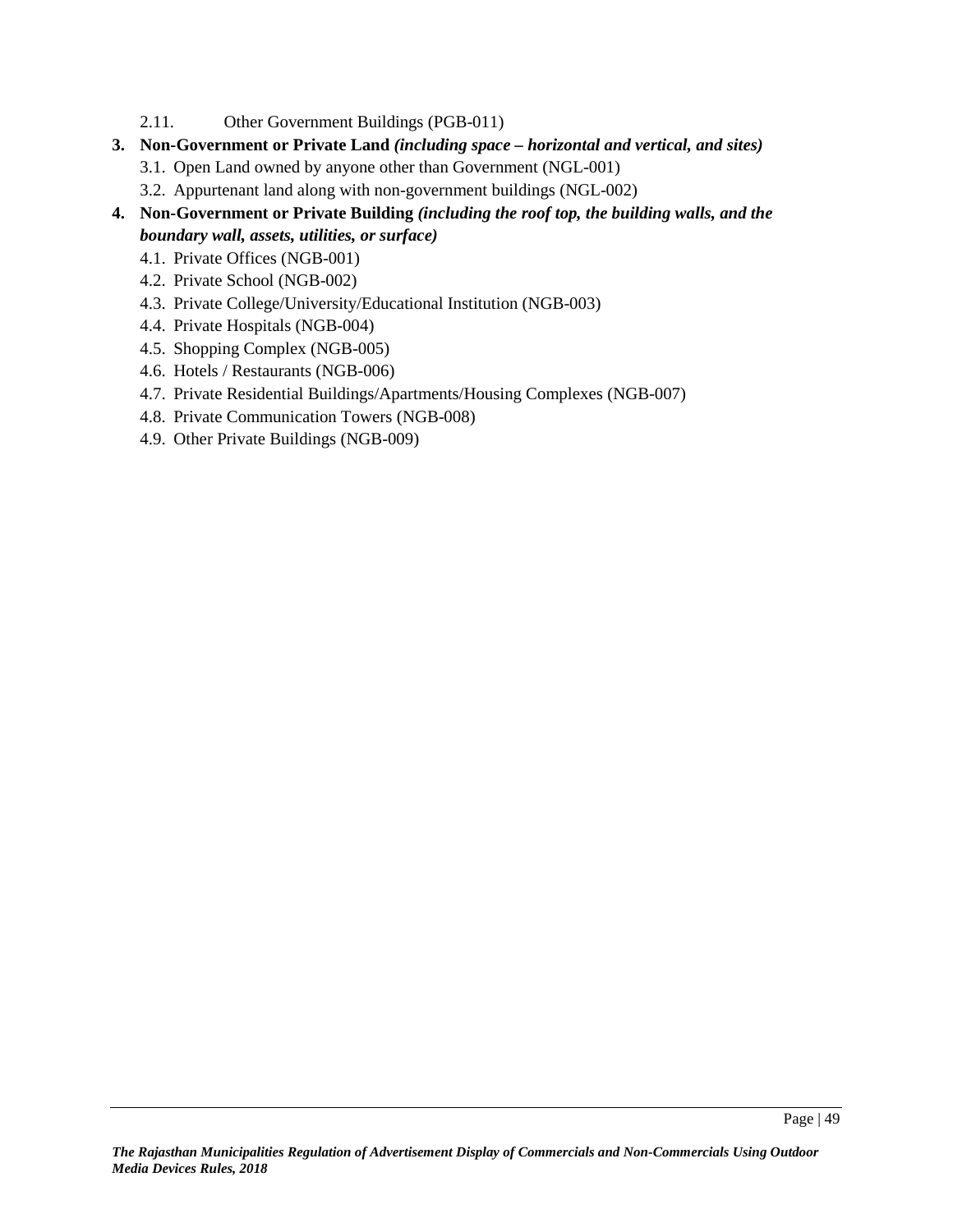### **Schedule 6**

[See Rule 21]

#### **Categorization of Outdoor Media Devices - Shape**

Shapes of outdoor media devices shall adhere to the norms set below (*alphabets*, *figures and characters within brackets denote codes for the specific point, municipalities shall adhere to codes for uniform reporting*):

#### **1. Permanent OMD**

*1.1. Hoarding on Iron/ Steel multiple angles structures/frames*

- 1.1.1.Normal One Side back lit (PM-H-01)
- 1.1.2.Normal Two Sides back lit (PM-H-02)
- 1.1.3.Normal Multiple Sides back lit (PM-H-03)
- 1.1.4.Normal One Side front lit (PM-H-04)
- 1.1.5.Normal Two Sides front lit (PM-H-05)
- 1.1.6.Normal Multiple Sides front lit (PM-H-06)
- 1.1.7.Normal One Side Non- lit (PM-H-07)
- 1.1.8.Normal Two Sides Non-lit (PM-H-08)
- 1.1.9.Normal Multiple Sides Non-lit (PM-H-09)
- 1.1.10. Electronic Display (fixed/scrolling) One Side- (PM-H-10)
- 1.1.11. Electronic Display (fixed/scrolling) Two Sides (PM-H-11)
- *1.2. Wall Wrap*
	- 1.2.1.Perforated Mesh (PM-W-01)
	- 1.2.2.Normal Flex or Plates (PM-W-02)
	- 1.2.3.Electronic Display (fixed/scrolling) (PM-W-03)
- *1.3. Unipole (structure on a single shaft)*
	- 1.3.1.Normal One Side back lit (PM-U-01)
	- 1.3.2.Normal -- One Side front lit (PM-U-02)
	- 1.3.3.Normal -- One Side non-lit (PM-U-03)
	- 1.3.4.Electronic Display (fixed/scrolling) One Side (PM-U-04)
	- 1.3.5.Electronic Display (fixed/scrolling) Two Sides (PM-U-05)
	- 1.3.6.Normal Two Side back lit (PM-U-06)
	- 1.3.7.Normal Two Side front lit (PM-U-07)
	- 1.3.8.Normal -- Two Sides non-lit (PM-U-08)
	- 1.3.9.Normal Three Side back lit (Tri-vision) (PM-U-09)
	- 1.3.10. Normal Three Side front lit (Tri-vision) (PM-U-10)
	- 1.3.11. Normal Three Side non-lit (Tri-vision) (PM-U-11)
- *1.4. Dualpole (structure on a double shaft)*
	- 1.4.1.Normal One Side back lit (PM-D-01)
	- 1.4.2.Normal One Side front lit (PM-D-02)
	- 1.4.3.Normal One Side non-lit (PM-D-03)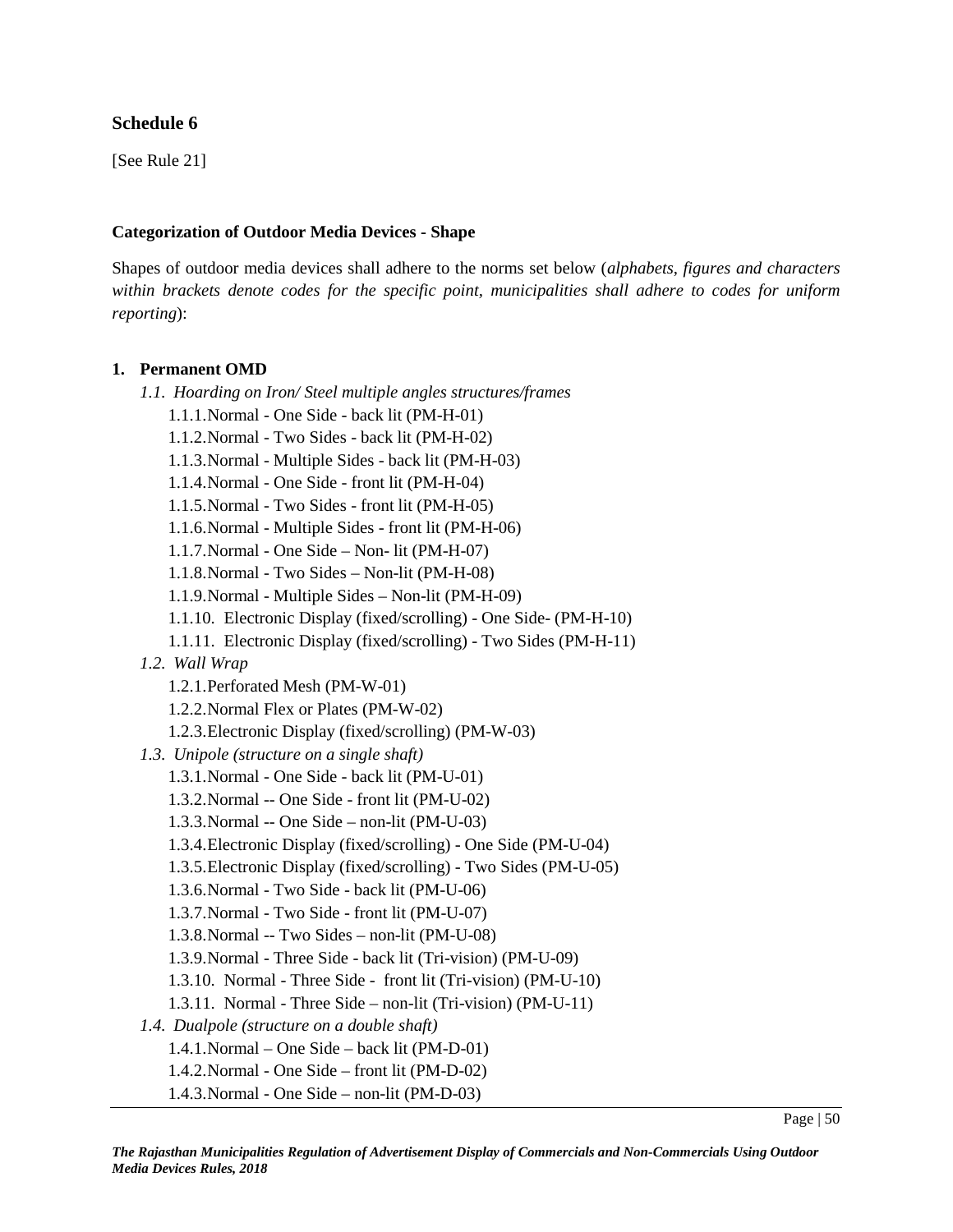- 1.4.4.Normal Two Sides back lit (PM-D-04)
- 1.4.5.Normal Two Sides front lit (PM-D-05)
- 1.4.6.Normal Two Sides non-lit (PM-D-06)
- 1.4.7.Electronic Display (fixed/scrolling) One Side (PM-D-07)
- 1.4.8.Electronic Display (fixed/scrolling) Two Sides (PM-D-08)
- *1.5. High Mast Pole – Back lit, Front-lit, Non-lit (Display)*
	- 1.5.1.Normal One Side (PM-P-01)
	- 1.5.2.Normal Two Sides (PM-P-02)
	- 1.5.3.Normal Three Sides (PM-P-03)
	- 1.5.4.Normal Four Sides (PM-P-04)
- *1.6. Gantry (Signage's display across road width)*
	- 1.6.1.Normal One Side back lit (PM-G-01)
	- 1.6.2.Normal One Side front lit (PM-G-02)
	- 1.6.3.Normal One Side non-lit (PM-G-03)
	- 1.6.4.Normal Two Sides back lit (PM-G-04)
	- 1.6.5.Normal Two Sides front lit (PM-G-05)
	- 1.6.6.Normal Two Sides non-lit (PM-G-06)
	- 1.6.7.Electronic Display (fixed/scrolling) One Side (PM-G-07)
	- 1.6.8.Electronic Display (fixed/scrolling) Two Sides (PM-G-08)
- *1.7. Shelter – Bus, Transit Waiting, Rain*
	- 1.7.1.Normal Awning and Front Panels (PM-S-01)
	- 1.7.2.Normal Inside and Back Panels (PM-S-02)
	- 1.7.3.Electronic Display (fixed/scrolling) Awning and Front Panels (PM-S-03)
	- 1.7.4.Electronic Display (fixed/scrolling) Inside and Back Panels (PM-S-04)

#### *1.8. Miscellaneous Structures*

- 1.8.1.Structure on Traffic/Police Booths Awning and Panels – back lit, front lit, non-lit (PM- M-01)
- 1.8.2.Wall paintings (PM-M-02)
- 1.8.3.Dealer Boards on Shops (with display of products or services) back lit, front lit, non-lit (PM-M-03)
- 1.8.4.Self-Display or Personal Boards or Name Plates (displaying name and business type only) back lit, front lit, non-lit (PM-M-04)
- 1.8.5.Film Poster Points back lit, front lit, non-lit (PM-M-05)
- 1.8.6.Kiosks on Road Median/Sidewalk or Street Lights / Lamp Posts/Concrete columns of bridges, posters inside vehicles – back lit, front lit, non-lit (PM-M-06)
- 1.8.7.Lollipop back lit, front lit, non-lit (in different innovative shapes) (PM-M-07)
- 1.8.8.Backlit Tower (in different innovative shapes) (PM-M-08)
- 1.8.9.Street Furniture (in different innovative shapes) (PM-M-09)
- 1.8.10. Shop Window (PM-M-10)
- 1.8.11. Public Amenities (PM-M-11)

#### **2. Temporary OMD**

- *2.1. Air Balloons (TM-X-01)*
- *2.2. Collapsible Booths (temporary foldable structure) (TM-X-02)*
- *2.3. Vehicle Branding including bus panel, metro/train/tram coaches (TM-X-03)*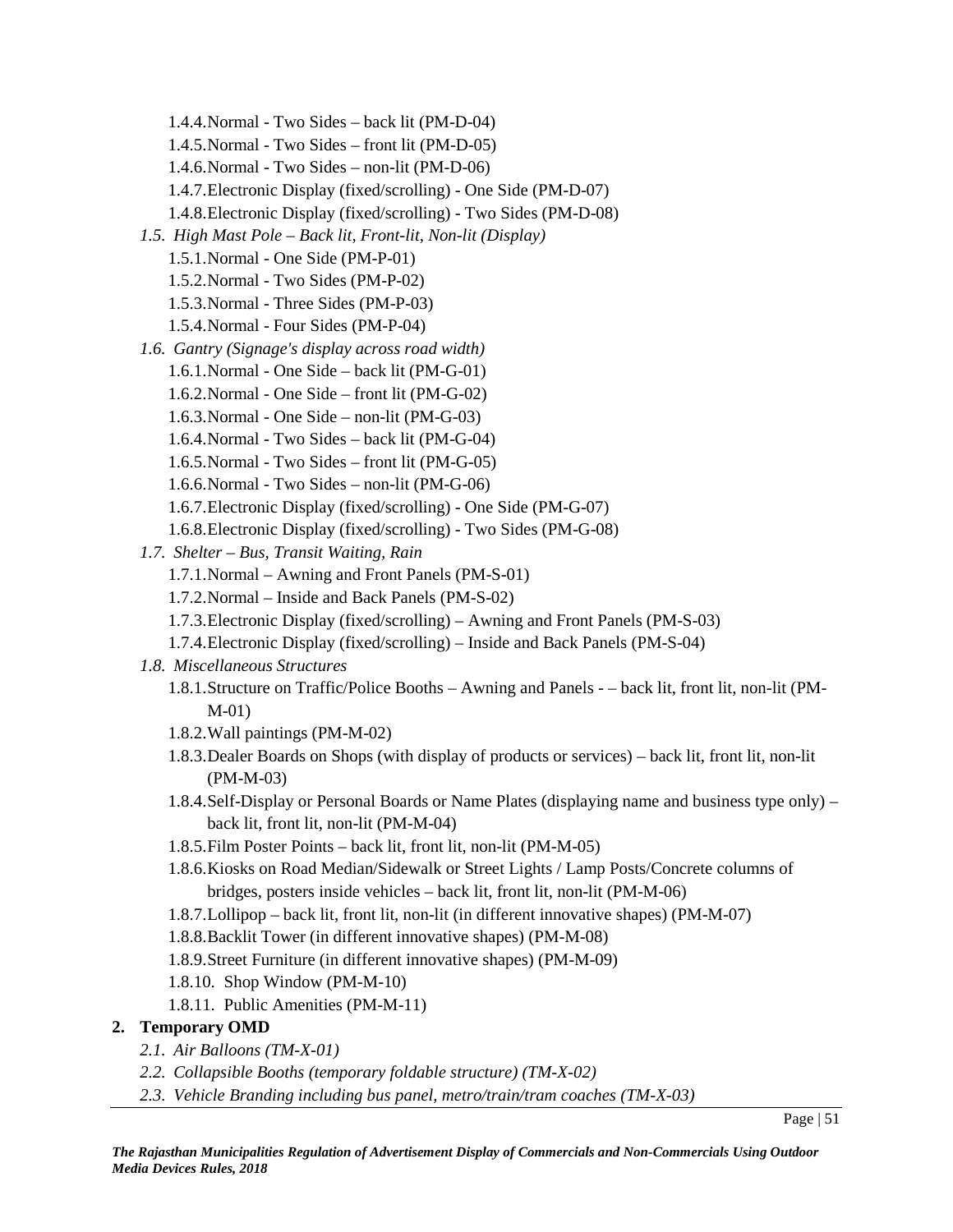- *2.4. Mobile Display (tableau, especially displaying products/services) (TM-X-04)*
- *2.5. Push Carts (displaying product names) (TM-X-05)*
- *2.6. Audio Announcements among public with an electronic speaker in Public Place (TM-X-06)*
- *2.7. Video Display on Public Place (TM-X-07)*
- *2.8. Display on Stickers on Car (TM-X-08)*
- *2.9. Flex Advertisement on temporary wood/bamboo structures (TM-X-09)*
- *2.10. Cloth Banners (TM-X-10)*
- *2.11. Foldable & Flexible Gantry (TM-X-11)*
- *2.12. Election Banner & Materials (TM-X-12)*
- *2.13. Cinema Slides/Films in Cinema, Theatre, & Multiplexes (TM-X-13)*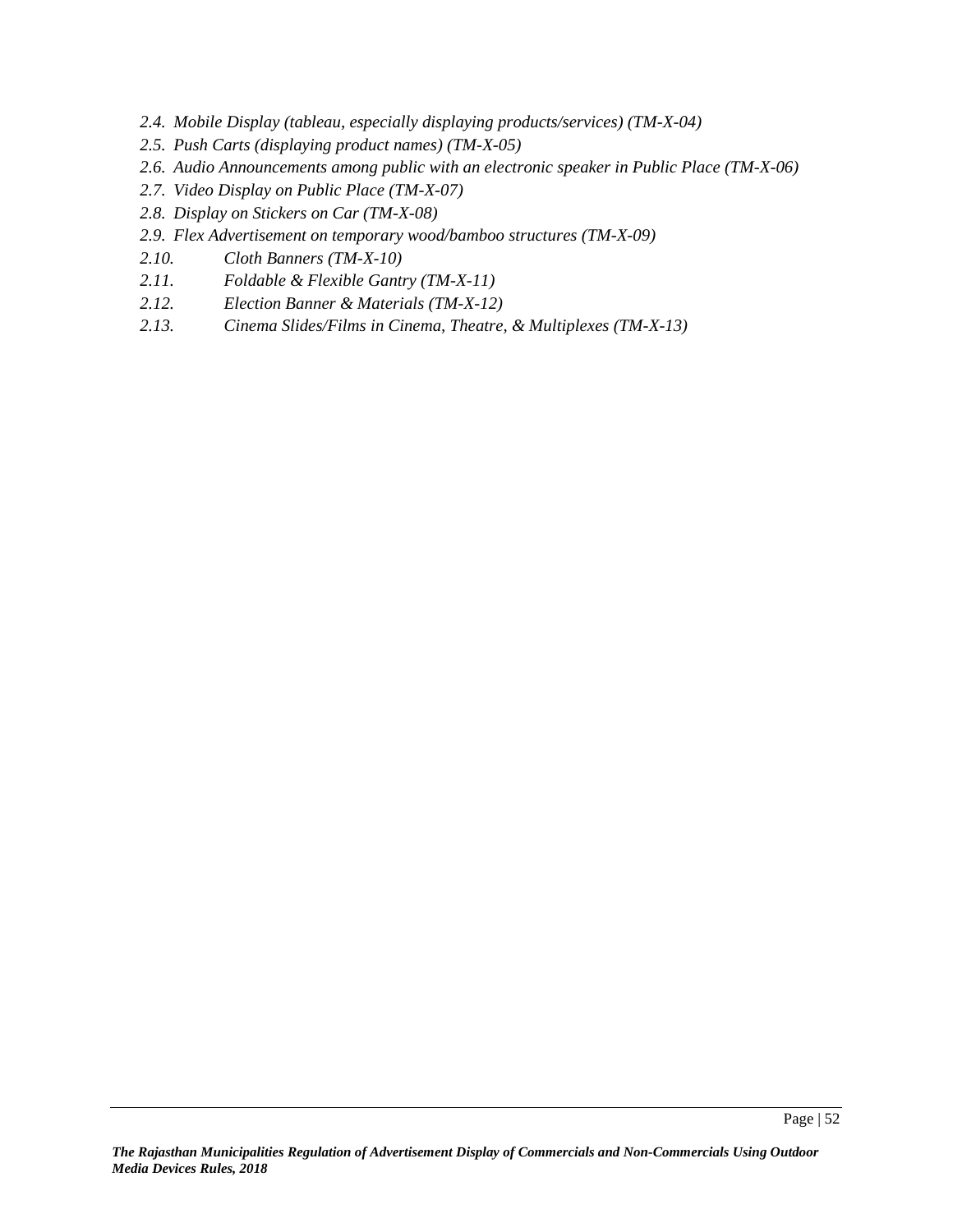## **Schedule 7**

[See Rule 22]

#### **Categorization of Outdoor Media Devices - Size**

Size of outdoor media devices shall adhere to the norms set below (*alphabets*, *figures and characters within brackets denote codes for the specific point, municipalities shall adhere to codes for uniform reporting*):

| Sl. No. | Major                             | <b>Sub-Category of OMD</b>                                     | <b>Size Category of OMD</b>                                                                                    |                                                                                                                |                                      |  |
|---------|-----------------------------------|----------------------------------------------------------------|----------------------------------------------------------------------------------------------------------------|----------------------------------------------------------------------------------------------------------------|--------------------------------------|--|
|         | Category<br>of OMD<br><b>Type</b> | <b>Shape</b>                                                   | <b>Large Formats</b><br>$(Code = L)$                                                                           | <b>Medium Formats</b><br>$(Code = M)$                                                                          | <b>Small Formats</b><br>$(Code = S)$ |  |
| i.      | Permanent                         | Hoarding on Iron/ Steel                                        | Permitted                                                                                                      | Permitted                                                                                                      | Permitted                            |  |
|         | <b>OMD</b>                        | multiple angles<br>structures/frames                           | Max Size: 30 x 15 ft                                                                                           | Max Size:15 x 8 ft                                                                                             | Max Size: 7 x 5 ft                   |  |
|         |                                   |                                                                | Min Size: $16 \times 8$ ft                                                                                     | Min Size: 8 x 5 ft                                                                                             | Min Size: any                        |  |
| ii.     |                                   | Wall Wrap                                                      | Permitted                                                                                                      | Permitted                                                                                                      | Permitted                            |  |
|         |                                   |                                                                | Max Size: $20 \times 15$ ft                                                                                    | Max Size: $15 \times 8$ ft                                                                                     | Max Size: 7 x 5 ft                   |  |
|         |                                   |                                                                | Min Size: 16 x 8 ft                                                                                            | Min Size: 8 x 5 ft:                                                                                            | Min Size: any                        |  |
| iii.    |                                   | Unipole (structure on a                                        | <b>Permitted</b>                                                                                               | <b>Permitted</b>                                                                                               | Permitted                            |  |
|         |                                   | single shaft)                                                  | Max Size: $30 \times 15$ ft                                                                                    | Max Size:15 x 8 ft                                                                                             | Max Size: 7 x 5 ft                   |  |
|         |                                   |                                                                | Min Size: 16 x 8 ft                                                                                            | Min Size: 8 x 5 ft                                                                                             | Min Size: any                        |  |
| iv.     |                                   | Dualpole (structure on a                                       | <b>Permitted</b>                                                                                               | <b>Permitted</b>                                                                                               | <b>Permitted</b>                     |  |
|         |                                   | double shaft)                                                  | Max Size: $30 \times 15$ ft                                                                                    | Max Size:15 x 8 ft                                                                                             | Max Size: 7 x 5 ft                   |  |
|         |                                   |                                                                | Min Size: $16 \times 8$ ft                                                                                     | Min Size: 8 x 5 ft                                                                                             | Min Size: any                        |  |
| v.      |                                   | High Mast Pole - Back lit,                                     | <b>NOT Permitted</b>                                                                                           | <b>NOT Permitted</b>                                                                                           | <b>Permitted</b>                     |  |
|         |                                   | Front-lit, Non-lit (Display)                                   | Max Size:                                                                                                      | Max Size:                                                                                                      | Max Size: 5 x 3 ft                   |  |
|         |                                   |                                                                | Min Size:                                                                                                      | Min Size:                                                                                                      | Min Size: any                        |  |
| vi.     |                                   | Gantry (Signage's display                                      | Permitted                                                                                                      | Permitted                                                                                                      | <b>NOT Permitted</b>                 |  |
|         |                                   | across road width)                                             | Max Size: Vertical -                                                                                           | Max Size: Vertical -                                                                                           | Max Size:                            |  |
|         |                                   |                                                                | 5 ft; Horizontal -<br>across road length<br>(on the pavement,<br>without infringing the<br>pedestrian pathway) | 3 ft; Horizontal -<br>across road length<br>(on the pavement,<br>without infringing the<br>pedestrian pathway) | Min Size:                            |  |
| vii.    |                                   | Shelter - Bus, Transit<br>Waiting, Rain                        | <b>Permitted Front or</b><br><b>Awning Panel</b>                                                               | <b>Permitted</b><br><b>Inside/Back Panel</b>                                                                   | <b>Permitted Side</b><br>Panel       |  |
|         |                                   |                                                                | Max Size: 80% of the<br>space                                                                                  | Max Size: 80% of the<br>space                                                                                  | Max Size: 80% of<br>the space        |  |
|         |                                   |                                                                | Min Size: any                                                                                                  | Min Size: any                                                                                                  | Min Size: any                        |  |
| viii.   |                                   | Structure on Traffic/Police                                    | <b>NOT Permitted</b>                                                                                           | <b>Permitted</b>                                                                                               | <b>Permitted</b>                     |  |
|         |                                   | Booths - Awning and Panels<br>- - back lit, front lit, non-lit | Max Size:                                                                                                      | Max Size: 12 x 8 ft                                                                                            | Max Size: 5 x 3 ft                   |  |
|         |                                   |                                                                | Min Size:                                                                                                      | Min Size: $8 \times 5$ ft                                                                                      | Min Size:                            |  |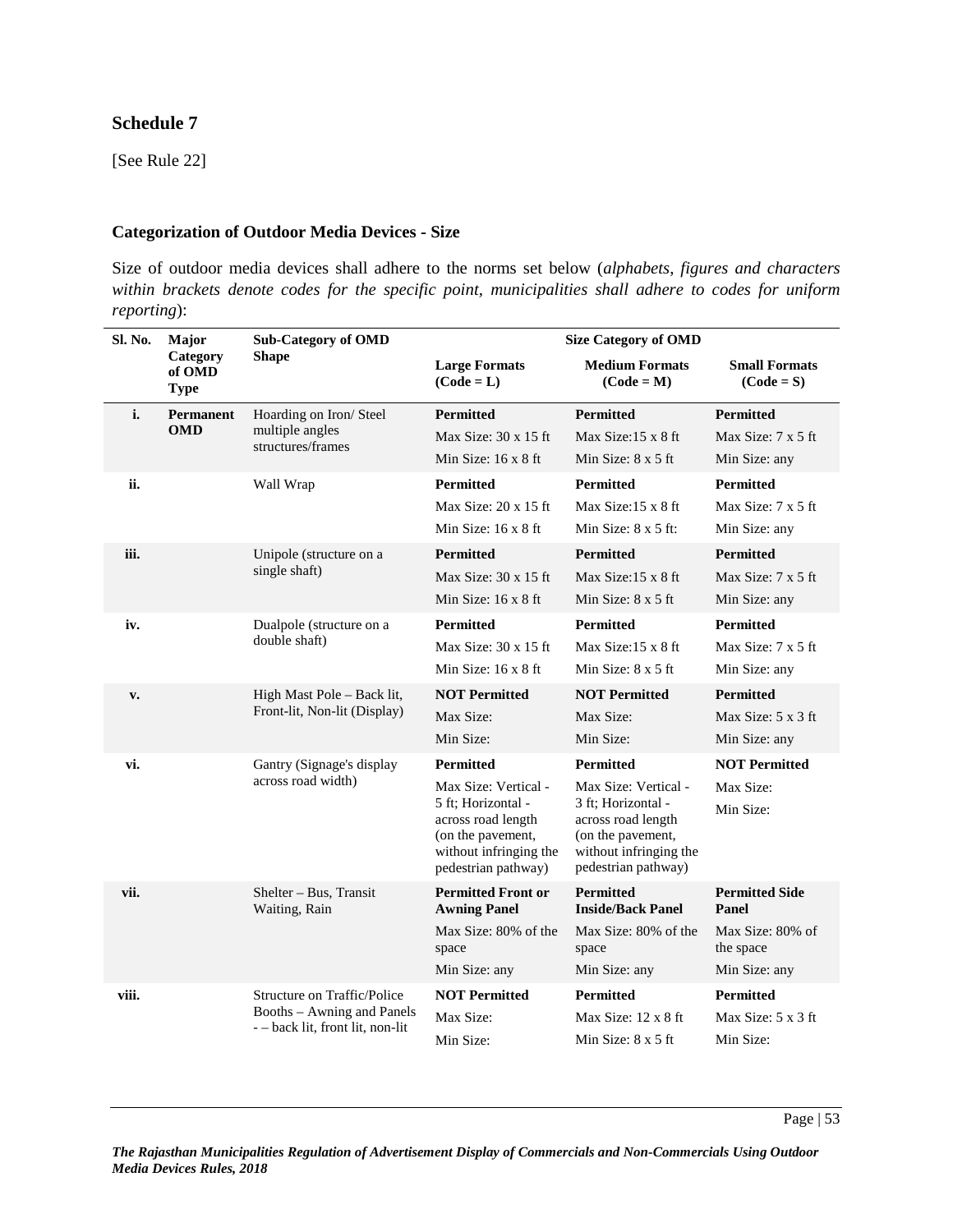| Sl. No. | Major                                                | <b>Sub-Category of OMD</b>                                                                                          | <b>Size Category of OMD</b>                                                    |                                                                                |                                                                                          |  |
|---------|------------------------------------------------------|---------------------------------------------------------------------------------------------------------------------|--------------------------------------------------------------------------------|--------------------------------------------------------------------------------|------------------------------------------------------------------------------------------|--|
|         | Category<br>of OMD<br><b>Type</b>                    | <b>Shape</b>                                                                                                        | <b>Large Formats</b><br>$(Code = L)$                                           | <b>Medium Formats</b><br>$(Code = M)$                                          | <b>Small Formats</b><br>$(Code = S)$                                                     |  |
| ix.     |                                                      | Wall paintings <sup>1</sup>                                                                                         | <b>NOT Permitted for</b><br>commercial display<br>Max Size:                    | <b>NOT Permitted for</b><br>commercial display<br>Max Size:                    | <b>NOT Permitted for</b><br>commercial<br>display                                        |  |
|         |                                                      |                                                                                                                     | Min Size:                                                                      | Min Size:                                                                      | Max Size:                                                                                |  |
|         |                                                      |                                                                                                                     |                                                                                |                                                                                | Min Size:                                                                                |  |
| x.      |                                                      | Dealer Boards Above or on                                                                                           | <b>NOT Permitted</b>                                                           | Permitted                                                                      | <b>Permitted</b>                                                                         |  |
|         |                                                      | Sides of Shop entrance (with<br>display of products or<br>services) – back lit, front lit,<br>non-lit               | Max Size:<br>Min Size:                                                         | Max Size: 50% of<br>available surface<br>space on all sides of<br>the building | Max Size: Less than<br>25% of available<br>surface space on all<br>sides of the building |  |
|         |                                                      |                                                                                                                     |                                                                                | Min Size: 25% of<br>available surface<br>space on all sides of<br>the building | Min Size: any                                                                            |  |
| xi.     |                                                      | Dealer Boards on walls of                                                                                           | <b>Permitted</b>                                                               | <b>Permitted</b>                                                               | <b>Permitted</b>                                                                         |  |
|         |                                                      | Shop premises (with display<br>of products or services) –<br>back lit, front lit, non-lit                           | Max Size: 75% of<br>available surface<br>space on all sides of<br>the building | Max Size: 50% of<br>available surface<br>space on all sides of<br>the building | Max Size: Less than<br>25% of available<br>surface space on all<br>sides of the building |  |
|         |                                                      |                                                                                                                     | Min Size: any                                                                  | Min Size: 25% of<br>available surface<br>space on all sides of<br>the building | Min Size: any                                                                            |  |
| xii.    |                                                      | Self-Display or Personal                                                                                            | <b>NOT Permitted</b>                                                           | <b>NOT Permitted</b>                                                           | <b>Permitted</b>                                                                         |  |
|         | <b>Boards or Name Plates</b><br>(displaying name and | Max Size:                                                                                                           | Max Size:                                                                      | Max Size: $5 \times 3$ ft                                                      |                                                                                          |  |
|         |                                                      | business type only $-$ no<br>display of products and<br>services) – back lit, front lit,<br>non-lit                 | Min Size:                                                                      | Min Size:                                                                      | Min Size: any                                                                            |  |
| xiii.   |                                                      | Film Poster Points - back lit,                                                                                      | <b>NOT Permitted</b>                                                           | <b>Permitted</b>                                                               | <b>Permitted</b>                                                                         |  |
|         |                                                      | front lit, non-lit                                                                                                  | Max Size:                                                                      | Max Size: $12 \times 8$ ft                                                     | Max Size: $5 \times 3$ ft                                                                |  |
|         |                                                      |                                                                                                                     | Min Size:                                                                      | Min Size: $8 \times 5$ ft                                                      | Min Size:                                                                                |  |
| xiv.    |                                                      | Kiosks on Road                                                                                                      | <b>NOT Permitted</b>                                                           | <b>NOT Permitted</b>                                                           | <b>Permitted</b>                                                                         |  |
|         |                                                      | Median/Sidewalk or Street                                                                                           | Max Size:                                                                      | Max Size:                                                                      | Max Size: 3 x 2 ft                                                                       |  |
|         |                                                      | Lights / Lamp<br>Posts/Concrete columns of<br>bridges, posters inside<br>vehicles - back lit, front lit,<br>non-lit | Min Size:                                                                      | Min Size:                                                                      | Min Size: any                                                                            |  |
| XV.     |                                                      | Lollipop – back lit, front lit,                                                                                     | <b>NOT Permitted</b>                                                           | <b>NOT Permitted</b>                                                           | <b>Permitted</b>                                                                         |  |
|         |                                                      | non-lit (in different<br><i>innovative shapes</i> )                                                                 | Max Size:                                                                      | Max Size:                                                                      | Max Size: $4 \times 3$ ft                                                                |  |
|         |                                                      |                                                                                                                     | Min Size:                                                                      | Min Size:                                                                      | Min Size: any                                                                            |  |
| xvi.    |                                                      | Backlit Tower (in different                                                                                         | <b>NOT Permitted</b>                                                           | <b>Permitted</b>                                                               | Permitted                                                                                |  |
|         |                                                      | <i>innovative shapes</i> )                                                                                          | Max Size:                                                                      | Max Size: 120 sq ft<br>of surface area                                         | Max Size: Less than<br>75 sq ft of surface                                               |  |

 $1$  Only permitted for Wall Painting  $-$  Aesthetics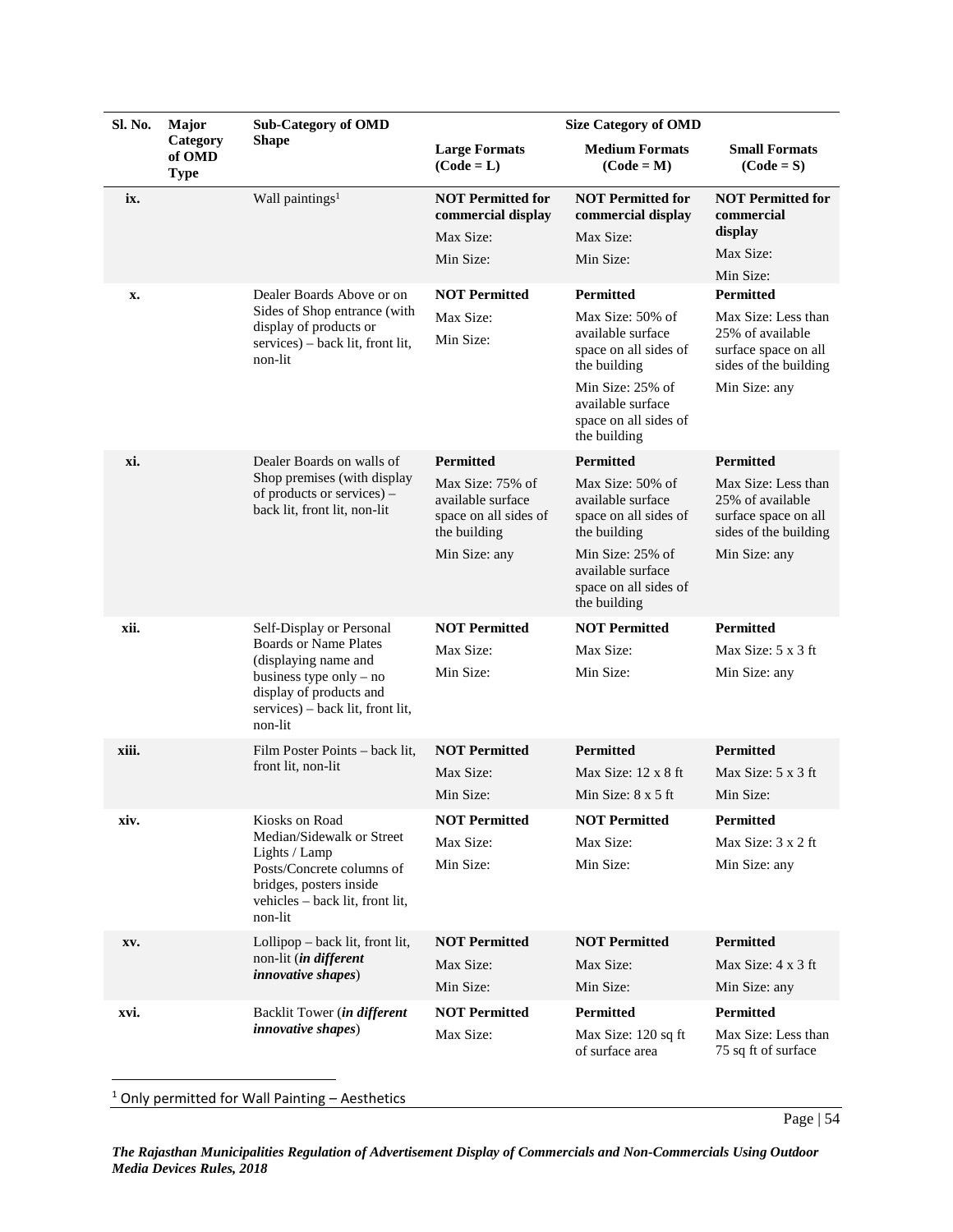| Sl. No. | Major<br>Category<br>of OMD<br><b>Type</b> | <b>Sub-Category of OMD</b><br><b>Shape</b>                | <b>Size Category of OMD</b>                                                     |                                                                                                                          |                                                                                                                             |
|---------|--------------------------------------------|-----------------------------------------------------------|---------------------------------------------------------------------------------|--------------------------------------------------------------------------------------------------------------------------|-----------------------------------------------------------------------------------------------------------------------------|
|         |                                            |                                                           | <b>Large Formats</b><br>$(Code = L)$                                            | <b>Medium Formats</b><br>$(Code = M)$                                                                                    | <b>Small Formats</b><br>$(Code = S)$                                                                                        |
|         |                                            |                                                           | Min Size:                                                                       | Min Size: 75 sq ft of<br>surface area                                                                                    | area<br>Min Size: any                                                                                                       |
| xvii.   |                                            | Display on Street Furniture                               | <b>Permitted</b>                                                                | <b>Permitted</b>                                                                                                         | <b>Permitted</b>                                                                                                            |
|         |                                            | (in different innovative<br>shapes)                       | Max Size: 75% of<br>available surface<br>space on all sides of<br>the furniture | Max Size: 50% of<br>available surface<br>space on all sides of<br>the furniture                                          | Max Size: Less than<br>25% of available<br>surface space on all<br>sides of the                                             |
|         |                                            |                                                           | Min Size: any                                                                   | Min Size: 25% of<br>available surface<br>space on all sides of<br>the furniture                                          | furniture<br>Min Size: any                                                                                                  |
| xviii.  |                                            | Shop Window                                               | <b>NOT Permitted</b>                                                            | <b>Permitted</b>                                                                                                         | Permitted                                                                                                                   |
|         |                                            |                                                           | Max Size:<br>Min Size:                                                          | Max Size: 75% of<br>available surface<br>space on all sides of<br>the window                                             | Max Size: Less than<br>40% of available<br>surface space on all<br>sides of the window                                      |
|         |                                            |                                                           |                                                                                 | Min Size: 40% of<br>available surface<br>space on all sides of<br>the window                                             | Min Size: any                                                                                                               |
| xix.    |                                            | <b>Public Amenities</b>                                   | Permitted                                                                       | Permitted                                                                                                                | Permitted                                                                                                                   |
|         |                                            |                                                           | Max Size: 75% of<br>available surface<br>space on all sides of<br>the amenity   | Max Size: 50% of<br>available surface<br>space on all sides of<br>the amenity                                            | Max Size: Less than<br>25% of available<br>surface space on all<br>sides of the amenity                                     |
|         |                                            |                                                           | Min Size: any                                                                   | Min Size: 25% of<br>available surface<br>space on all sides of<br>the amenity                                            | Min Size: any                                                                                                               |
| XX.     | <b>Temporar</b>                            | Air Balloons                                              | Permitted                                                                       | <b>NOT Permitted</b>                                                                                                     | <b>NOT Permitted</b>                                                                                                        |
|         | y OMD                                      |                                                           | Max Size: 12 x 12 ft                                                            | Max Size:                                                                                                                | Max Size:                                                                                                                   |
|         |                                            |                                                           | diameter<br>Min Size:                                                           | Min Size:                                                                                                                | Min Size:                                                                                                                   |
| xxi.    |                                            | Collapsible Booths                                        | <b>NOT Permitted</b>                                                            | Permitted                                                                                                                | Permitted                                                                                                                   |
|         |                                            | (temporary foldable<br>structure)                         | Max Size:<br>Min Size:                                                          | Max Size: Total 64<br>sq ft of area occupied<br>Min Size: Total 36 sq                                                    | Max Size: Total<br>Less than 36 sq ft of<br>area occupied                                                                   |
|         |                                            |                                                           |                                                                                 | ft of area occupied                                                                                                      | Min Size: any                                                                                                               |
| xxii.   |                                            | Vehicle Branding including<br>bus panel, metro/train/tram | <b>NOT Permitted</b>                                                            | <b>Permitted</b>                                                                                                         | <b>Permitted</b>                                                                                                            |
|         |                                            | coaches (exterior only)                                   | Max Size:<br>Min Size:                                                          | Max Size: 75% of<br>available surface<br>space on all sides of<br>the vehicle or<br>individual coaches<br>(except front) | Max Size: Less than<br>40% of available<br>surface space on all<br>sides of the vehicle<br>or individual<br>coaches (except |
|         |                                            |                                                           |                                                                                 | Min Size: 40% of<br>available surface<br>space on all sides of<br>the vehicle or<br>individual coaches                   | front)<br>Min Size: any                                                                                                     |

Page | 55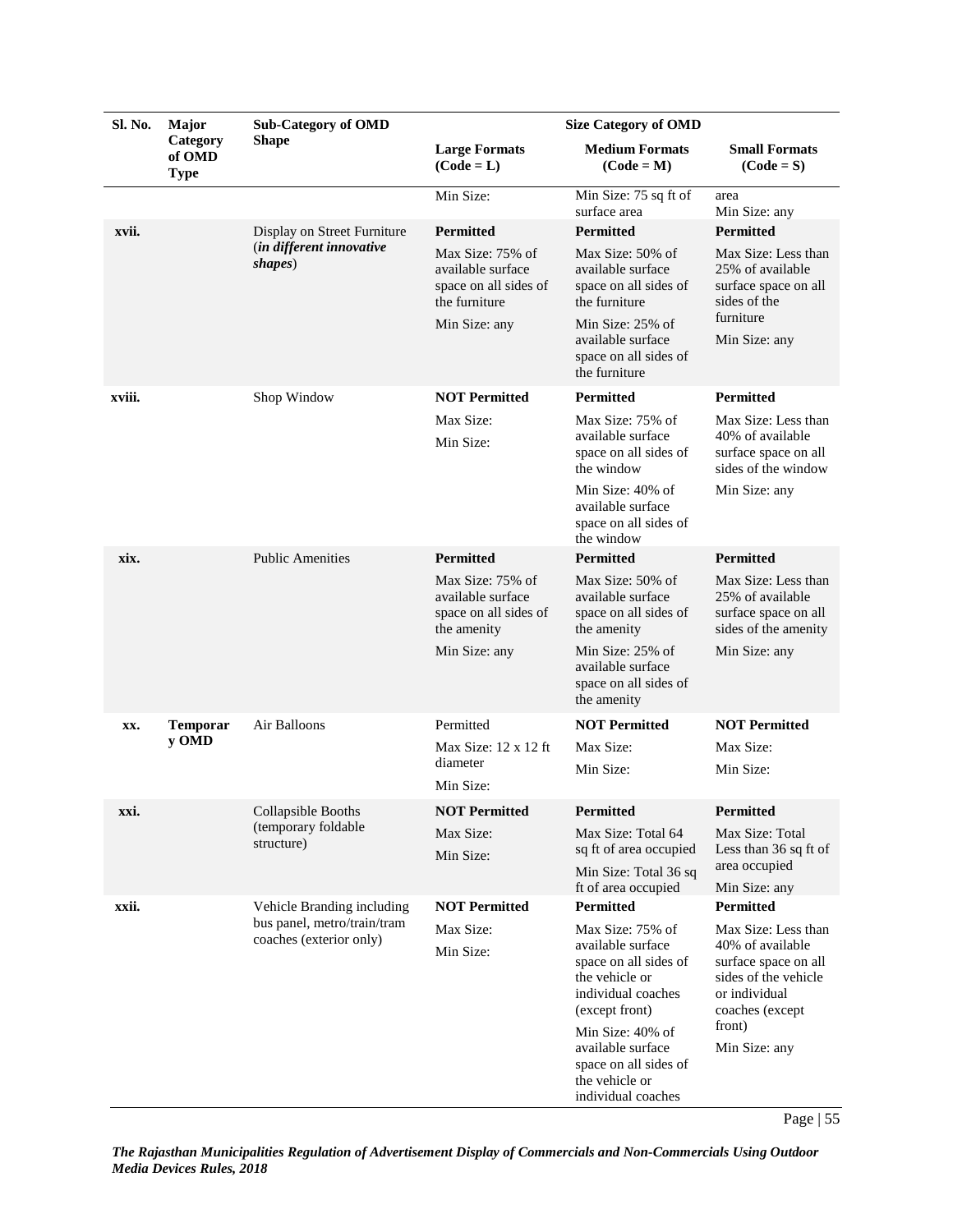| Sl. No.<br><b>Sub-Category of OMD</b><br>Major |                                   |                                                                                                                            | <b>Size Category of OMD</b>                                                                 |                                                                                                       |                                                                                                                        |
|------------------------------------------------|-----------------------------------|----------------------------------------------------------------------------------------------------------------------------|---------------------------------------------------------------------------------------------|-------------------------------------------------------------------------------------------------------|------------------------------------------------------------------------------------------------------------------------|
|                                                | Category<br>of OMD<br><b>Type</b> | <b>Shape</b>                                                                                                               | <b>Large Formats</b><br>$(Code = L)$                                                        | <b>Medium Formats</b><br>$(Code = M)$                                                                 | <b>Small Formats</b><br>$(Code = S)$                                                                                   |
|                                                |                                   |                                                                                                                            |                                                                                             | (except front)                                                                                        |                                                                                                                        |
| xxiii.                                         |                                   | Mobile Display including                                                                                                   | <b>Permitted</b>                                                                            | <b>Permitted</b>                                                                                      | <b>Permitted</b>                                                                                                       |
|                                                |                                   | motor-cycles (tableau,<br>especially displaying<br>products/services)                                                      | Max Size: Large<br>motorized vehicle<br>with engine capacity<br>of not more than<br>3000 cc | Max Size: Large<br>motorized vehicle<br>with engine capacity<br>of not more than<br>$1000 \text{ cc}$ | Max Size:<br>Motorized vehicle<br>with engine capacity<br>of not more than<br>500 cc and Non-<br>motorized vehicle     |
|                                                |                                   |                                                                                                                            | Displaying on all<br>three sides, except<br>the front                                       | Displaying on all<br>three sides, except<br>the front                                                 | Displaying on all<br>three sides, except<br>the front                                                                  |
| xxiv.                                          |                                   | Push Carts including bi-                                                                                                   | <b>NOT Permitted</b>                                                                        | <b>NOT Permitted</b>                                                                                  | <b>Permitted</b>                                                                                                       |
|                                                |                                   | cycles (displaying product<br>names)                                                                                       | Max Size:<br>Min Size:                                                                      | Max Size:<br>Min Size:                                                                                | Max Size: Non-<br>Motorized push<br>carts $-90\%$ of<br>available surface<br>space on all sides of<br>the vehicle/cart |
|                                                |                                   |                                                                                                                            |                                                                                             |                                                                                                       | Min Size: Any                                                                                                          |
| XXV.                                           |                                   | <b>Audio Announcements</b><br>among public with an<br>electronic speaker in Public<br>Place                                | <b>Not Applicable</b>                                                                       | Use of 3 to 5<br>speakers                                                                             | Use of less than 3<br>speakers                                                                                         |
| xxvi.                                          |                                   | Video Display on Public                                                                                                    | <b>Not Applicable</b>                                                                       | <b>Permitted</b>                                                                                      | <b>Permitted</b>                                                                                                       |
|                                                |                                   | Place                                                                                                                      |                                                                                             | Max Size: Cloth<br>Screen with external<br>projection<br>Min Size:                                    | Max Size: TV LCD<br>or LED Screens<br>Min Size:                                                                        |
| xxvii.                                         |                                   | Display on Stickers on Car                                                                                                 | <b>NOT Permitted</b>                                                                        | <b>NOT Permitted</b>                                                                                  | <b>Permitted</b>                                                                                                       |
|                                                |                                   |                                                                                                                            | Max Size:                                                                                   | Max Size:                                                                                             | Max Size: 2 sq ft of                                                                                                   |
|                                                |                                   |                                                                                                                            | Min Size:                                                                                   | Min Size:                                                                                             | surface area<br>Min Size:                                                                                              |
| xxviii.                                        |                                   | Flex Advertisement on                                                                                                      | <b>NOT Permitted</b>                                                                        | <b>Permitted</b>                                                                                      | <b>Permitted</b>                                                                                                       |
|                                                |                                   | temporary wood/bamboo                                                                                                      | Max Size:                                                                                   | Max Size: $12 \times 8$ ft                                                                            | Max Size: $4 \times 3$ ft                                                                                              |
|                                                |                                   | structures                                                                                                                 | Min Size:                                                                                   | Min Size: $5 \times 3$ ft                                                                             | Min Size:                                                                                                              |
| xxix.                                          |                                   | <b>Cloth Banners</b>                                                                                                       | <b>NOT Permitted</b>                                                                        | <b>Permitted</b>                                                                                      | <b>Permitted</b>                                                                                                       |
|                                                |                                   |                                                                                                                            | Max Size:                                                                                   | Max Size: 12 x 8 ft                                                                                   | Max Size: 4 x 3 ft                                                                                                     |
|                                                |                                   |                                                                                                                            | Min Size:                                                                                   | Min Size: $5 \times 3$ ft                                                                             | Min Size:                                                                                                              |
| XXX.                                           |                                   | Foldable & Flexible Gantry                                                                                                 | <b>Permitted</b>                                                                            | Permitted                                                                                             | <b>Permitted</b>                                                                                                       |
|                                                |                                   |                                                                                                                            | Max Size: 20 x 15 ft                                                                        | Max Size: 10 x 8 ft                                                                                   | Max Size: 4 x 3 ft                                                                                                     |
|                                                |                                   |                                                                                                                            | Min Size: $12 \times 8$ ft                                                                  | Min Size: $5 \times 3$ ft                                                                             | Min Size: any                                                                                                          |
| xxxi.                                          |                                   | Election Banner & Materials                                                                                                | <b>Permitted</b>                                                                            | Permitted                                                                                             | Permitted                                                                                                              |
|                                                |                                   | (NO WALL WRITING &<br><b>WALL POSTERS, BUT</b><br>POSTERS ALLOWED on<br><b>FLEXIBLE &amp; REMOVABLE</b><br><b>BOARDS</b> ) | Max Size: $20 \times 15$ ft<br>Min Size: $12 \times 8$ ft                                   | Max Size: $10 \times 6$ ft<br>Min Size: $5 \times 3$ ft                                               | Max Size: $4 \times 3$ ft<br>Min Size: any                                                                             |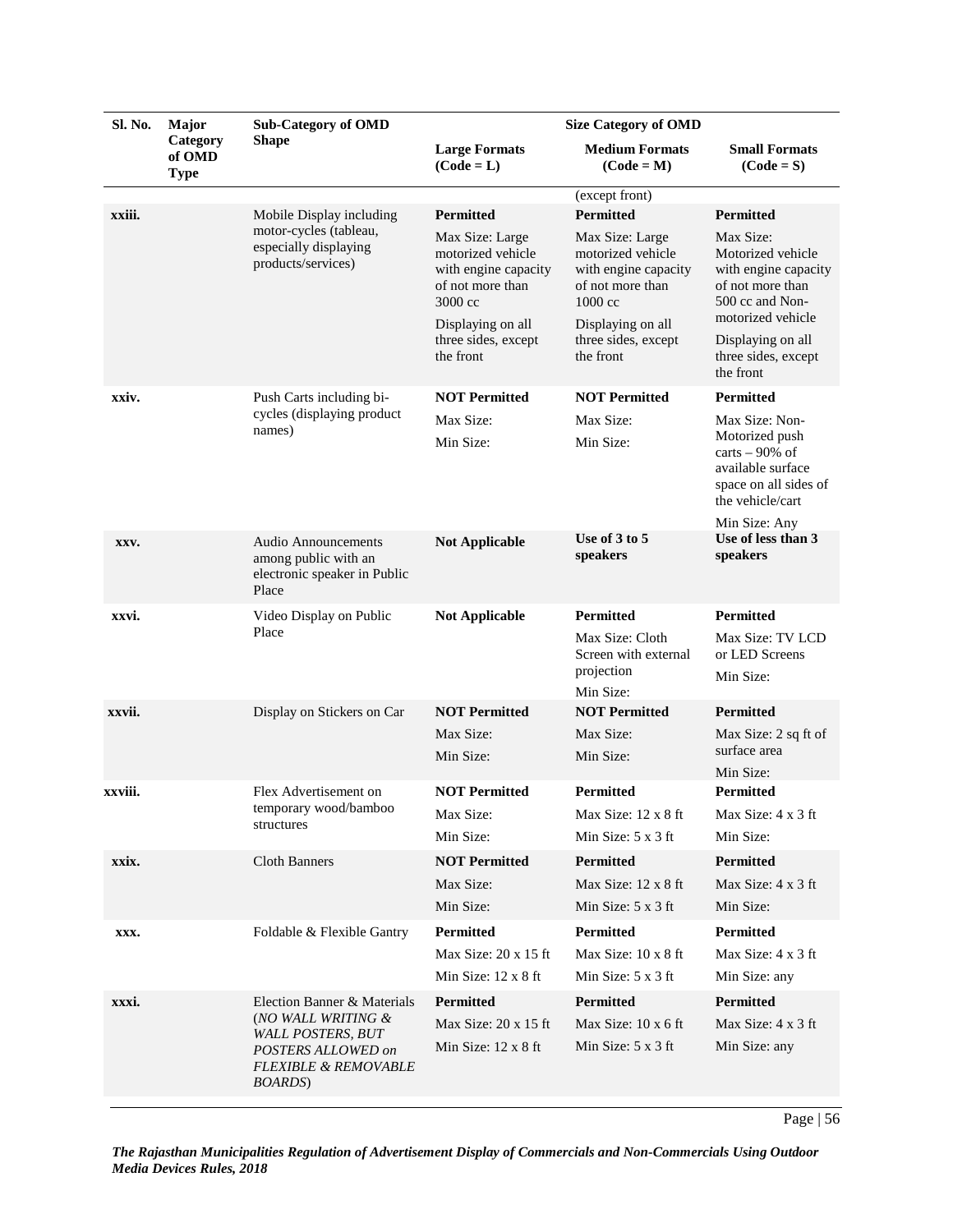| Sl. No. | <b>Major</b>               | <b>Sub-Category of OMD</b><br><b>Shape</b>                  | <b>Size Category of OMD</b>          |                                       |                                      |
|---------|----------------------------|-------------------------------------------------------------|--------------------------------------|---------------------------------------|--------------------------------------|
|         | Category<br>of OMD<br>Type |                                                             | <b>Large Formats</b><br>$(Code = L)$ | <b>Medium Formats</b><br>$(Code = M)$ | <b>Small Formats</b><br>$(Code = S)$ |
| xxxii.  |                            | Cinema Slides/Films in<br>Cinema, Theatre, &<br>Multiplexes | <b>Not Applicable</b>                | <b>Not Applicable</b>                 | <b>Not Applicable</b>                |